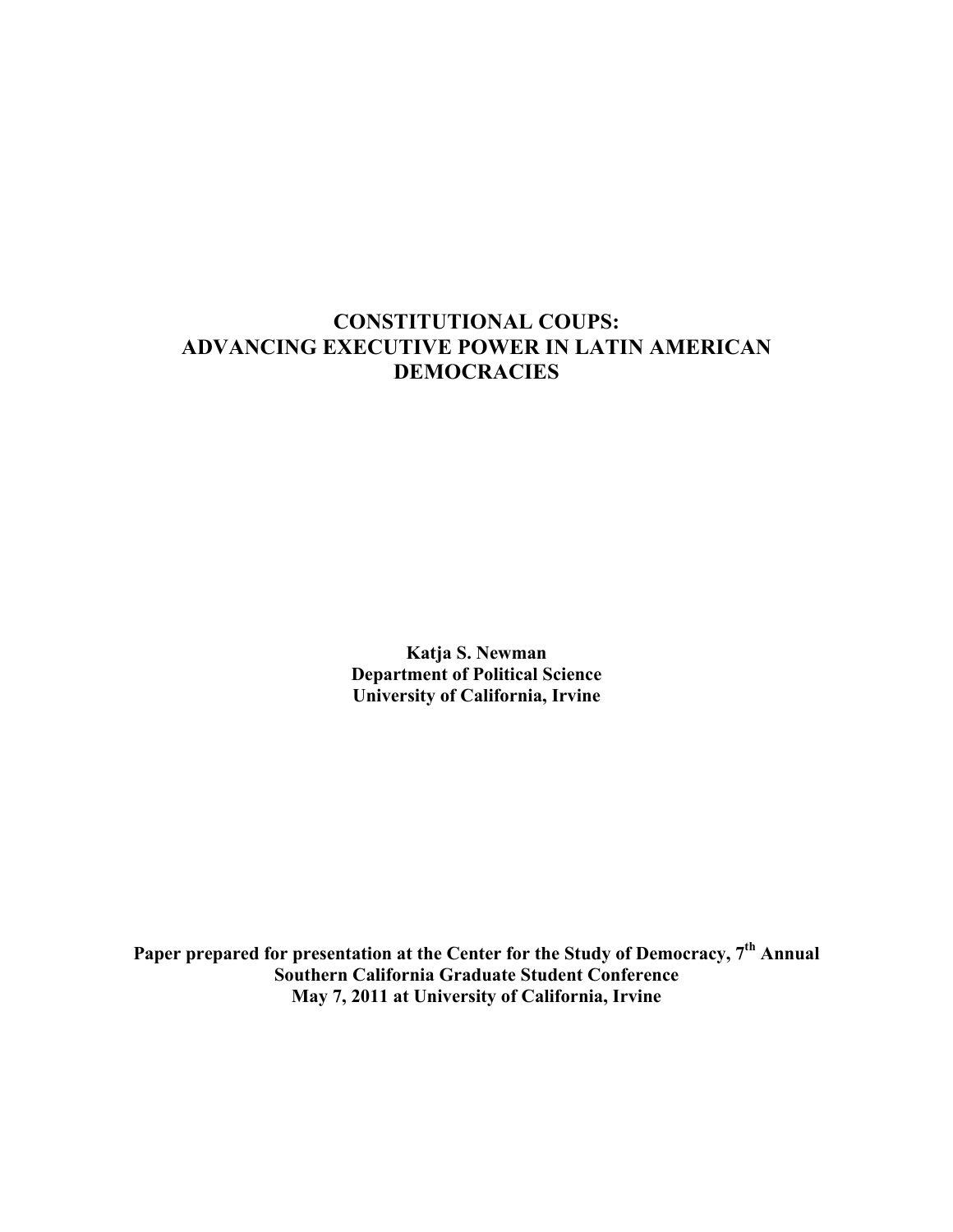### **I. Introduction**

After celebrating the third wave of democratization at the end of the  $20<sup>th</sup>$  century, many Latin American countries are experiencing a prolonged hangover. High expectations have led to frustration regarding democratic performance in many parts of the region. While early success with democratic procedures showed promise, there is growing consensus that elections are an inadequate threshold for democratic transition (Mainwaring 2003). Scholars are concerned about poor quality of governance with regard to institutional strength, representativeness, accountability, and the rule of law (O'Donnell 1993, Zakaria 1997). Backsliding to authoritarianism – the antithesis of democratic consolidation (Schedler 2008) – is a nagging threat. Within this context, many Latin American countries are rewriting their constitutions after having established democracy. While these efforts appear to be focused on social reforms, little comparative analysis has been made regarding institutional changes from one constitution to the next. How do these constitutional replacements change developing democracies, in particular for the person in charge?

Imagine playing a game where the most powerful player also makes up the rules of the game. Now imagine the game is government, the rules are the constitution, and the most powerful player is the president. This scenario would not be surprising under authoritarian rule, where elites enjoy near total control over institutions. Yet since 1934 in Latin America, 15 democratically elected leaders have completely replaced their country's constitution more than five years after regime transition – rather than (or in addition to) constitutional rewriting at the moment of regime change. Such replacements are not well accounted for by theories highlighting authoritarian leadership, regime change, and the creation of new states as important forces driving constitutional construction.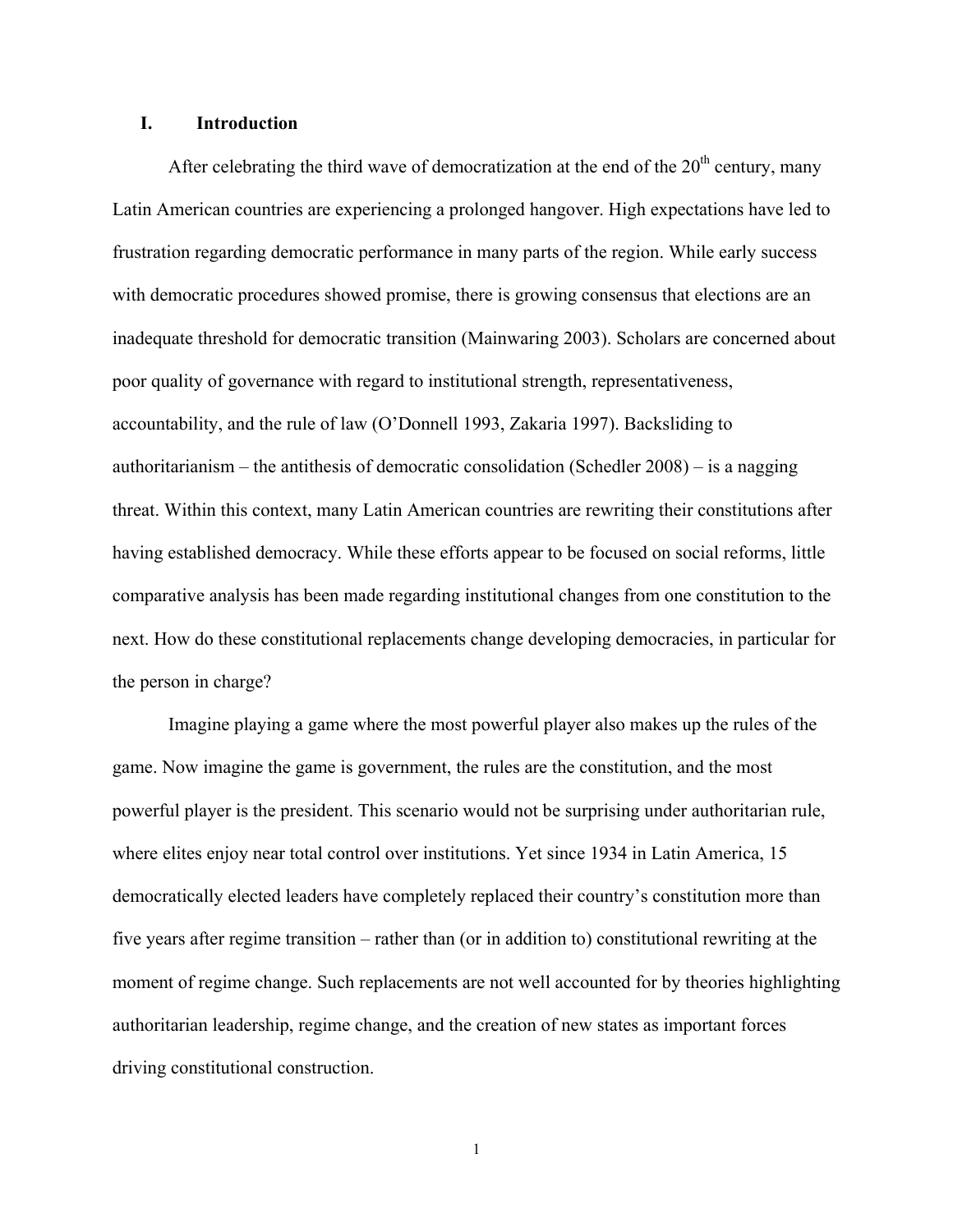Some argue these new constitutions are attempts at reform, and indeed many of Latin America's new democratic constitutions promise broad socioeconomic rights, environmental protections, and provisions for regional and indigenous autonomy. Remarkably, however, many of these new charters also centralize more power into the hands of the executive – despite having been written during open, democratic rule. Why would players in a bottom-up constitutionwriting moment allow the process to be dominated from the top, and why have so few noticed? I believe constitutional replacements that occur during democracy and outside of regime change are overlooked in the literature for three reasons: 1. They occur without a major upheaval, hence we expect less significant change; 2. They rarely occur in Western democracies, hence they garner less attention; and 3. They are only occurring very recently, primarily in developing democracies. We know few details about incremental change between sequential constitutional replacements, particularly regarding the key institution of executive power.

Enhancing executive constitutional powers has normative implications for democratic consolidation. Basic democratic theory suggests the need for checks and balances on all branches of government. Past and present scholars stress that the executive in a democracy should have limited powers, be dependent on other branches, and serve for a fixed term (de Tocqueville 2002; Dahl 1998). Some scholars define democracy in direct contrast to excessive executive authority, further arguing that democratic consolidation is attained only when a country avoids breakdown and return to authoritarianism (Schedler 1998). Therefore, we would not expect new, democratic constitutions to expand executive power.

I call the process through which executive-enhancing charters were written "constitutional coups." Using a measurement scheme adapted from Shugart and Carey (1992), I find that ten of the 15 new constitutions adopted under democracy since 1934 included an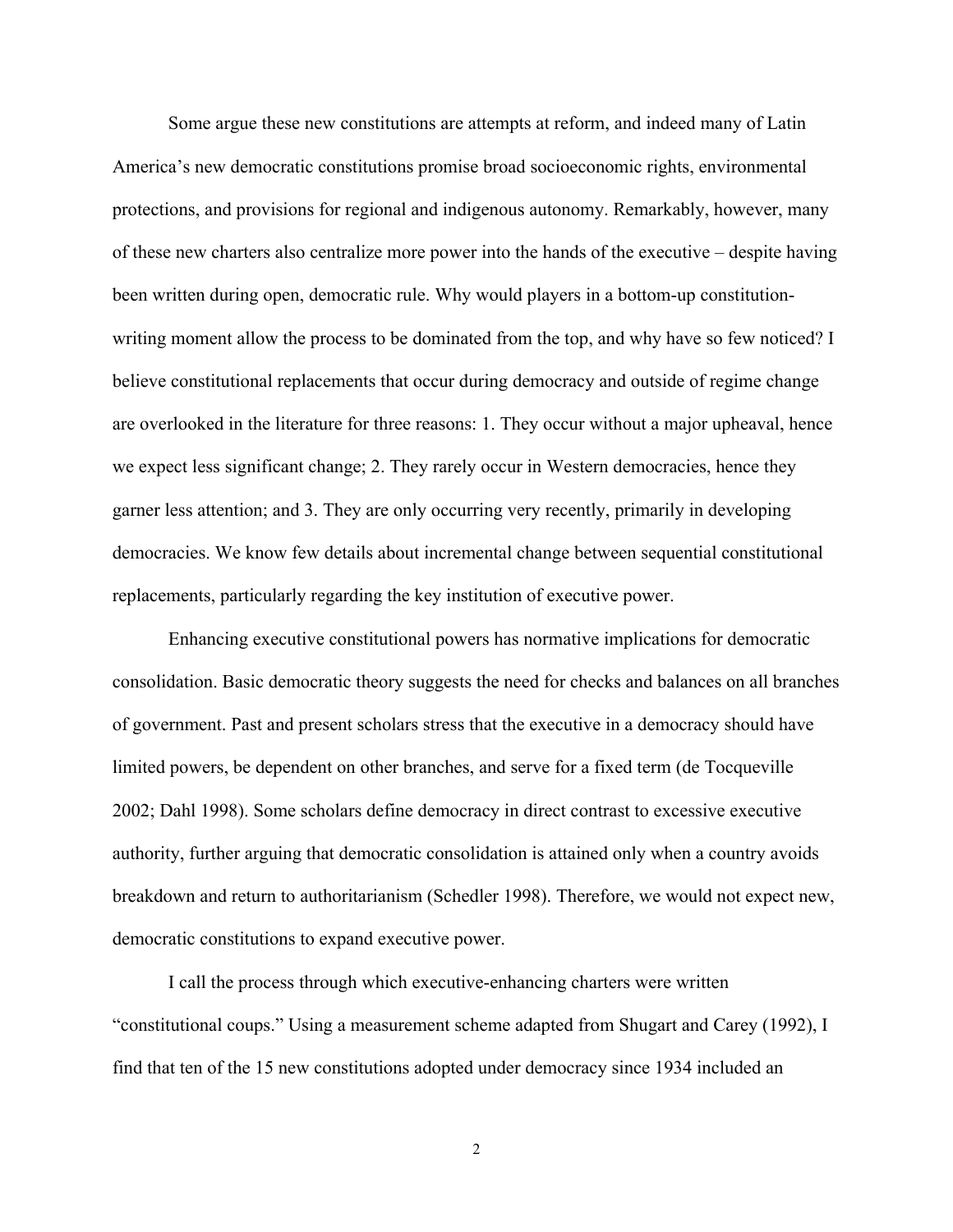increase in executive power – one retained the same level of executive power and four experienced slight decreases. This finding is surprising considering years of literature warning that higher political instability, such as coups, is associated with regimes that have greater presidential control (Mainwaring and Shugart eds. 1997, Shugart and Carey 1992, Stepan and Skach 1993). Of the six democracies in this study, five currently have constitutions that increased executive power over the last constitution, four of them by 28% or more. I set a minimum threshold of 10% increase or more as sufficiently significant to qualify as a 'constitutional coup' – explained in detail later. This results in a total of eight coup cases.

Two aspects about timing and geography of these cases are compelling. The first is the chronology of constitutional coups. Six of the eight coups occurred after 1996. Uruguay is the outlier with two coups in 1934 and 1966, but Uruguay is unusual in Latin America for its early adoption and retention of democracy. With the sole exception of Colombia, the other five countries in this study are currently governed by constitutions that implemented increased executive power over the previous version. The findings imply that constitutional coups are a recent phenomenon occurring in third wave democracies. In addition, there appears to be a subregional trend: with the exception of the Dominican Republic, a Caribbean island country, all of the contemporary constitutional coups occurred in the Andes.

Extant theory, stating that constitutional replacements result from momentous economic and political change, does not fully account for constitutional coups. Elster (1995) argues "new constitutions almost always are written in the wake of a crisis or exceptional circumstance of some sort." He lists eight circumstances that could lead to constitutional change,<sup>1</sup> most of which imply regime change (370). My findings show that macro-structural crises were not necessarily

<sup>&</sup>lt;sup>1</sup> Social and economic crisis; revolution; regime collapse; fear of regime collapse; defeat in war; reconstruction after war; creation of a new state; and liberation from colonial rule.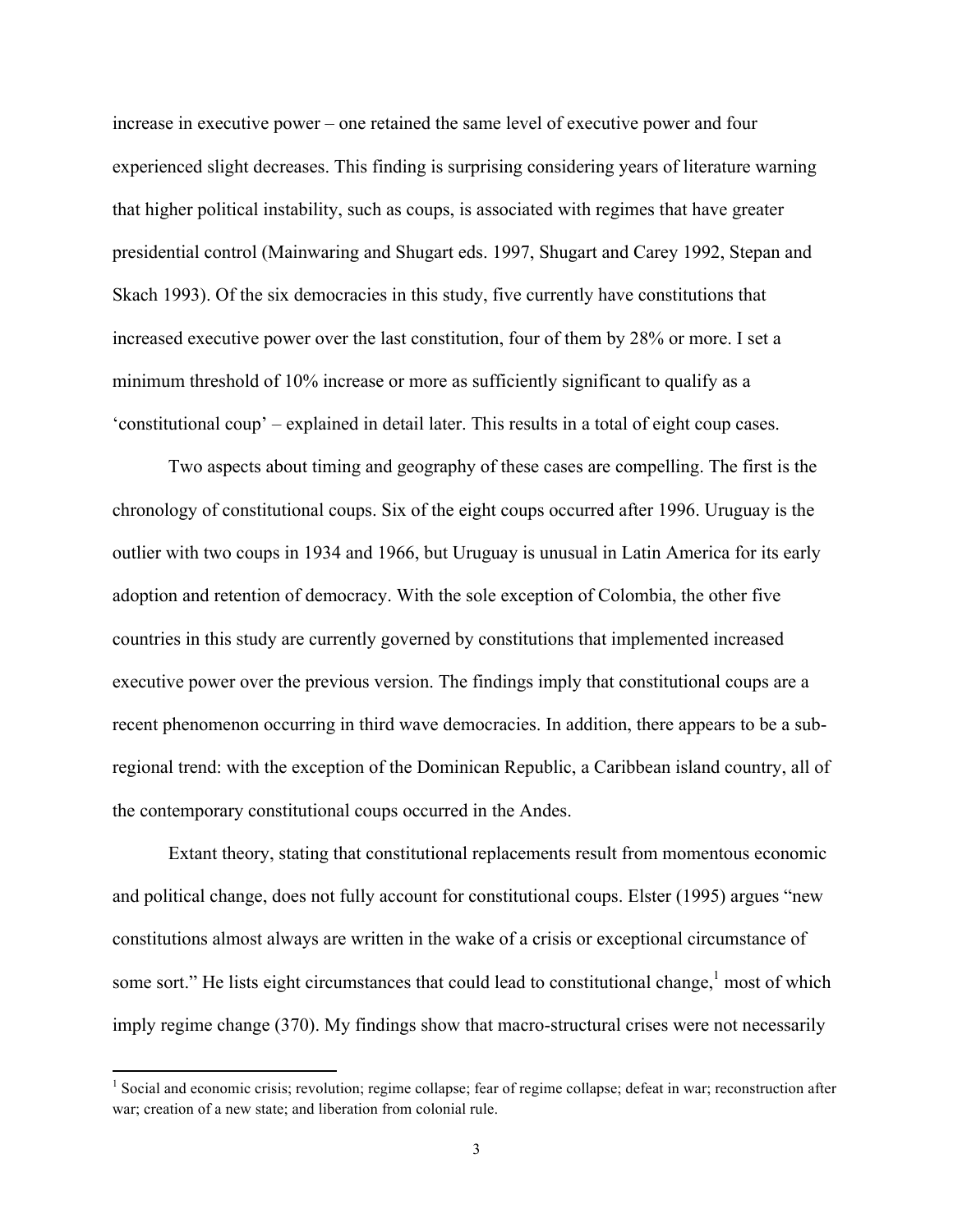correlated with incidents of constitutional replacement, even in cases where executive power was enhanced. Instead, more deep-seated issues such as a history of replacing constitutions and the resurgence of populism, may facilitate – in some countries – a tendency to institutionalize a powerful executive. This new insight contributes to existing literature on constitutional design and the balance of institutional power, with potential implications for emerging democracies around the world. It dispels the myth that the global trend to write new, longer constitutions with broad socioeconomic rights necessarily creates more liberal and democratic charters. The devil is in the details.

This work proceeds by reviewing the literature on constitutional replacements in Section II. Section III explains the case selection and Section IV details the system developed for measuring presidential power in constitutions. Findings are presented in Section V with potential explanations developed in Section VI. Concluding thoughts are in Section VII.

### **II. Sequential Constitutional Replacements**

The literature on constitutional creation focuses almost exclusively on the event itself, or the events leading up to it, rather than the outcome. Studies emphasize how, when, and why constitutional replacement occurs, but largely neglect the details of subsequent change. Moreover, scholars focus overwhelmingly on constitutional replacements that accompany great regime change. Replacements within a regime type are often overlooked. While replacement of the constitution is an important symbolic gesture in and of itself, I argue it is just as important, if not more, to understand what institutional variations resulted from that change. This is especially true when the constitutional creators claim to maintain the same form of government, in this case democracy. This paper addresses this void by studying exactly how framers tweaked the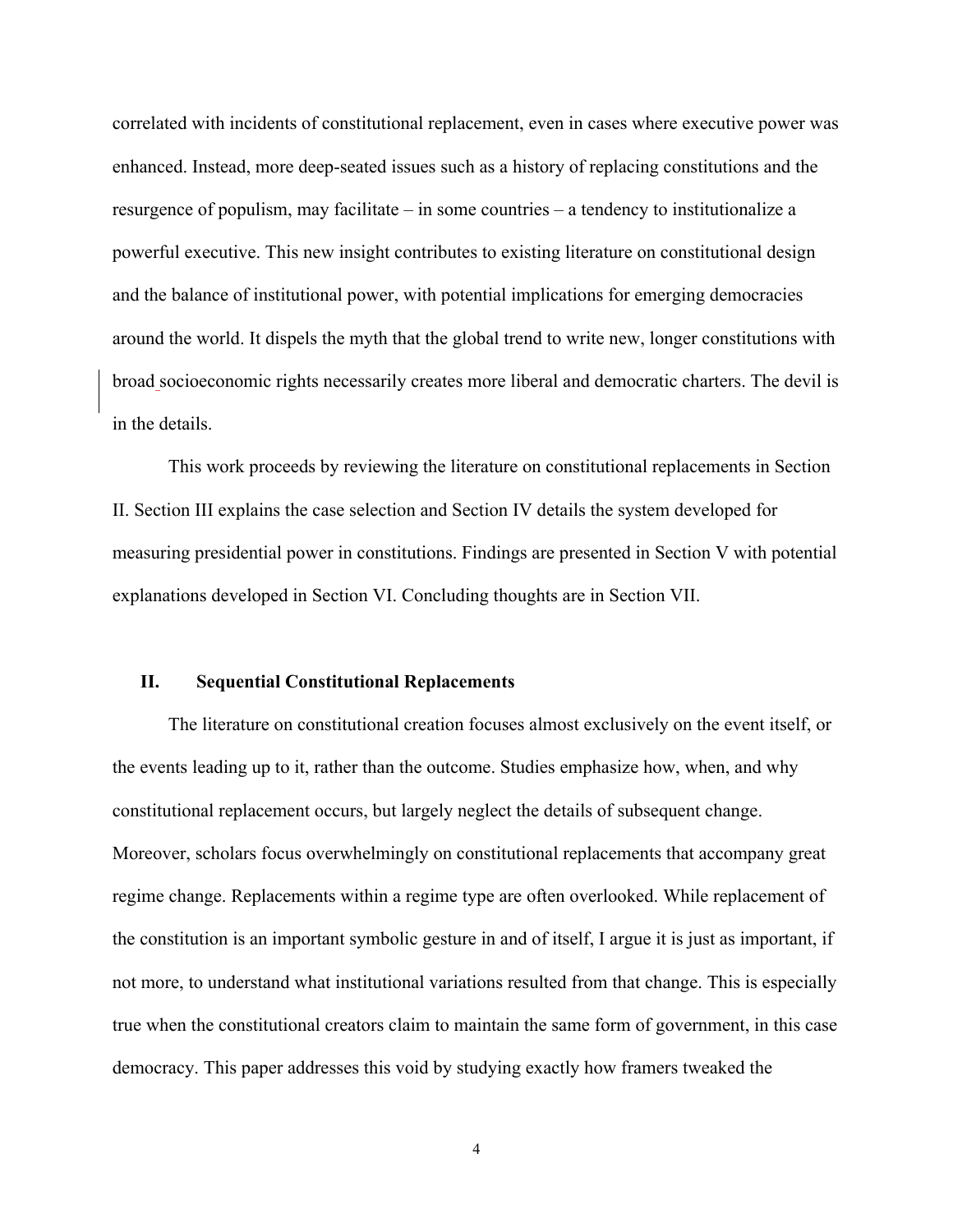institutional design for this new version of democracy. It focuses specifically on how new constitutions empower the man or woman in charge.

The literature does not specifically account for change in presidential power from one constitution to the next, nor does it explain why such change would occur. This section looks more broadly at explanations for constitutional change to understand this oversight. The majority of literature on constitutional creation focuses on two overarching theories: 1) writing new constitutions tends to occur in waves; and 2) new constitutions are usually written to create a state or establish a new regime type.<sup>2</sup> Scholars largely ignore cases where constitutions were written outside of major transitions, perhaps because they are not expected or because they are assumed to result in little change, but I argue they could have important implications. A brief overview of the extant literature follows.

### *Waves of Change*

The key triggers of regime change or state creation often occur in more than one place at a time. The tendency for countries to share timing of major political events, resulting in waves of writing new constitutions, is well documented. Scheppele (2003) traces how constitutionalism emerged throughout history, as many countries shared similar episodes of writing a constitution based on corresponding political or economic changes. Elster (1995), focusing primarily on the West, describes seven historical waves of constitution making, beginning with the first experiences in the late 18<sup>th</sup> Century United States and Europe through the early 1990s fall of communism.<sup>3</sup> The waves are often a result of wars and revolutions having precipitated a regime

 $2$  By 'regime,' I mean a form of government, such as democracy, socialism, or communism. Hence regime change is the establishment of a new type of government; this is separate from a shift in ruling political party. By 'state' I mean a given political entity, with people, territory, and a government system or regime-type. Regime change may or may not lead to the establishment of a new state.

 $3$  Elster's seven waves include: 1) late  $18<sup>th</sup>$  Century American states' constitutions, the United States, Poland, and France; 2) in the wake of 1848 revolutions in Europe; 3) post World War I; 4) post World War II; 5) following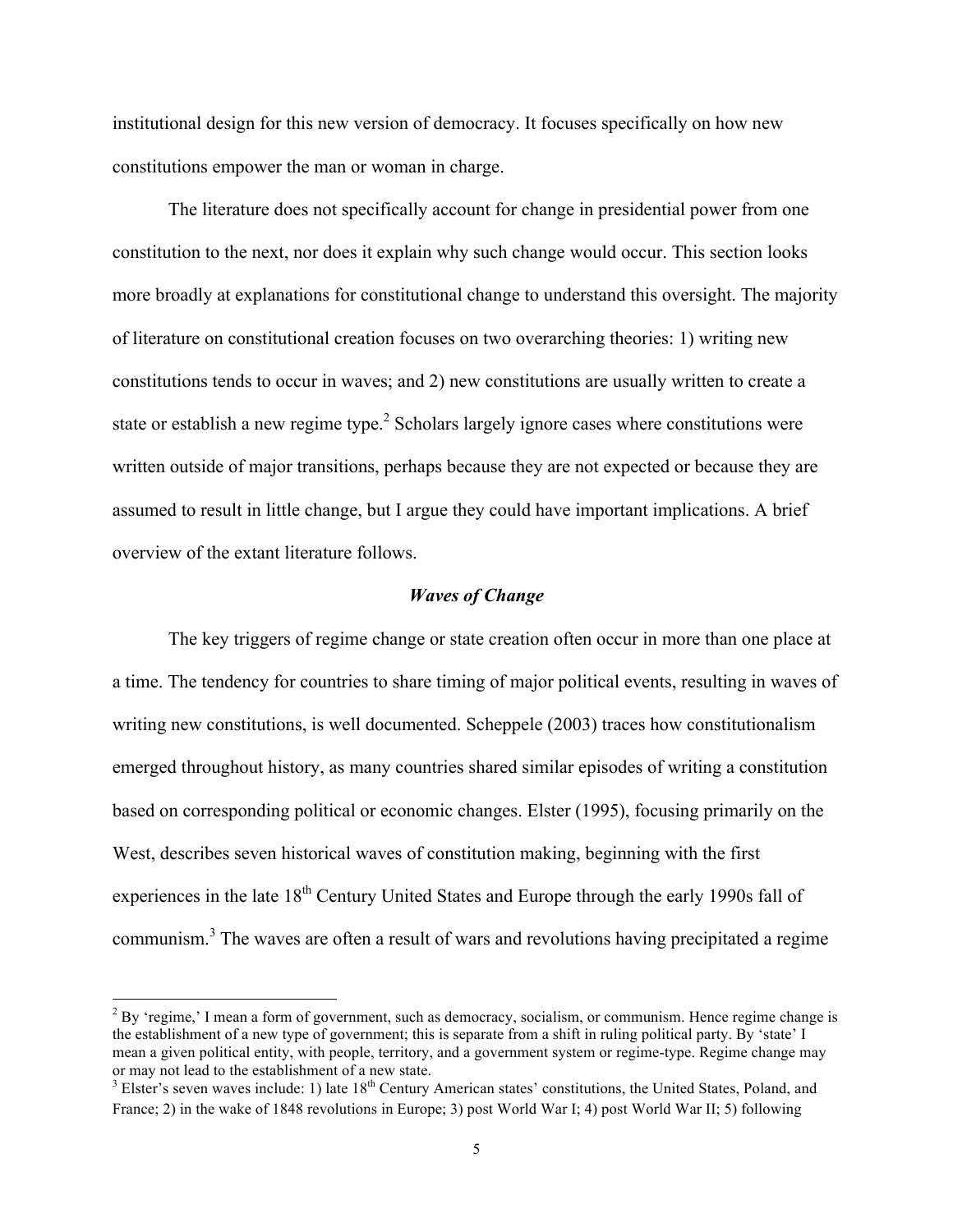change and typically occur in clusters or in a chain reaction (372). This process also occurred in Latin America, where several separate rounds of constitution writing followed the evolution of independence and economic ideologies (De la Torre and Garcia 1976). <sup>4</sup> Again, scholars focus mainly on the constitutional event, rather than the resulting change from one text to the next, or how the events leading up to the change influenced the outcome.

A few scholars look very broadly at the outcome, suggesting that resulting constitutions share characteristics when written co-temporally. Since global waves often occur simultaneously with major ideological transformations, such as democratization, neoliberalism, or decolonization (Go 2003), countries catching the same wave often espouse similar ideological principles and economic goals in their new constitutions. Przeworski notes succinctly that in the democratization wave, "co-temporality induces homogeneity" (1991: 99). Perhaps the recent writing of new constitutions in Latin American democracies represents a wave and the new constitutions share common attributes, but the results have not yet been empirically examined. Segura and Bejarano (2004) offer an initial examination of constitutions written in Colombia, Ecuador, and Venezuela in the 1990s, all of which shared a more 'open' process of electing a constituent assembly and allowing public input in the drafting process. Despite these similarities, the results were not always more 'democratic,' as one might expect. In fact, they argue Venezuela's new constitution is a perfect example of O'Donnell's (1994) 'delegative democracy,' in which the president is selected by popular election and is then essentially handed all authority to rule without further citizen input or oversight. My study contributes to these

!!!!!!!!!!!!!!!!!!!!!!!!!!!!!!!!!!!!!!!!!!!!!!!!!!!!!!!!!!!!!!!!!!!!!!!!!!!!!!!!!!!!!!!!!!!!!!!!!!!!!!!!!!!!!!!!!!!!!!!!!!!!!!!!!!!!!!!!!!!!!!!!!!!!!!!!!!!!!!!!!!!!!!!!!!!!!!!!!!!!!!!!!!!!!!!!!!!

decolonization of the French and British empires around 1940s to 1960s; 6) after the fall of dictatorships in the mid 1970s in Southern Europe; 7) post 1989 fall of communism (368-369). He admittedly ignores most of Asia, Africa, and Latin America. All these waves represent regime changes or establishment of new states.

<sup>4</sup> Constitutions writing began with the struggle for liberty from Spain in 1808, then more liberal provisions were espoused in constitutions near the mid-1800s, followed by new constitutions proclaiming sovereignty after foreign intervention, and lastly a wave of  $20<sup>th</sup>$  Century constitutions that reflect attention to human rights principles, liberal economic provisions and increased social rights, which he calls social constitutions.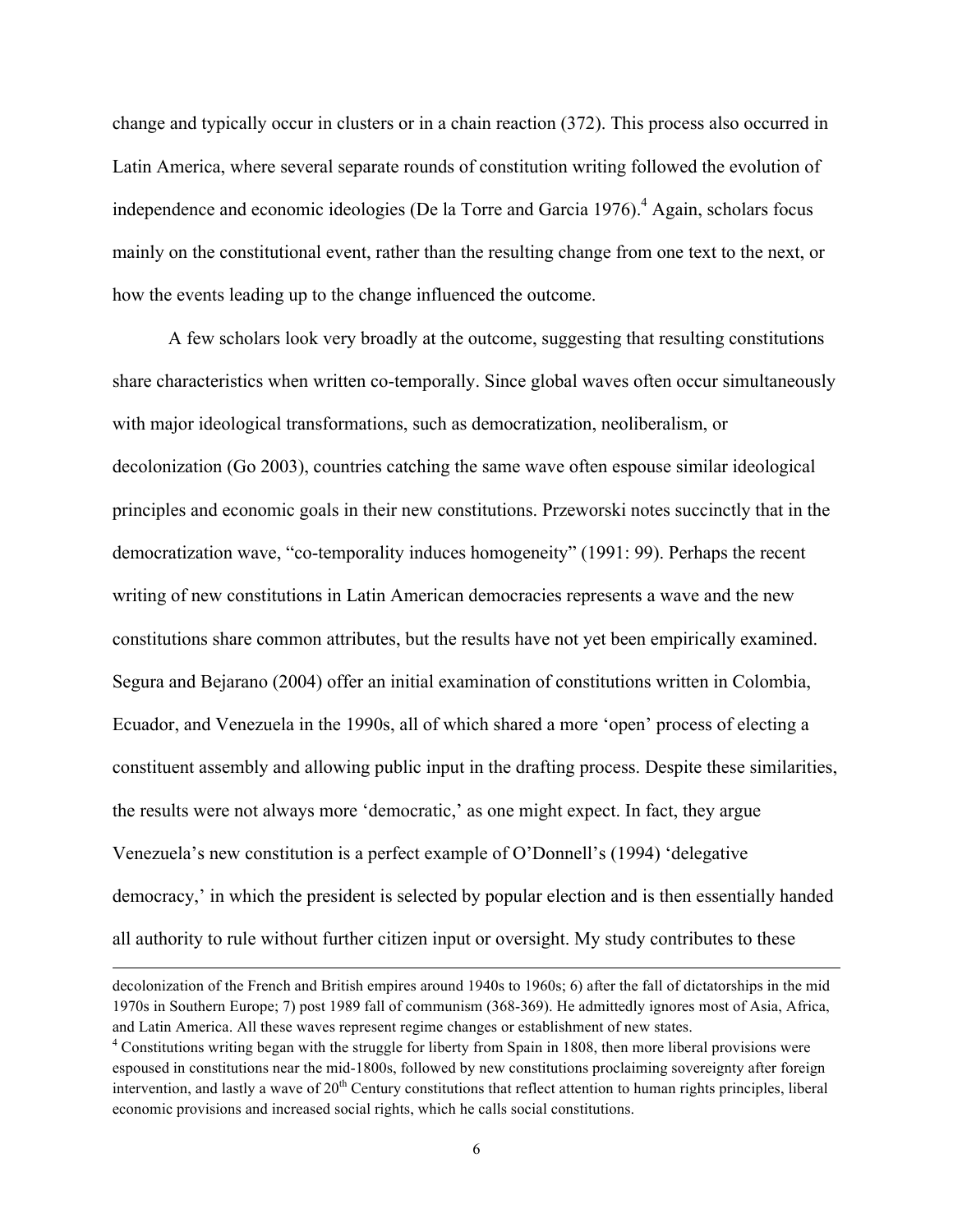findings by quantifying change in presidential power from one constitution to the next, providing a better understanding of the type of transition that occurred.

### *"Major Change" Constitutional Triggers*

Episodes of constitutional creation addressed in this study are largely unexplained in the literature because they occur *during* democratic regimes and maintain the same regime type. Explanations for such sequential replacements are traditionally lacking. This section reviews the dominant reasoning that anticipates new constitutions – following "major change" like revolutions or creation of a new state.

Ideology. Sometimes a society's belief system alters so significantly that the existing government structure is no longer acceptable. This often prompts the writing of a new constitution. The change can happen fairly abruptly in a concentrated area, as with the fall of communism in Eastern Europe in the 1990s (Elster, Offe and Preuss 1998), or gradually in a more widespread area, as with the emergence of liberalism beginning in the late 1700s. It is intuitive to expect that a fundamental, widespread change in ideology would trigger a regime change and require a new constitution as the old constitution represents the old ideology.

Revolution or Civilian Revolt. Revolution is an obvious cause of regime change because it involves the overthrow and replacement of an existing regime. Most constitutional scholars assert that revolutions necessitate a new constitution (Ackerman 1997; Arendt 1965; Elster 1995; Ginsburg, Elkins, and Melton 2007; Hirschl 2004). Ackerman (1997) refers to a "new beginnings" scenario for writing new constitutions, which includes culturally significant events, such as revolutions. A "constitution emerges as a symbolic marker of a great transition in the political life of a nation" and signals the shift between "before" and "after" (778). Common examples include the American and French revolutions (780); India's national independence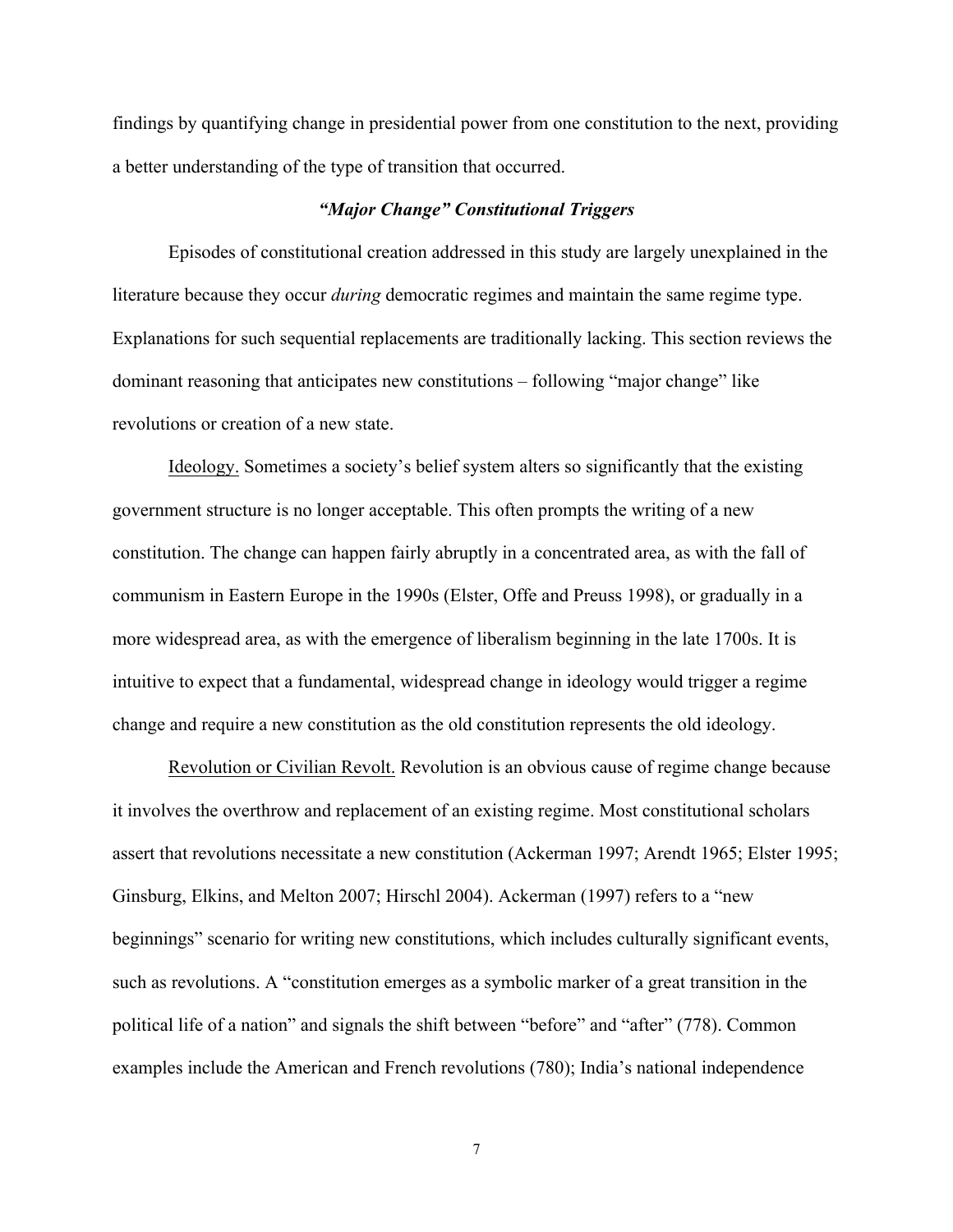(782-783); and Carranza's constitution after Mexico's 1917 revolution (787). His categories all imply significant alteration to the existing regime type. In Latin America, however, full-scale revolutions are rare (with two noted exceptions being Cuba and Mexico<sup>5</sup>), but civilian revolts have caused government overthrow and triggered the writing of new constitutions (Negretto 2008).

Post colonialism and foreign occupation. Another cause of regime change leading to new constitutions is the conclusion of colonialism or foreign intervention. Two examples include post colonialism in the French and British empires (Go 2003) and independence from Spain or withdrawal of U.S. military intervention in Latin America (de la Torre and Garcia 1976). The decolonization process is also referenced more broadly as "the independence scenario" experienced in the former British colonies and newly self-governing states in Africa (Hirschl 2004: 7). These scenarios typically establish a new regime (or, sometimes in the case of Africa, a new state), which led to writing a new constitution. In some rare cases a new constitution is imposed on a country by foreign occupiers, as occurred in post World War II Germany and Japan. Feldman argues this still occurs today (2004-2005). Between 1994 and 2004, four countries wrote constitutions under de facto or de jure occupation (former Yugoslavia, East Timor, Afghanistan, and Iraq), marking the establishment of a new regime.

Federalism. Federalism triggers new constitutions when creating a new state by combining separate parts, or by the further separation of parts within a federation (Ackerman 1997: 775; Hirschl 2004). Examples of the first include when colonies combined to create the United States or when nations united to form a European Union (the proposed European Union

<sup>&</sup>lt;sup>5</sup> It is interesting to note that Cuba and Mexico, two Latin American countries having experienced "full-scale" revolutions, are among the Latin American countries with the fewest number of constitutions. Costa Rica, after abolishing its military in 1949, has also maintained the same constitution (Rosenn 1990).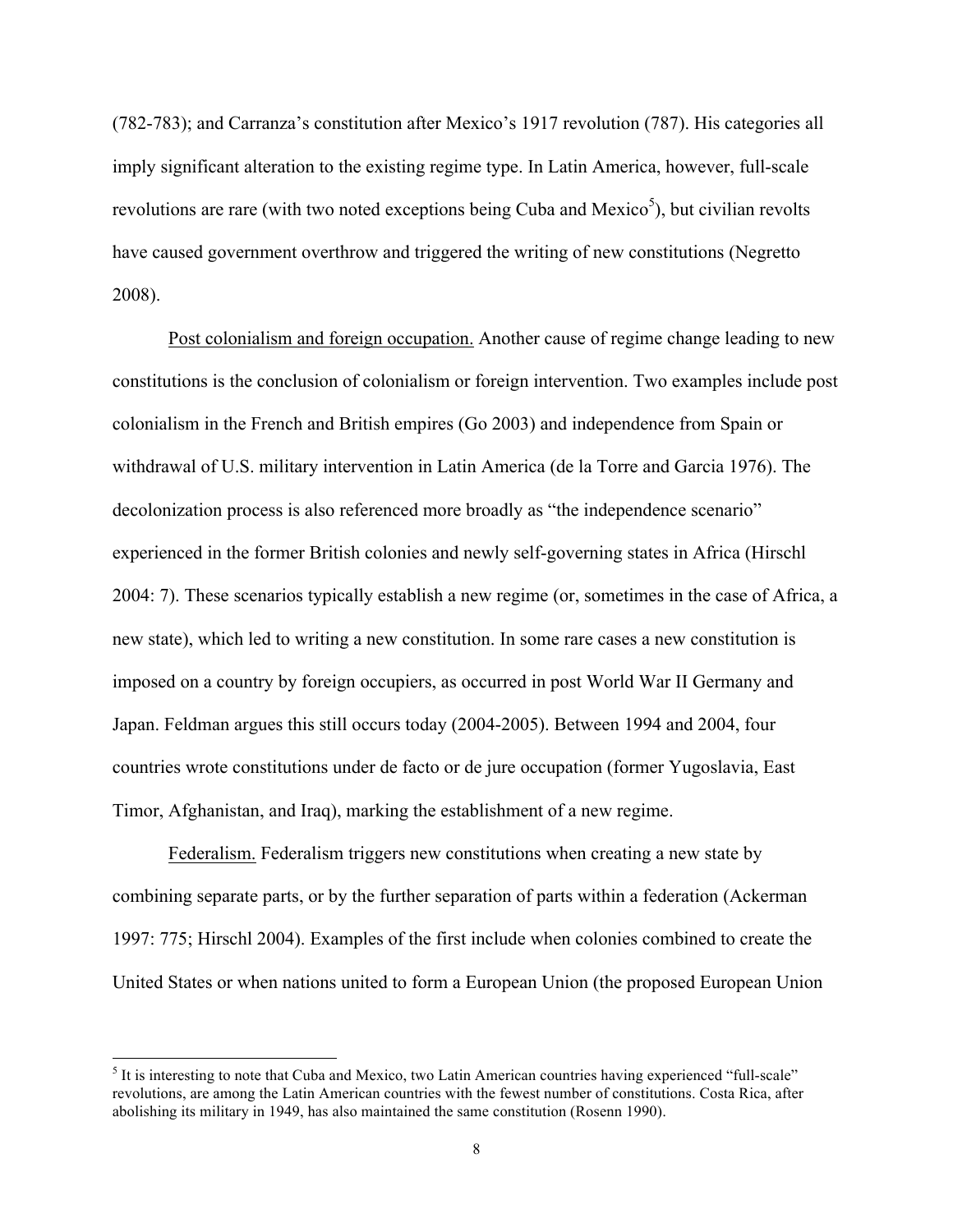constitution under debate). There can also be an evolution toward greater federalism in a state thus requiring a new constitution, such as in Canada.

Whether triggered by ideological upheaval, revolution, independence, or changes in degrees of federalism, the literature largely attributes the resulting regime change or creation of a new state as the underlying cause for a new constitution. Authors do not account for constitutional change within regimes. This could be explained by a strong bias to focus on more significant events, as "the literature on institutional change has underestimated the incidence of change unassociated with crisis" (Elkins, Ginsburg and Melton 2009: 4). By focusing on major upheaval as the explanation for constitutional replacement, the literature neglects to account for 'quieter' cases of sequential constitutional replacement that could lead to significant incremental change over time. Explanations for new constitutions that maintain an existing regime, as often occurs in Latin America, are rare. Yet most constitutional replacements in Latin America – 71 out of 98 since 1900 – occurred during an existing regime. Fifteen of the 71 within-regime replacements occurred during democratic regimes (See Table 1; data on constitutional events from Elkins, Ginsburg and Melton 2009). Those 15 new constitutions maintained democratic form of government, but little empirical research has been conducted on what institutional adjustments were made.

#### *New Constitutions Written without New Regime or State*

Why, then, are new constitutions written when not otherwise warranted by a major upheaval? Perhaps non-regime changing constitutional replacement is only a recent phenomenon, particularly in democracies. A handful of authors note that since the 1990s, politicians are increasingly using constitutional reform to affect political goals (Hirschl 2004, Segura and Bejarano 2004). Bogdanor (1988) traces an increase in the use of constitutional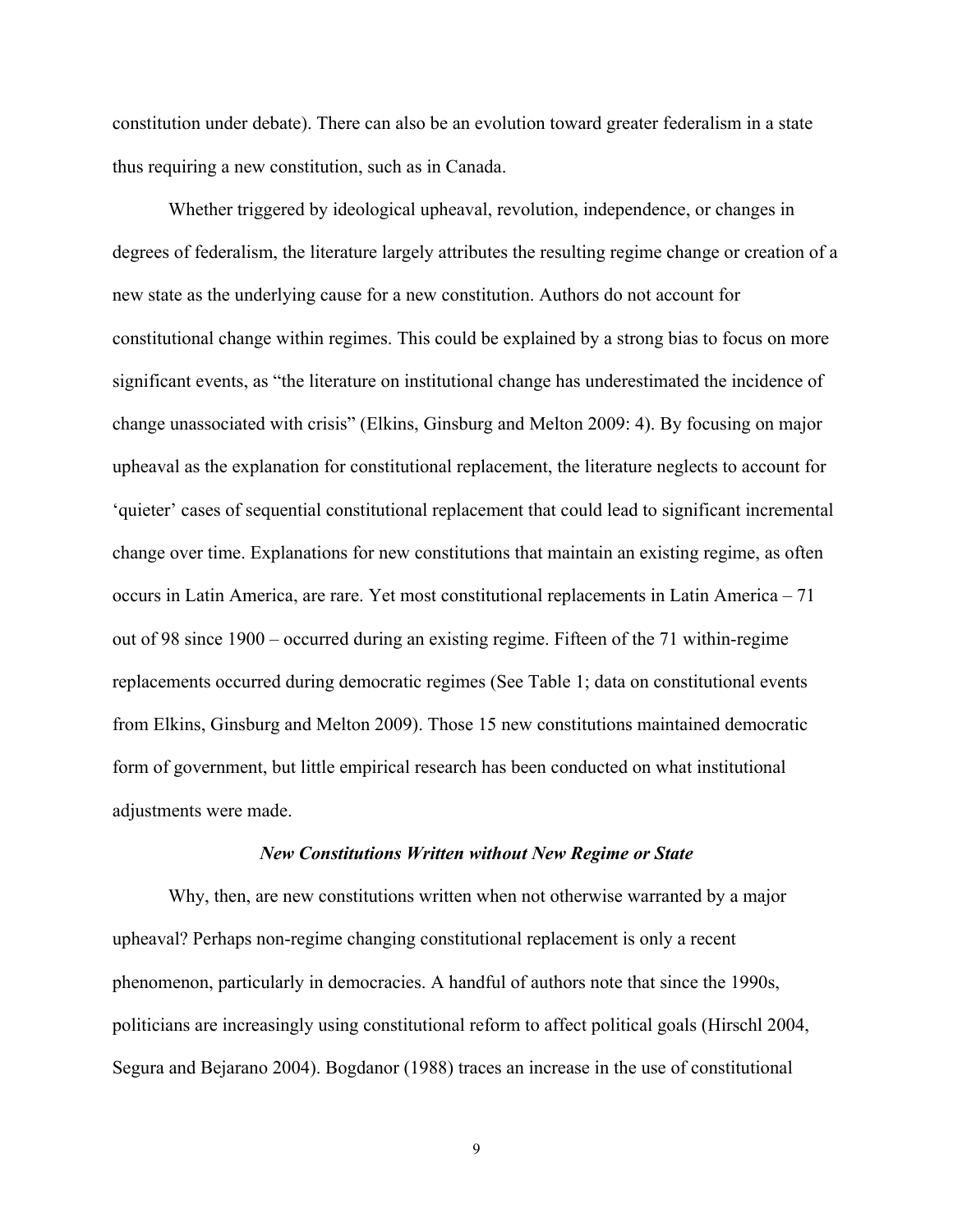change to affect political change, focusing mainly on European countries<sup> $6$ </sup> that rewrote their constitutions since 1970. In addition, most of the attention is on the West, where cases are rare. Elster (1995) cites Sweden in 1974 and Canada in 1982, but admits to ignoring Asia, Africa, and Latin America. McWhinney (1981) cites attempts in Canada and Belgium, where restatement of constitutional framework occurred without "revolution or internal political upheaval" (although in both cases the threat of breakup loomed) (13). It is worth studying recent sequential constitutional change in Latin America because it could reveal more than modest reforms. Although this study looks at complete constitutional replacement, a brief review of the theories on constitutional reform helps inform what might motivate constitutional change outside of major upheaval.

Judicial Review/Hegemonic Preservation. Some suggest that leaders seek to change the constitution to incorporate greater mechanisms for judicial review. The motivation could be to ensure fair treatment for minority political movements that are unsure of their future status in the government, as in Ginsburg's "insurance theory" (2003), or to preserve the power of a majority from the vagaries of democracy, as in Hirschl's "hegemonic preservation theory" (2000). If this holds true for amending the constitution, the argument could apply as a motivation for replacing constitutions. Leaders could be seeking to achieve a specific political result for an interested party, not just reacting to a necessity following major political transition.

Reform Path. Another possible motivation for a country to rewrite its constitution within an existing regime is when leaders seek reforms and it is easier for them to rewrite the constitution than to amend it. Only a few studies consider constitutional design as a potential factor in whether or not the constitution will endure, be reformed, or be replaced (Ginsburg,

<sup>&</sup>lt;sup>6</sup> His book looks at Belgium, Canada, the Netherlands, Portugal, Spain and Sweden. In Belgium constitutional revision is an ongoing process, Portugal and Spain occurred due to transition from dictatorship to democracy. The book cites other countries where constitutional commissions study reforms (the United States, Australia).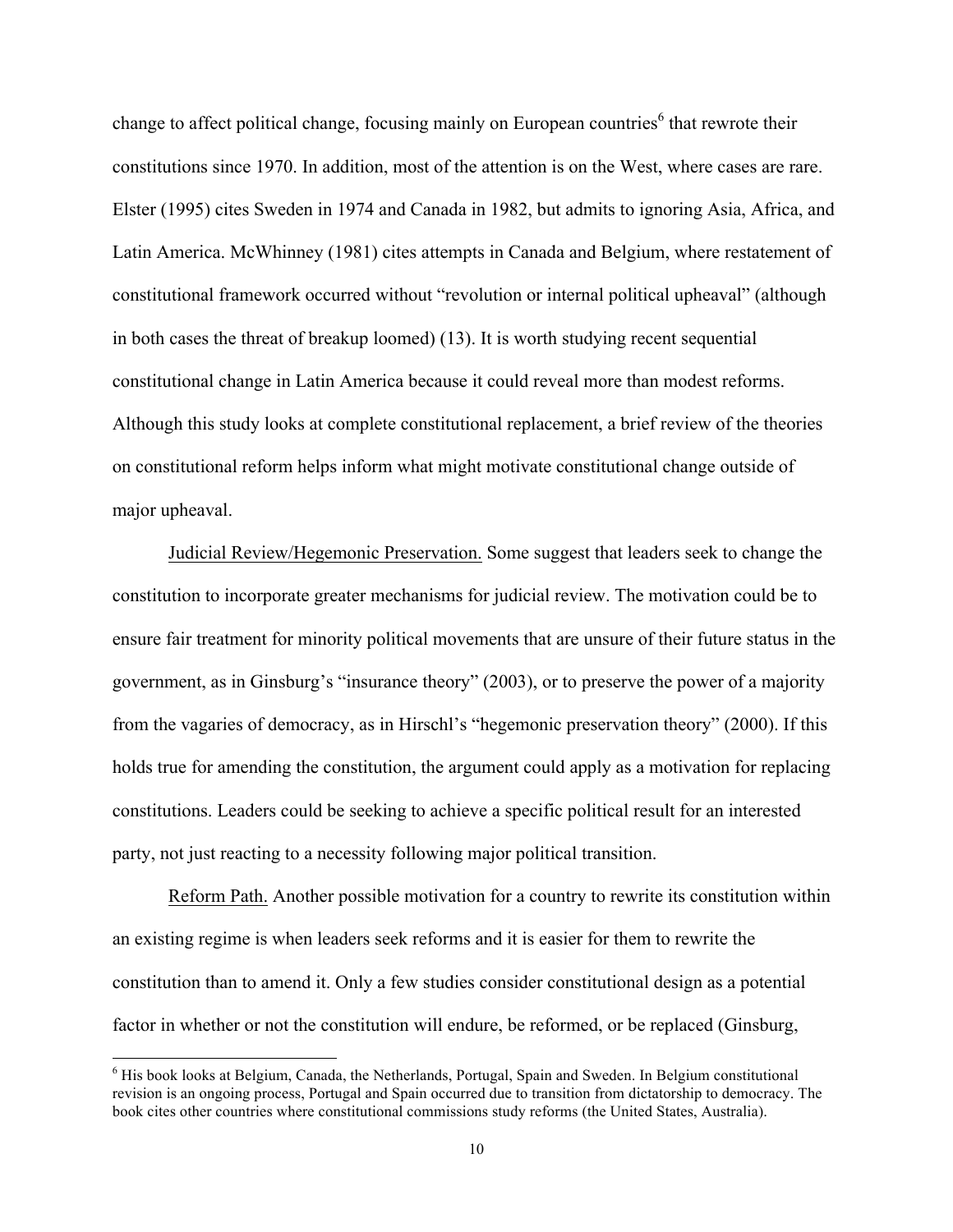Elkins and Melton 2009). If constitutions are flexible and can adapt to changing circumstances, the risk of constitutional replacement decreases (Negretto 2008). In countries where the amendment process is rigid or the assembly is too fragmented to work together on reforms or the judiciary opposes reformers, it might be easier to rewrite the constitution altogether using a new constituent assembly and a popular vote. This of course has normative implications regarding institutional stability, to be discussed in the conclusion.

Path Dependence/Domestic Acceptance. In a similar example, countries could replace constitutions because society expects and allows such institutional change. In Ecuador, for example, it is not uncommon for leaders to call for a referendum to elect a constituent assembly and write a new constitution. Applying path dependence theory one could argue if a country's constitution was rewritten several times, there is less resistance to continuing down the same path again (Peters 2005, Pierson 2004). Proposing a new constitution in the United States, however, where the constitution has endured over 200 years, would likely be met with great opposition.<sup>7</sup>

Political Culture. A small sample in the literature credits political culture as a factor in government formation and constitutional duration. Rosenn and Karst (1975) list five characteristics of Latin America's legal culture, some of which could be applied to explain why many constitutions were replaced, rather than amended or reformed.<sup>8</sup> Rosenn (1990), when comparing the U.S. to Latin America, cites historical and cultural differences to explain the stark contrast in constitutional longevity and support for the constitution. He believes U.S. emphasis

 $<sup>7</sup>$  This is not only true at the national level, where efforts to reform the U.S. constitution have met resistance, but also</sup> at the state level. Efforts to rewrite the California constitution, to address myriad serious government and budget problems, are likely to proceed very slowly.

 $\frac{8}{3}$  They include: idealism (the law is somehow divorced from reality); paternalism (the government is solely in charge of citizens' affairs); legalism (idea that society can be fixed by implementing rules); formalism (hyper concern for legal formalities, but neglect for actual impact); and lack of penetration (government inefficiency) (Huerta 1977).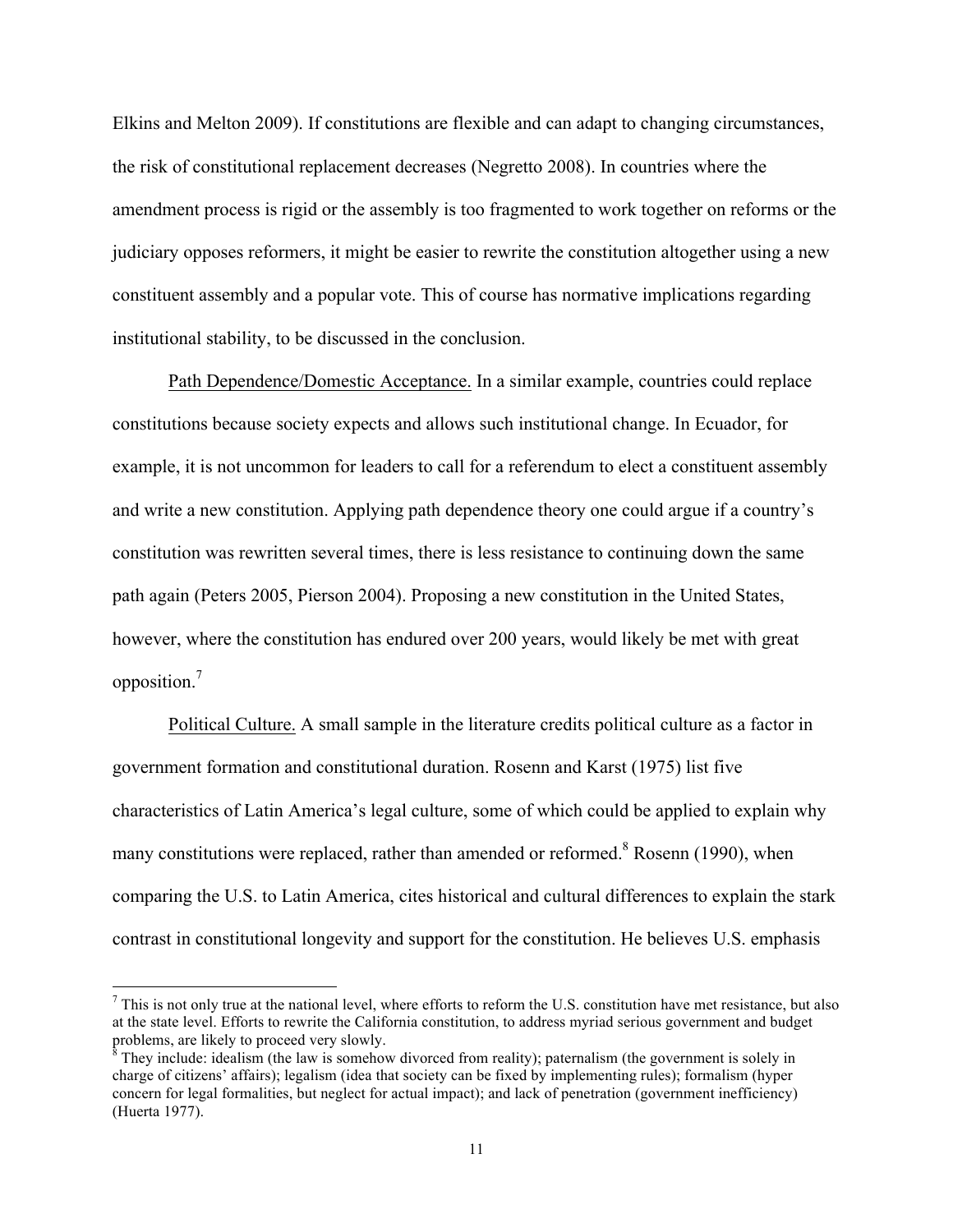on an independent judiciary, belief in widespread land ownership, and strong educational values are key to constitutional "success" or endurance; whereas in Latin America the lack of social class transformation, little belief in self government, and excessive military culture weakens constitutionalism. His argument could be furthered to explain why constitutions are commonly replaced in Latin America, where tendency is toward abrupt change, rather than amendment or reform.

Type of Government/Rigid Institutions. If the constitutional framework produces government institutions that are easily overthrown, new constitutions could result. When leadership is replaced, the new executive might impose their own rules by replacing the constitution or simply as a symbol of new leadership. In contrast to parliamentary systems, presidential systems make it difficult to remove the executive, hence they are twice as likely to experience coups (Stepan and Skach 1993). According to Stepan and Skach, pure parliamentary systems are more strongly correlated with democratic consolidation because they encourage mutual dependence – politicians must work together to stay in office, coalition members have incentive to cooperate to stay in government, and the system provides mechanisms to remove unpopular executives. In contrast, the presidential system lacks a constitutional mechanism to break impasse (like dissolution of parliament or vote of confidence). The resulting breakdown in governments leads to turnovers that could necessitate new constitutions, as the new government is likely motivated to write its own rules.

Political Maneuvering in Crisis. An additional cause motivating leaders to write a new constitution during an existing regime is to address demands from a restless or divided civil society. Facing overwhelming citizen demands, a leader might turn to constitutional change to implement desired policies, especially if attempts to work with the legislature have been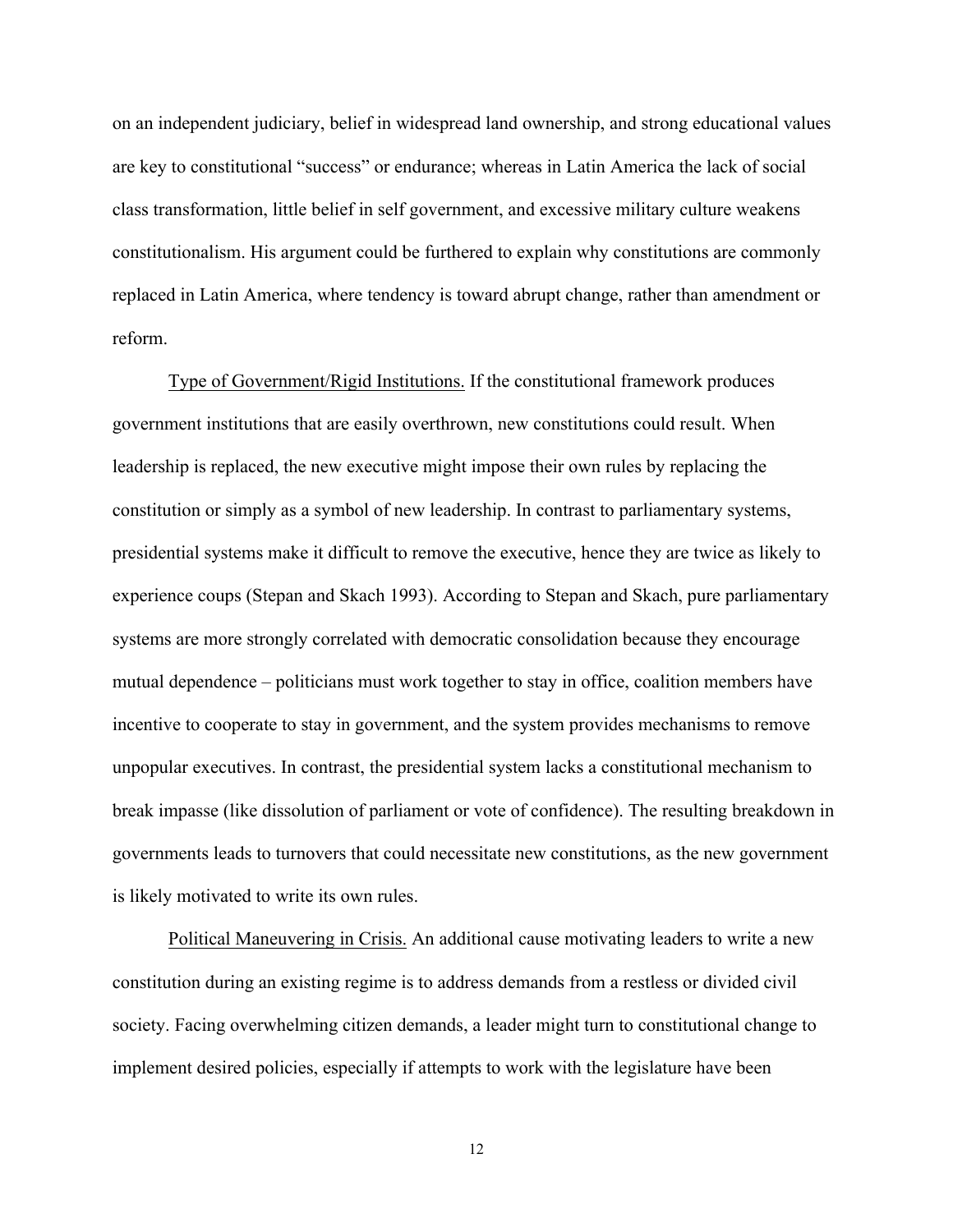unsuccessful. A leader might seize this opportunity to increase executive capacity to address conflict, for example, by seeking permission for decree powers or allowance of reelection. Only one author I have found speaks directly to this possibility (and does so only briefly). McWhinney (1981) notes that some constitutions are created for reasons other than (or in addition to) establishing a government framework. Sometimes writing a new constitution is a "vain exercise in trying to resolve, by legal means and formulae, essentially non-constitutional problems of an ethnic-cultural, social, or economic character" (xi). For example, countries experiencing severe economic problems or civil unrest might turn "to constitution-making as a last resort to divert public attention from those other, more pressing non-constitutional problems and its own inability to develop viable solutions for them" (23). If this is the case, it could explain why some Latin American countries have so many constitutions. Each crisis is an opportunity for a leader to use constitutional replacement as a solution to the country's problems.

If new constitutions are not to be expected outside of regime change, these studies suggest that political motivations could explain why constitutions were replaced in Latin America. While we cannot accurately measure leaders' motivations to incite institutional change, we can at least measure the results to understand what kind of change was instituted. This study examines cases where constitutions were replaced without a regime change to gauge variation in the outcome on one variable of executive power.

### **III. Identifying Constitutional Coups – Case Selection**

Latin America not only provides ample cases to study constitutional change, it is a region where concerns about executive power are particularly warranted. I measure change in the institution of the presidency over sequential constitutions within democratic regimes. To date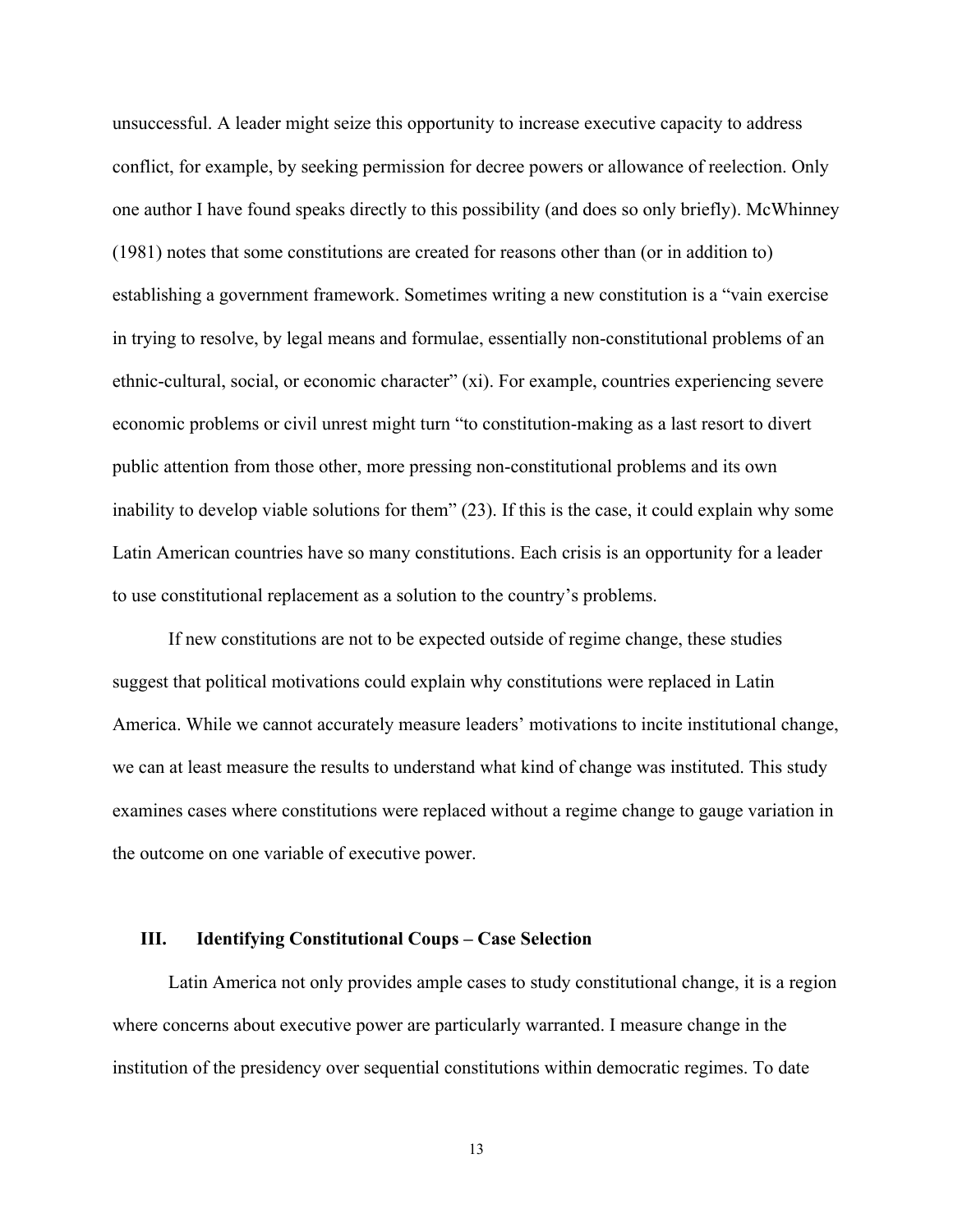this type of empirical analysis has been lacking. I focus on complete constitutional replacements, but future study would consider subsequent amendments as well. After careful measurement, I classify replacements that increased executive power by 10% or more as constitutional coups, because they gain more power for the president (explained in detail below).

The overwhelming majority of constitutional replacements in Ibero-American<sup>9</sup> countries since 1900 occurred *without* a regime change (defined as five or more years since transition from an authoritarian to a democratic regime, or vice versa) and without the creation of a new state. Of 98 new constitutions, only 27 accompanied a regime change. Interestingly, of the 71 non-regime change cases, 15 of them – more than 20% – occurred during democratic regimes. This is the pool of possible cases of constitutional coups. While there were times when executiveempowering constitutions were written during authoritarian regimes, this is to be expected. This paper addresses the less anticipated scenario of democratically elected leaders increasing executive power during a democratic regime though constitutional replacement.

Table 1 lists every distinct Ibero-American country, its regime type, and what year it adopted a new constitution – replacing the old one – from 1900 to 2010. The start date of 1900 was chosen because I am interested in democratic regimes, which primarily exist after the turn of the century in Latin America. A democratic regime is defined as one "(*a*) that sponsors free and fair competitive elections for the legislature and executive; (*b*) that allows for inclusive adult citizenship; (*c*) that protects civil liberties and political rights; and (*d*) in which the elected governments really govern and the military is under civilian control" (Mainwaring, Brinks & Pérez-Liñán 2007: 123). Transitions between "authoritarian," "semi-democratic," and

<sup>&</sup>lt;sup>9</sup> I consider Ibero-America to be all 18 Spanish and Portuguese speaking countries in the Western Hemisphere: Argentina, Bolivia, Brazil, Chile, Colombia, Costa Rica, Dominican Republic, Ecuador, El Salvador, Guatemala, Honduras, Mexico, Nicaragua, Panama, Paraguay, Peru, Uruguay, and Venezuela. I exclude Cuba because data were lacking.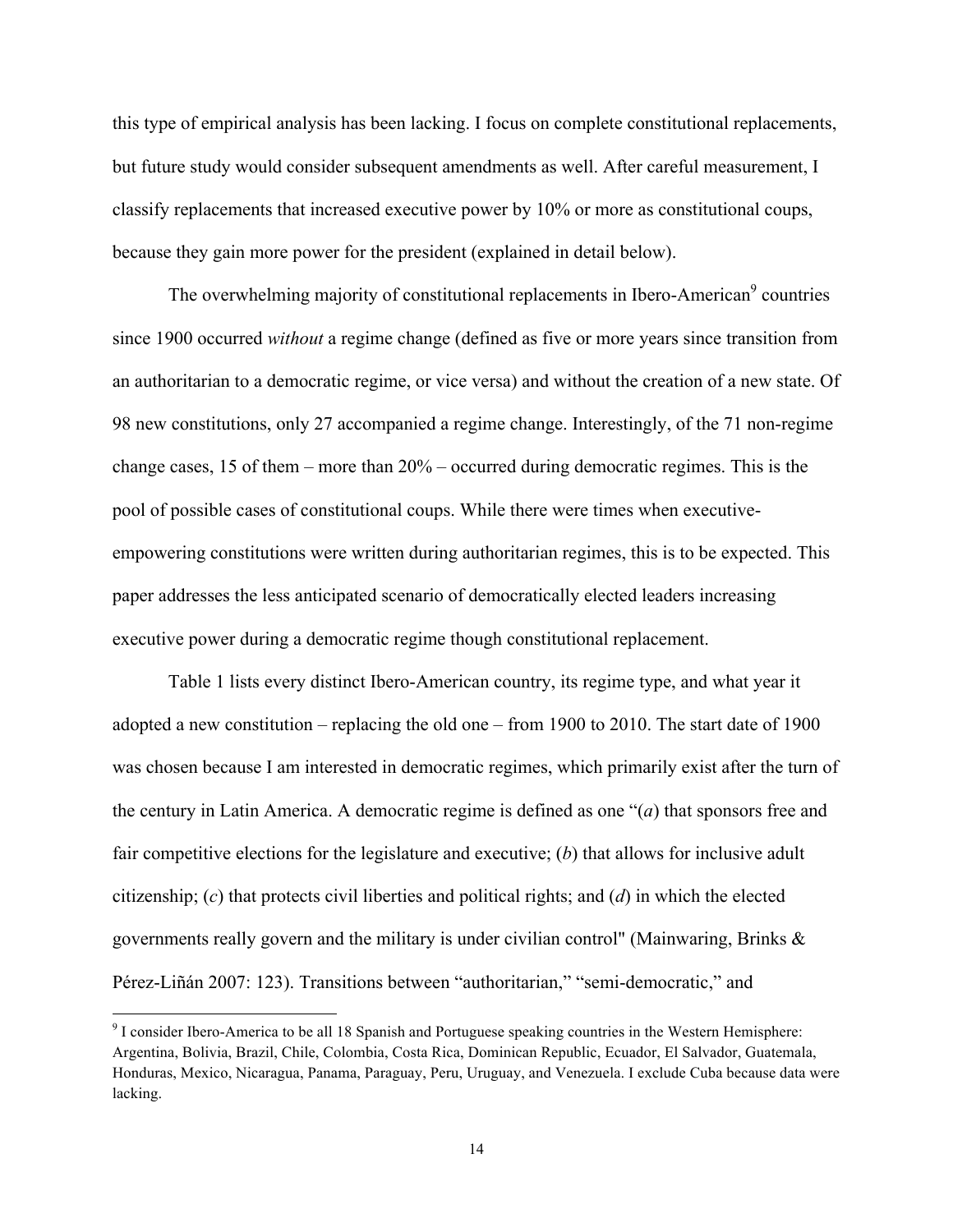"democratic" regimes from 1945 to 2004 are based on a classification by Mainwaring, Brinks & Pérez-Liñán (2007) [referred to hereafter as MBP] and from 1900 to 1945 based on a classification by Smith (2005). For the three countries that adopted new constitutions since 2006, I classified the regime-type based on MBP criteria and each qualified as at least semidemocratic, meaning the new constitutions were included in the realm of possible constitutional coups.<sup>10</sup> I chose five years as a minimum indicator of sufficient distance from the transition to argue the constitutional change was no longer tied to regime change or the establishment of a new state. This is because a new regime would likely establish its own rules within five years. Also, five years is the typical duration of an executive term, signaling one transition under the established regime. The cases of constitutional replacements during an existing regime are depicted in bold, and further underlined if they occurred during democracy. I argue these replacements are not directly explained by regime change and are not systematically addressed in the current body of constitutional literature.

|                                                                                                                                                                     | Table 1 – Regime Type and Year of New Constitutions in Ibero-America<br>$1900 - 2010$ |               |                           |                                                                                                          |  |  |  |  |  |  |
|---------------------------------------------------------------------------------------------------------------------------------------------------------------------|---------------------------------------------------------------------------------------|---------------|---------------------------|----------------------------------------------------------------------------------------------------------|--|--|--|--|--|--|
| <b>Bold</b> = constitutional replacement without regime change (meaning five or more years after transition between<br>authoritarian and democratic/semidemocratic) |                                                                                       |               |                           |                                                                                                          |  |  |  |  |  |  |
|                                                                                                                                                                     |                                                                                       |               |                           | <b>Bold Underlined</b> = no regime change <i>and</i> during democracy – "potential constitutional coups" |  |  |  |  |  |  |
| Country                                                                                                                                                             | Regime<br>start                                                                       | Regime<br>end | Regime<br>classification* | Year of new constitution                                                                                 |  |  |  |  |  |  |
| Argentina                                                                                                                                                           | 1900                                                                                  | 1915          | A                         | (Most recent prior to 1900: 1853)                                                                        |  |  |  |  |  |  |
|                                                                                                                                                                     | 1916<br>1929<br>1930<br>1931                                                          |               | D                         |                                                                                                          |  |  |  |  |  |  |
|                                                                                                                                                                     |                                                                                       |               | A                         |                                                                                                          |  |  |  |  |  |  |
|                                                                                                                                                                     | 1932                                                                                  | 1942          | <b>SD</b>                 |                                                                                                          |  |  |  |  |  |  |
|                                                                                                                                                                     | 1943                                                                                  | 1945          | A                         |                                                                                                          |  |  |  |  |  |  |
|                                                                                                                                                                     | 1946                                                                                  | 1950          | <b>SD</b>                 |                                                                                                          |  |  |  |  |  |  |
|                                                                                                                                                                     | 1951                                                                                  | 1957          | A                         |                                                                                                          |  |  |  |  |  |  |

| Table 1 – Regime Type and Year of New Constitutions in Ibero-America |
|----------------------------------------------------------------------|
| $1900 - 2010$                                                        |

 $10$  When MBP list subsequent regimes of the same type, I combine the years to list them in one line. For example, Guatemala from 1954-1965, 1966-1969, and 1970-1985 are listed as three authoritarian regimes, which I present as 1954-1985 because it represents a period of the same regime type. Again, this study is interested in regime change, not a change in government administrations.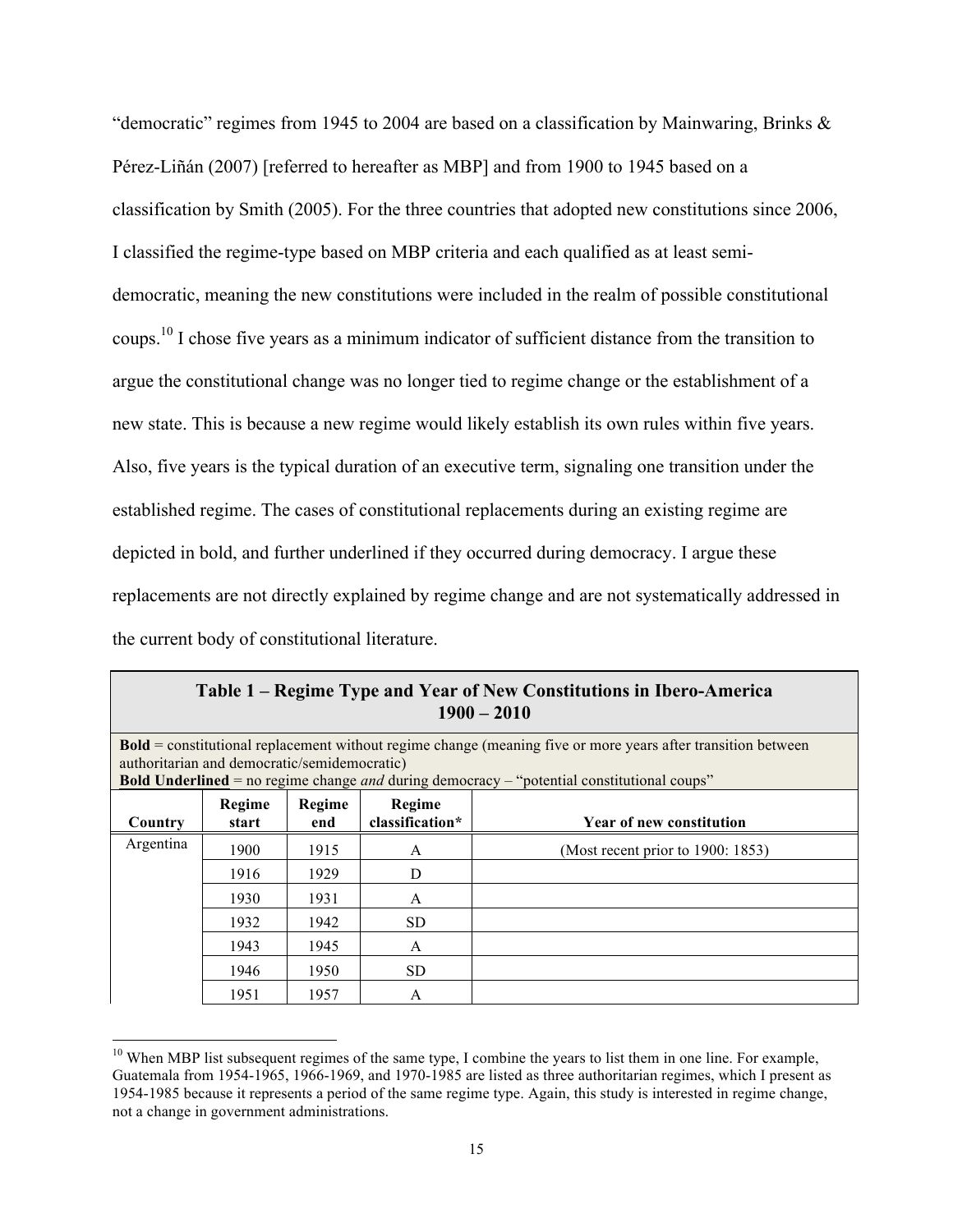|               | 1958       | 1961 | <b>SD</b>             |                                               |
|---------------|------------|------|-----------------------|-----------------------------------------------|
|               | 1962       | 1962 | $\mathbf{A}$          |                                               |
|               | 1963       | 1965 | ${\rm SD}$            |                                               |
|               | 1966       | 1972 | $\mathbf{A}$          |                                               |
|               | 1973       | 1974 | $\mathbf D$           |                                               |
|               | 1975       | 1975 | SD                    |                                               |
|               | 1976       | 1982 | $\mathbf{A}$          |                                               |
|               | 1983       | 2004 | $\mathbf D$           |                                               |
| Bolivia       | 1900       | 1939 | $\mathbf{A}$          | (Most recent prior to 1900: 1880), 1938       |
|               | 1940       | 1942 | <b>SD</b>             |                                               |
|               | 1943       | 1955 | $\mathbf{A}$          | 1945, 1947                                    |
|               | 1956       | 1963 | <b>SD</b>             | 1961                                          |
|               | 1964       | 1978 | A                     | 1967                                          |
|               | 1979       | 1979 | ${\rm SD}$            |                                               |
|               | 1980       | 1981 | $\mathbf{A}$          |                                               |
|               | 1982       | 2004 | $\mathbf D$           |                                               |
|               | (KN clas.) | 2009 | ${\rm SD}$            | 2009                                          |
| <b>Brazil</b> | 1900       | 1939 | $\mathbf{A}$          | (Most recent prior to 1900: 1891), 1934, 1937 |
|               | 1940       | 1942 | ${\rm SD}$            |                                               |
|               | 1943       | 1946 | $\mathbf{A}$          | 1946                                          |
|               | 1946       | 1953 | ${\bf D}$             |                                               |
|               | 1954       | 1955 | SD                    |                                               |
|               | 1956       | 1963 | ${\rm D}$             |                                               |
|               | 1964       | 1984 | A                     | 1967                                          |
|               | 1985       | 2004 | ${\bf D}$             | 1988                                          |
| Chile         | 1900       | 1932 | A                     | (Most recent prior to 1900: 1833), 1925       |
|               | 1933       | 1972 | ${\bf D}$             |                                               |
|               | 1973       | 1989 | $\boldsymbol{\rm{A}}$ | 1980                                          |
|               | 1990       | 2004 | $\mathbf D$           |                                               |
| Colombia      | 1900       | 1937 | $\boldsymbol{\rm{A}}$ | (Most recent prior to 1900: 1886)             |
|               | 1938       | 1941 | <b>SD</b>             |                                               |
|               | 1942       | 1948 | $\mathbf D$           |                                               |
|               | 1949       | 1957 | $\mathbf{A}$          |                                               |
|               | 1958       | 1973 | ${\rm SD}$            |                                               |
|               | 1974       | 1989 | ${\bf D}$             |                                               |
|               | 1990       | 2004 | <b>SD</b>             | 1991                                          |
| Costa Rica    | 1900       | 1948 | $\mathbf{A}$          | (Most recent prior to 1900: 1871), 1917       |
|               | 1949       | 1957 | ${\rm SD}$            | 1949                                          |
|               |            |      |                       |                                               |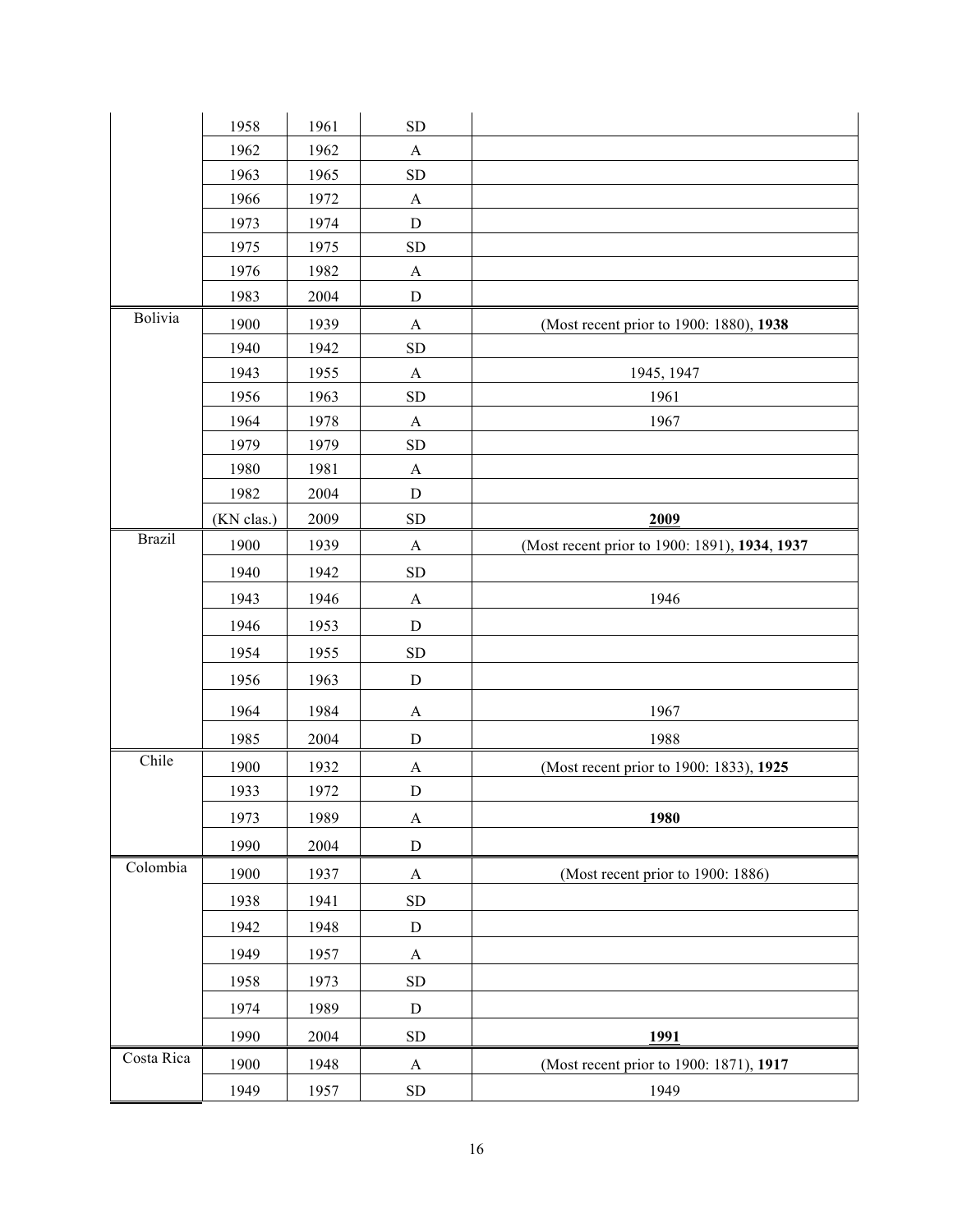|             | 1958       | 2004 | $\mathbf D$      |                                                            |
|-------------|------------|------|------------------|------------------------------------------------------------|
| Dominican   | 1900       | 1965 | $\mathbf{A}$     | (Most recent prior to 1900: 1896), 1907, 1908, 1924, 1927, |
| Republic    |            |      |                  | 1929.1, 1929.2, 1934, 1942, 1947, 1955, 1962, 1963         |
|             | 1966       | 1973 | <b>SD</b>        | 1966                                                       |
|             | 1974       | 1977 | A                |                                                            |
|             | 1978       | 1993 | D                |                                                            |
|             | 1994       | 1995 | <b>SD</b>        | 1994                                                       |
|             | 1996       | 2004 | D                | 2002                                                       |
|             | (KN clas.) | 2010 | D                | 2010                                                       |
| Ecuador     | 1900       | 1939 | A                | (Most recent prior to 1900: 1897), 1906, 1929              |
|             | 1940       | 1943 | <b>SD</b>        |                                                            |
|             | 1944       | 1947 | A                | 1945, 1947                                                 |
|             | 1948       | 1960 | $\mathbf D$      |                                                            |
|             | 1961       | 1962 | <b>SD</b>        |                                                            |
|             | 1963       | 1967 | A                | 1967                                                       |
|             | 1968       | 1969 | <b>SD</b>        |                                                            |
|             | 1970       | 1978 | $\boldsymbol{A}$ | 1978                                                       |
|             | 1979       | 1999 | D                | 1984, 1993, 1996, 1997, 1998                               |
|             | 2000       | 2000 | <b>SD</b>        |                                                            |
|             | 2001       | 2003 | $\mathbf D$      |                                                            |
|             | 2004       | 2004 | <b>SD</b>        |                                                            |
|             | (KN clas.) | 2008 | $\mathbf D$      | 2008                                                       |
| El Salvador | 1900       | 1983 | A                | (Most recent prior to 1900: 1886), 1939, 1944, 1950, 1983  |
|             | 1984       | 1993 | ${\rm SD}$       |                                                            |
|             | 1994       | 2004 | $\mathbf D$      |                                                            |
| Guatemala   | 1900       | 1944 | A                | (Most recent prior to 1900: 1879)                          |
|             | 1945       | 1953 | <b>SD</b>        | 1945                                                       |
|             | 1954       | 1985 | $\mathbf{A}$     | 1956, 1965, 1985                                           |
|             | 1986       | 1999 | <b>SD</b>        |                                                            |
|             | 2000       | 2001 | ${\bf D}$        |                                                            |
|             | 2002       | 2004 | <b>SD</b>        |                                                            |
| Honduras    | 1900       | 1956 | $\mathbf{A}$     | (Most recent prior to 1900: 1894), 1904, 1921, 1924, 1936  |
|             | 1957       | 1962 | <b>SD</b>        | 1957                                                       |
|             | 1963       | 1970 | A                | 1965                                                       |
|             | 1971       | 1971 | SD               |                                                            |
|             | 1972       | 1981 | A                |                                                            |
|             | 1982       | 1998 | SD               | 1982                                                       |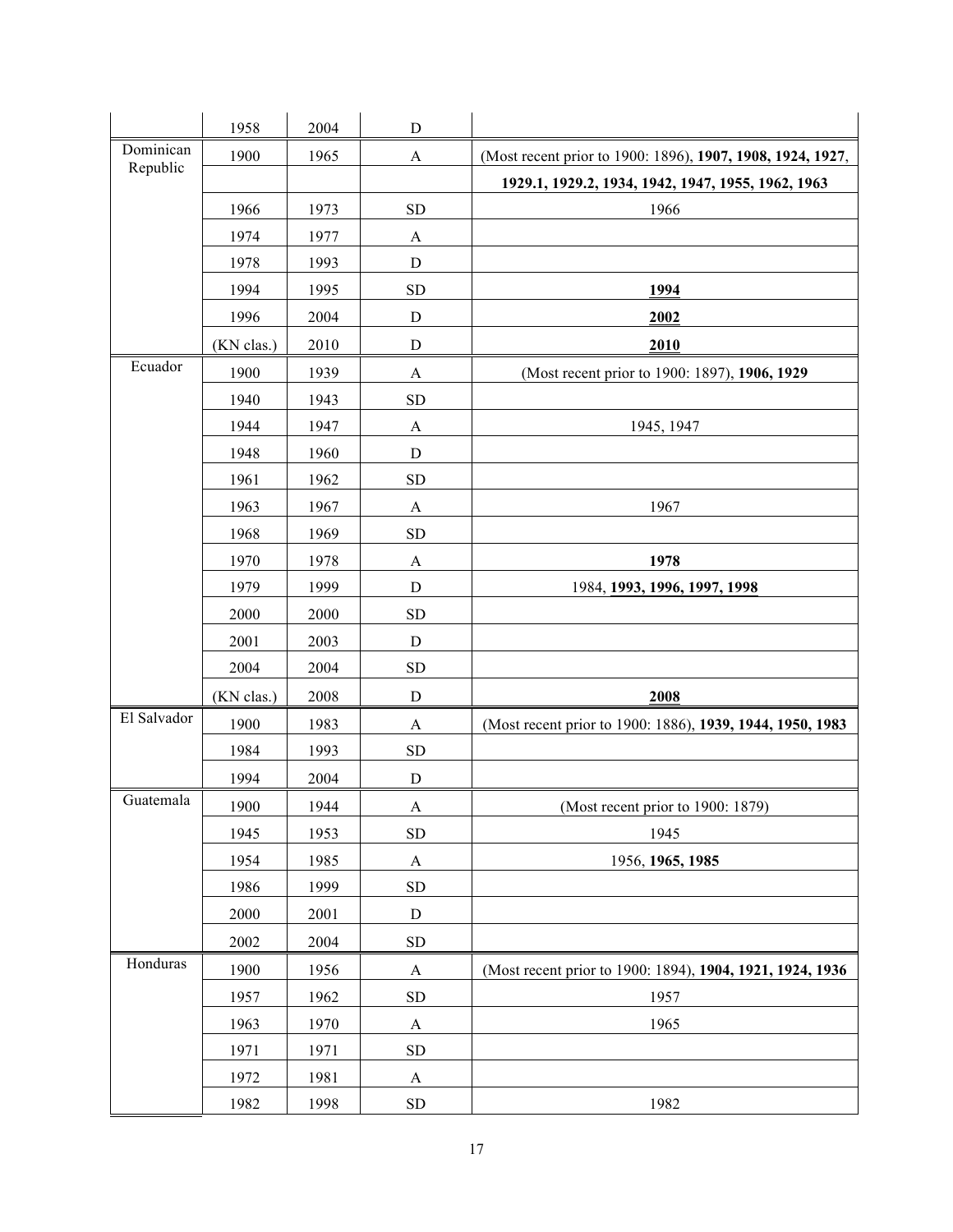|           | 1999         | 2004 | ${\bf D}$    |                                                |
|-----------|--------------|------|--------------|------------------------------------------------|
| Mexico    | 1900         | 1910 | $\mathbf{A}$ | (Most recent prior to 1900: 1857)              |
|           | 1911         | 1912 | $\mathbf D$  |                                                |
|           | 1913         | 1916 | $\mathbf{A}$ |                                                |
|           | 1917         | 1918 | <b>SD</b>    | 1917                                           |
|           | $1920$ (sic) | 1923 | A            |                                                |
|           | 1924         | 1928 | <b>SD</b>    |                                                |
|           | 1929         | 1987 | $\mathbf{A}$ |                                                |
|           | 1988         | 1999 | <b>SD</b>    |                                                |
|           | 2000         | 2004 | ${\bf D}$    |                                                |
| Nicaragua | 1900         | 1983 | $\mathbf{A}$ | (Most recent prior to 1900: 1893), 1905, 1911, |
|           |              |      |              | 1937, 1939, 1948, 1950, 1974                   |
|           | 1984         | 1995 | ${\rm SD}$   | 1987                                           |
|           | 1996         | 2004 | $\mathbf D$  |                                                |
| Panama    | 1900         | 1955 | $\mathbf{A}$ | 1904 (first), 1946**                           |
|           | 1956         | 1963 | ${\bf D}$    |                                                |
|           | 1964         | 1967 | ${\rm SD}$   |                                                |
|           | 1968         | 1989 | $\mathbf{A}$ | 1972                                           |
|           | 1990         | 1993 | <b>SD</b>    |                                                |
|           | 1994         | 2004 | $\mathbf D$  |                                                |
| Paraguay  | 1900         | 1988 | $\mathbf{A}$ | (Most recent prior to 1900: 1870), 1940, 1967  |
|           | 1989         | 2004 | <b>SD</b>    | 1992                                           |
| Peru      | 1900         | 1933 | $\mathbf{A}$ | (Most recent prior to 1900: 1867), 1920, 1933  |
|           | 1934         | 1947 | <b>SD</b>    |                                                |
|           | 1948         | 1955 | $\mathbf{A}$ |                                                |
|           | 1956         | 1961 | ${\rm SD}$   |                                                |
|           | 1962         | 1962 | A            |                                                |
|           | 1963         | 1967 | ${\bf D}$    |                                                |
|           | 1968         | 1979 | $\mathbf{A}$ | 1979                                           |
|           | 1980         | 1982 | $\mathbf D$  |                                                |
|           | 1983         | 1984 | ${\rm SD}$   |                                                |
|           | 1985         | 1987 | ${\bf D}$    |                                                |
|           | 1988         | 1991 | ${\rm SD}$   |                                                |
|           | 1992         | 1994 | $\mathbf{A}$ | 1993                                           |
|           | 1995         | 1999 | ${\rm SD}$   |                                                |
|           | 2000         | 2000 | $\mathbf{A}$ |                                                |
|           | 2001         | 2004 | ${\bf D}$    |                                                |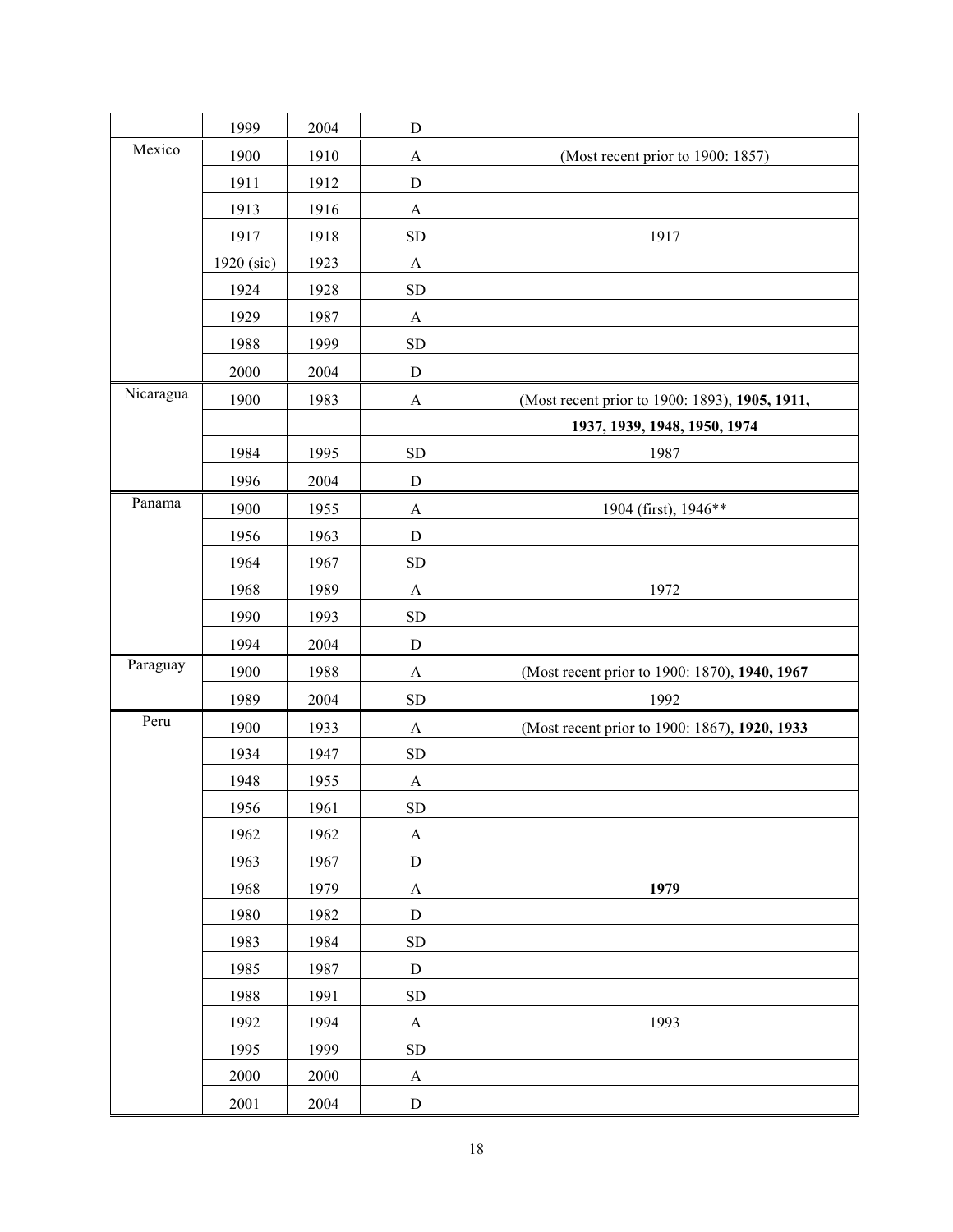| Uruguay                                                                                                                                                                                                                                                                                                                                                                                                                                                                                                                                                                                                                | 1900 | 1918 | A                                                                                                       | (Most recent prior to 1900: 1830), 1918                                                                                                                                                                                                                                                                                                                                              |  |  |  |
|------------------------------------------------------------------------------------------------------------------------------------------------------------------------------------------------------------------------------------------------------------------------------------------------------------------------------------------------------------------------------------------------------------------------------------------------------------------------------------------------------------------------------------------------------------------------------------------------------------------------|------|------|---------------------------------------------------------------------------------------------------------|--------------------------------------------------------------------------------------------------------------------------------------------------------------------------------------------------------------------------------------------------------------------------------------------------------------------------------------------------------------------------------------|--|--|--|
|                                                                                                                                                                                                                                                                                                                                                                                                                                                                                                                                                                                                                        | 1919 | 1933 | D                                                                                                       |                                                                                                                                                                                                                                                                                                                                                                                      |  |  |  |
|                                                                                                                                                                                                                                                                                                                                                                                                                                                                                                                                                                                                                        | 1934 | 1938 | <b>SD</b>                                                                                               | 1934, 1938                                                                                                                                                                                                                                                                                                                                                                           |  |  |  |
|                                                                                                                                                                                                                                                                                                                                                                                                                                                                                                                                                                                                                        | 1939 | 1972 | D                                                                                                       | 1952, 1966                                                                                                                                                                                                                                                                                                                                                                           |  |  |  |
|                                                                                                                                                                                                                                                                                                                                                                                                                                                                                                                                                                                                                        | 1973 | 1984 | A                                                                                                       |                                                                                                                                                                                                                                                                                                                                                                                      |  |  |  |
|                                                                                                                                                                                                                                                                                                                                                                                                                                                                                                                                                                                                                        | 1985 | 2004 | D                                                                                                       |                                                                                                                                                                                                                                                                                                                                                                                      |  |  |  |
| Venezuela                                                                                                                                                                                                                                                                                                                                                                                                                                                                                                                                                                                                              | 1900 | 1945 | A                                                                                                       | (Most recent prior to 1900: 1893), 1901, 1904, 1909,<br>1914.1, 1914.2, 1922, 1925, 1928, 1929, 1931, 1936, 1945                                                                                                                                                                                                                                                                     |  |  |  |
|                                                                                                                                                                                                                                                                                                                                                                                                                                                                                                                                                                                                                        | 1946 | 1946 | <b>SD</b>                                                                                               |                                                                                                                                                                                                                                                                                                                                                                                      |  |  |  |
|                                                                                                                                                                                                                                                                                                                                                                                                                                                                                                                                                                                                                        | 1947 | 1947 | D                                                                                                       | 1947                                                                                                                                                                                                                                                                                                                                                                                 |  |  |  |
|                                                                                                                                                                                                                                                                                                                                                                                                                                                                                                                                                                                                                        | 1948 | 1957 | A                                                                                                       | 1953                                                                                                                                                                                                                                                                                                                                                                                 |  |  |  |
|                                                                                                                                                                                                                                                                                                                                                                                                                                                                                                                                                                                                                        | 1958 | 1998 | D                                                                                                       | 1961                                                                                                                                                                                                                                                                                                                                                                                 |  |  |  |
|                                                                                                                                                                                                                                                                                                                                                                                                                                                                                                                                                                                                                        | 1999 | 1999 | <b>SD</b>                                                                                               | 1999                                                                                                                                                                                                                                                                                                                                                                                 |  |  |  |
|                                                                                                                                                                                                                                                                                                                                                                                                                                                                                                                                                                                                                        | 2000 | 2001 | D                                                                                                       |                                                                                                                                                                                                                                                                                                                                                                                      |  |  |  |
|                                                                                                                                                                                                                                                                                                                                                                                                                                                                                                                                                                                                                        | 2002 | 2004 | <b>SD</b>                                                                                               |                                                                                                                                                                                                                                                                                                                                                                                      |  |  |  |
|                                                                                                                                                                                                                                                                                                                                                                                                                                                                                                                                                                                                                        |      |      | * A=Authoritarian SD=Semidemocratic D=Democratic<br>**MBP note a period of semidemocracy from 1945-1947 |                                                                                                                                                                                                                                                                                                                                                                                      |  |  |  |
| Regime Type Sources: Mainwaring, Scott, Daniel Brinks, and Aníbal Pérez-Liñán. 2007. "Classifying Political Regimes in Latin America, 1945-<br>2004." In Gerardo Munck, ed., Regimes and Democracy in Latin America: Theories and Methods, pp. 123-160. Oxford: Oxford University Press,<br>2007 (For 1945 - 2004); Smith, Peter H. 2005. Democracy in Latin America. New York: Oxford University Press. (For 1900 - 1945); For 2004 -<br>2010, three countries replaced constitutions: Bolivia, Dominican Republic, and Ecuador. These countries were deemed by the author to qualify as<br>at least semi-democratic. |      |      |                                                                                                         |                                                                                                                                                                                                                                                                                                                                                                                      |  |  |  |
|                                                                                                                                                                                                                                                                                                                                                                                                                                                                                                                                                                                                                        |      |      |                                                                                                         | New Constitutions Source: Elkins, Zachary, Tom Ginsburg, and James Melton. 2009. Chronology of Constitutional Events, Version 1.0.<br>Comparative Constitutions Project. Last updated: December 1, 2009. http://www.comparativeconstitutionsproject.org/index.htm. The author<br>added three most recent new constitutions: Bolivia 2009, Dominican Republic 2010, and Ecuador 2008. |  |  |  |

The rigorous MBP regime classification was selected for several reasons. Its expanded standard for defining democracy, using four separate dimensions mentioned above, goes beyond minimalist versions that only consider elections. All four are dimensions necessary, and together they are jointly sufficient to qualify a regime as democratic.<sup>11</sup> Another advantage of the MBP classification is its categorical measure – I am interested in a label for the period, rather than a

<sup>!!!!!!!!!!!!!!!!!!!!!!!!!!!!!!!!!!!!!!!!!!!!!!!!!!!!!!!!!!!!</sup>  $11$  If there are one or more major violations of the democratic principles, the regime is classified as authoritarian (134-136). A partial failure in one or more of the principles earns the category semidemocratic. This includes "a variety of regimes that sponsor competitive elections but still fail to measure up to democracy" (138). Violations might include regimes with systematic electoral complaints, but incomplete proof of outright fraud or influence on outcome; disenfranchisement of some social groups, but not to the extent that alters electoral outcomes; intermittent censorship or human rights violations affecting the opposition in selected areas only; or when the military has significant influence over some policies not related to the military (136-136).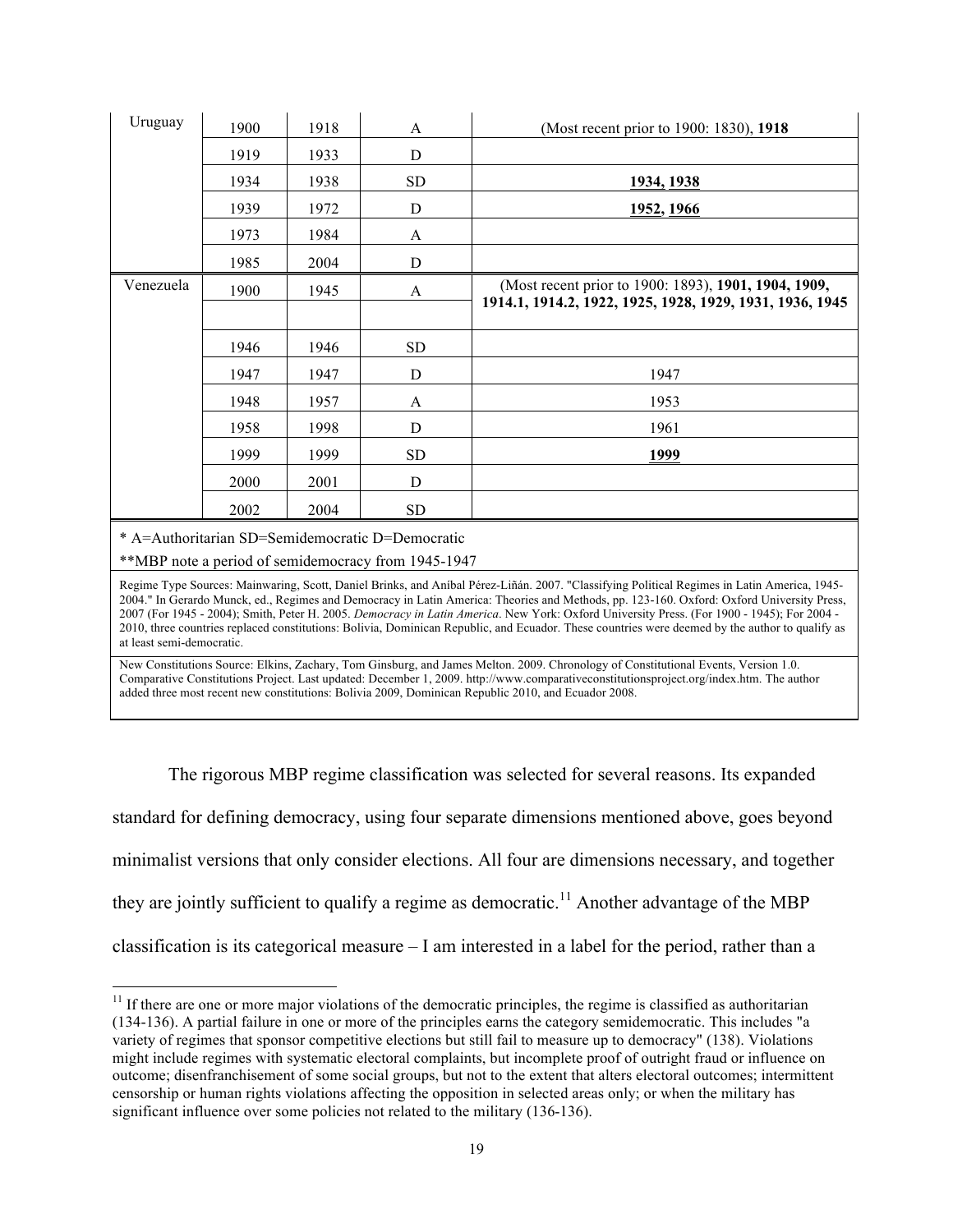continuous scale. Also, it provides the most recent information. Other classification schemes were not chosen for several reasons, including the use of continuous measures, insufficient time span, less rigorousness, or overly complex (Freedom House, Polity IV, and Przeworski 2000).

For the years prior to 1945, the best available regime classification scheme is from Smith (2005). Like Przeworski (2000), Smith bases his categories heavily on elections, but he accounts for semidemocracy using similar criteria to MBP such as citizenship and source of power, therefore his scoring matches well. His scheme includes four categories:

- electoral democracy = free and fair elections at the national level
- electoral semidemocracy = elections free but not fair, or elections not the real basis of political power
- oligarchic republicanism (or competitive oligarchy) = elections fair but not free, limited to dominant elites and restricted to less than half the adult male population
- otherwise = nondemocracy  $(347)$

I equate Smith's "electoral democracy" and "electoral semidemocracy" with MBP's "democratic" and "semidemocratic" and assign them the corresponding names for sake of simplicity on the table. I aggregate Smith's "oligarchic republicanism" and "nondemocracy" to correspond with MBP's "authoritarian" category.

Of the 71 non-regime change/new state constitutional replacements, 15 occurred during democratic regimes (year depicted in bold and underlined). These are the potential constitutional coups. I include in the realm of possible constitutional coups the replacements that follow transition from semi-democratic to democratic, because they are essentially the same regimetype, but a diminished version of democracy (e.g., Colombia 1991, Venezuela 1999). These shifts could provide insight into why the constitution changed in the direction that it did. Interestingly, more than half of the potential constitutional coups occurred in the Andes: eight cases in Bolivia, Colombia, Ecuador and Venezuela; the other seven cases are in the Dominican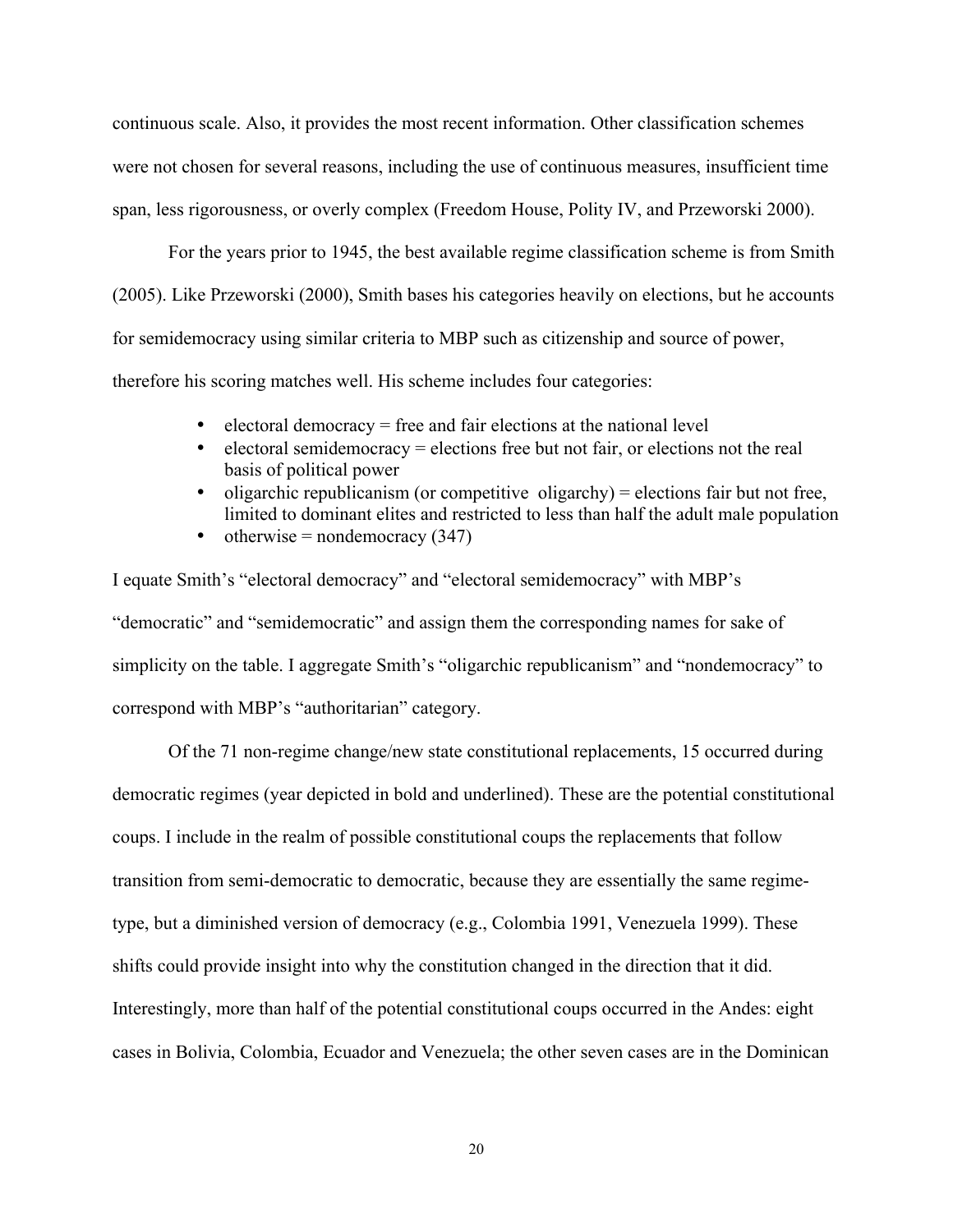Republic and Uruguay.<sup>12</sup> This could be explained by the fact that these countries share a particularly high number of constitutional replacements overall, with Colombia and Uruguay being the lowest of the bunch with 'only' eight and six constitutions respectively. Uruguay is somewhat out of place in this group due to the fact that its constitutional replacements took place well before the 1990s and it has since experienced arguably one of the highest levels of democratic stability in the region. Meanwhile, the remaining countries, four Andean and the Dominican Republic, have been characterized by episodes of institutional instability. Table 2 lists the constitutions that present potential coups by the years they occurred.

| <b>Table 2 – Potential Constitutional Coups</b> |                     |      |      |      |      |      |  |  |
|-------------------------------------------------|---------------------|------|------|------|------|------|--|--|
| <b>Bolivia</b>                                  | (previous: $1967$ ) | 2009 |      |      |      |      |  |  |
| Colombia                                        | (previous: $1886$ ) | 1991 |      |      |      |      |  |  |
| Dominican Republic                              | (previous: $1966$ ) | 1994 | 2002 | 2010 |      |      |  |  |
| Ecuador                                         | (previous: 1984)    | 1993 | 1996 | 1997 | 1998 | 2008 |  |  |
| Uruguay                                         | (previous: $1918$ ) | 1934 | 1938 | 1952 | 1966 |      |  |  |
| Venezuela                                       | (previous: $1961$ ) | 1999 |      |      |      |      |  |  |

# **IV. Measuring Constitutional Coups - Concept Clarification and Scoring**

A constitutional coup is not a traditional coup in the sense that it overthrows the existing government or regime, rather it throws out the existing constitution replacing it with one that enhances executive power. The same regime type is maintained, but with a new institutional design and usually a re-start of the government process (i.e., new elections, cabinet appointments, organic law, etc.). This process raises normative concerns because constitutional formulations affect government stability (Shugart and Carey 1992: 1-2). Empirical analysis reveals that "the most powerful presidencies also have been the most problematic regimes,"

<sup>&</sup>lt;sup>12</sup> There was recently what could have qualified as a "failed" constitutional coup. In Honduras in June 2009, the elected president sought to replace the constitution partly to enable re-election for the executive, but he ultimately was ousted by the military, in a move backed by the opposition.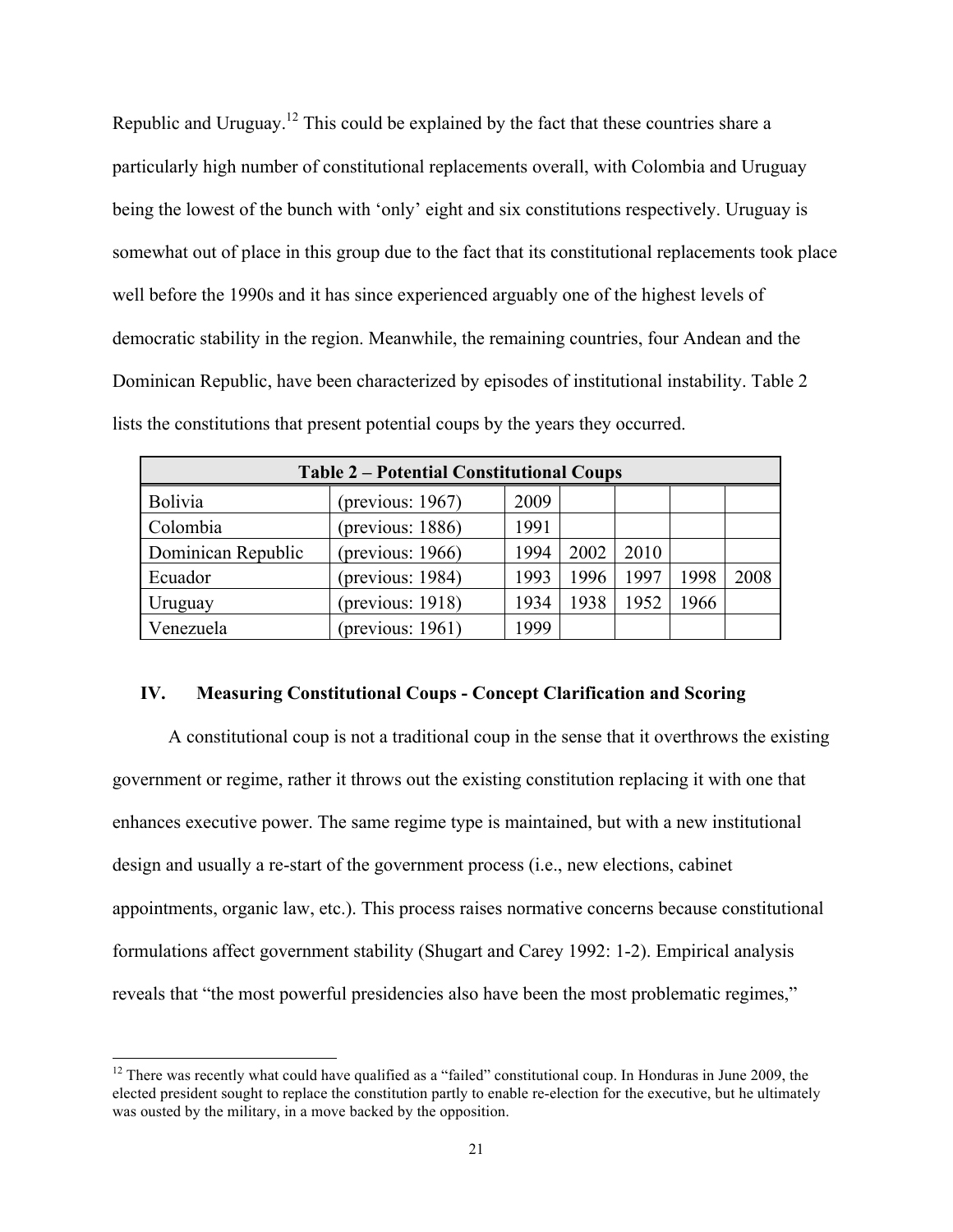meaning the stronger the executive, the more the country is prone to instability or government collapse (16). Observers of Latin American institutions have yet to look at whether sequential constitutions establish more power in the presidency, which could impact government stability. While some might question whether it matters what the constitution says, there are several reasons to study the document. The constitution is often the first source cited when political crises occur, particularly to determine whether use of power is legitimate (or at least constitutionally sanctioned) or not. Also, understanding of formal constitutional provisions is necessary to enable subsequent analysis of the actual implementation or *exercise* of power by the executives. Finally, once provisions are adopted in the constitution, they become much more difficult to change than normal legislation. I develop a methodology to evaluate executive power in the constitution and use it to measure change from one constitution to the next, thereby identifying constitutional coups.

A constitutional coup is defined as: 1) the complete replacement of a country's constitution 2) during a democratic regime 3) resulting in a constitution that enhances executive power (by 10% or more). To operationalize part three, I score constitutions on three components of executive power: political, economic, and judicial.<sup>13</sup> I measure whether executive power in the formal, written provisions increased or decreased from one constitution to another. There are 24 indicators of executive power, with a possible total aggregate score of 82, in the three categories: political power (15 indicators, scored from 0 up to 4 points each); economic power (four indicators, scored from 0 up to 4); and judicial power (five indicators, scored from 0 up to 4). To decide what point values were used for each indicator, I adopted directly from Shugart and Carey for the political power indicators they used. For the measures I added I attempted to match

 $13$  The original scoring scheme included measures for social power as well, such as executive control vis-à-vis civic groups and the media, but there were insufficient data in most constitutions.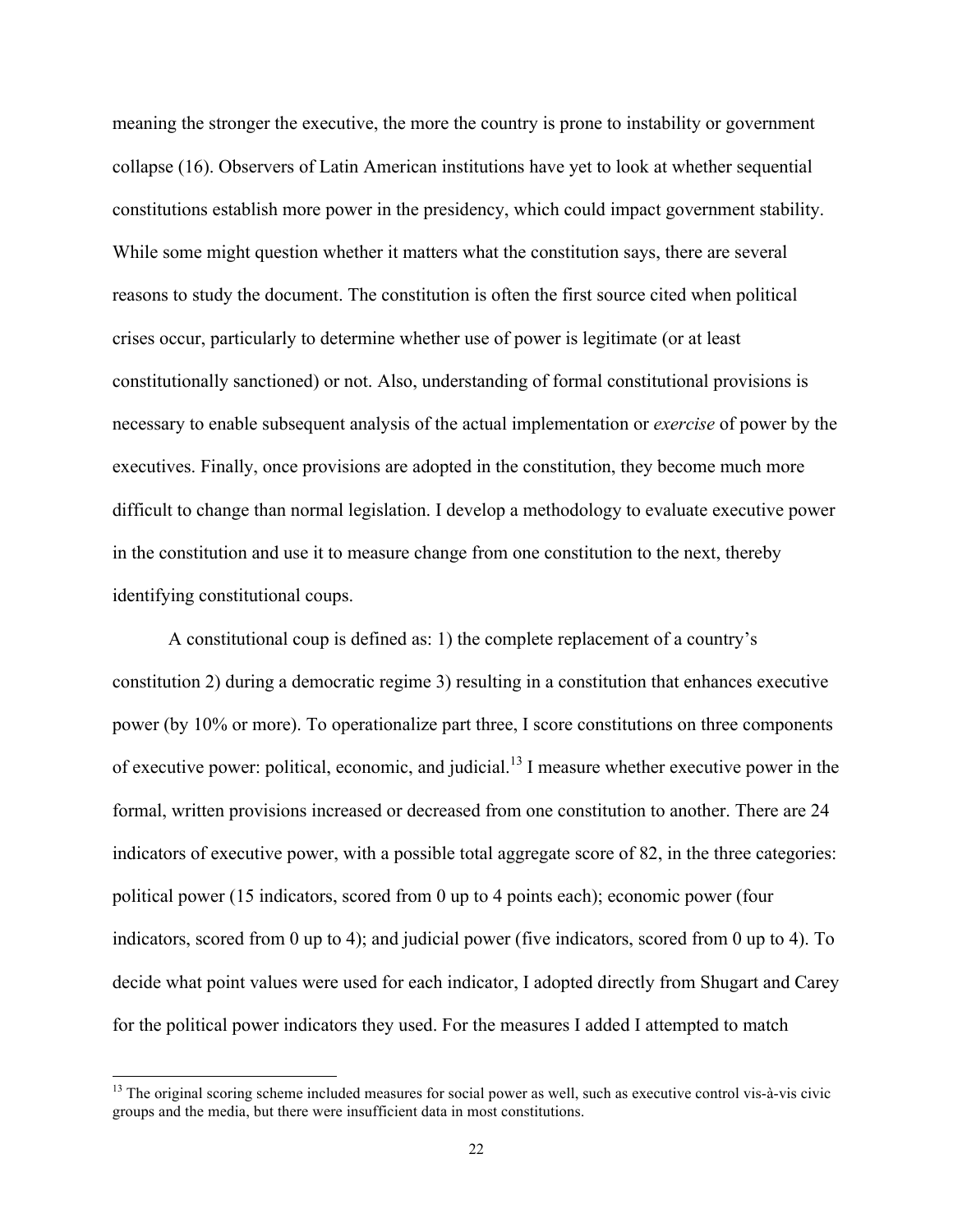scoring values within the range they used. The same scoring was applied to each constitution to measure change from one to the next. Table 3 outlines the indicators and scoring. A detailed description of scoring for each indicator is provided in Appendix A. For this study I read 21 constitutions, scored each of them on the 24 indicators, and aggregated the points to generate an overall score for presidential power in each constitution.<sup>14</sup> The reason 21, not 15, constitutions were read is because the constitution preceding the first potential constitutional coup in each of the six countries needed to be scored for a baseline comparison. After that, many of the 15 constitutions were sequential in the same country, meaning one potential coup constitution led to the next, making it the baseline for comparing the next constitution.

| <b>Table 3 – Constitutional Presidential Powers</b> |                                                                                                                                                                                                                                                                                                                                                                                           |                                                                                                                                                                                                                                                                                                                                                                     |  |  |  |  |  |  |
|-----------------------------------------------------|-------------------------------------------------------------------------------------------------------------------------------------------------------------------------------------------------------------------------------------------------------------------------------------------------------------------------------------------------------------------------------------------|---------------------------------------------------------------------------------------------------------------------------------------------------------------------------------------------------------------------------------------------------------------------------------------------------------------------------------------------------------------------|--|--|--|--|--|--|
| Concept                                             | <b>Indicator</b>                                                                                                                                                                                                                                                                                                                                                                          | <b>Score</b>                                                                                                                                                                                                                                                                                                                                                        |  |  |  |  |  |  |
| Political power --<br>re-election/<br>term limit    | Presidential election                                                                                                                                                                                                                                                                                                                                                                     | $0 - 4$ : $4 -$ constitution allows unlimited reelection; $3 -$ constitution<br>allows one consecutive reelection; $1 -$ constitution allows reelection<br>after sitting out one term (nonconsecutive); .5 - constitution allows<br>reelection after sitting out two terms; $0$ – constitution does not allow<br>reelection ever                                    |  |  |  |  |  |  |
|                                                     | Term length                                                                                                                                                                                                                                                                                                                                                                               | $0 - 2$ : +1 for each year term length over 4 years (six years = maximum)<br>found)                                                                                                                                                                                                                                                                                 |  |  |  |  |  |  |
| Political power --<br>legislative power             | $0 - 4$ : 4 - veto with no override; 3 -veto with override requiring majority<br>Package veto/override<br>greater than 2/3 (of quorum) or one year or more delay; 2 - veto with<br>override requiring $2/3$ ; 1 - veto with override requiring absolute<br>majority of assembly or extraordinary majority less than $2/3$ ; 0 - no veto<br>or veto requires only simple majority override |                                                                                                                                                                                                                                                                                                                                                                     |  |  |  |  |  |  |
|                                                     | Partial veto/override<br>$0 - 4$ : 4 - no override; 3 - override by extraordinary majority; 2 -<br>override by absolute majority of whole membership; 1 - override by<br>simple majority of quorum; 0 - no partial veto                                                                                                                                                                   |                                                                                                                                                                                                                                                                                                                                                                     |  |  |  |  |  |  |
|                                                     | Decree power                                                                                                                                                                                                                                                                                                                                                                              | $0 - 4$ : 4 - reserved powers, no rescission; 2 - president has temporary<br>decree authority with few restrictions; 0 - no decree powers, or only as<br>delegated by assembly                                                                                                                                                                                      |  |  |  |  |  |  |
|                                                     | <b>Exclusive introduction</b><br>of legislation (reserved<br>policy areas)                                                                                                                                                                                                                                                                                                                | $0 - 4$ : 4 - no amendment by assembly; 2 - restricted amendment by<br>assembly; 1 - unrestricted amendment by assembly; 0 - no exclusive<br>powers                                                                                                                                                                                                                 |  |  |  |  |  |  |
|                                                     | Budgetary powers                                                                                                                                                                                                                                                                                                                                                                          | $0 - 4$ : 4 - president prepares budget; no amendment permitted; 3 -<br>assembly may reduce but not increase amount of budgetary items; 2 -<br>president sets upper limit on total spending, within which assembly may<br>amend; 1 - assembly may increase expenditures only if it designates<br>new revenues; 0 - unrestricted authority of assembly to prepare or |  |  |  |  |  |  |

 $14$  Every effort was made to read all constitutions in the original Spanish and from the same source (Georgetown University's Political Database of the Americas).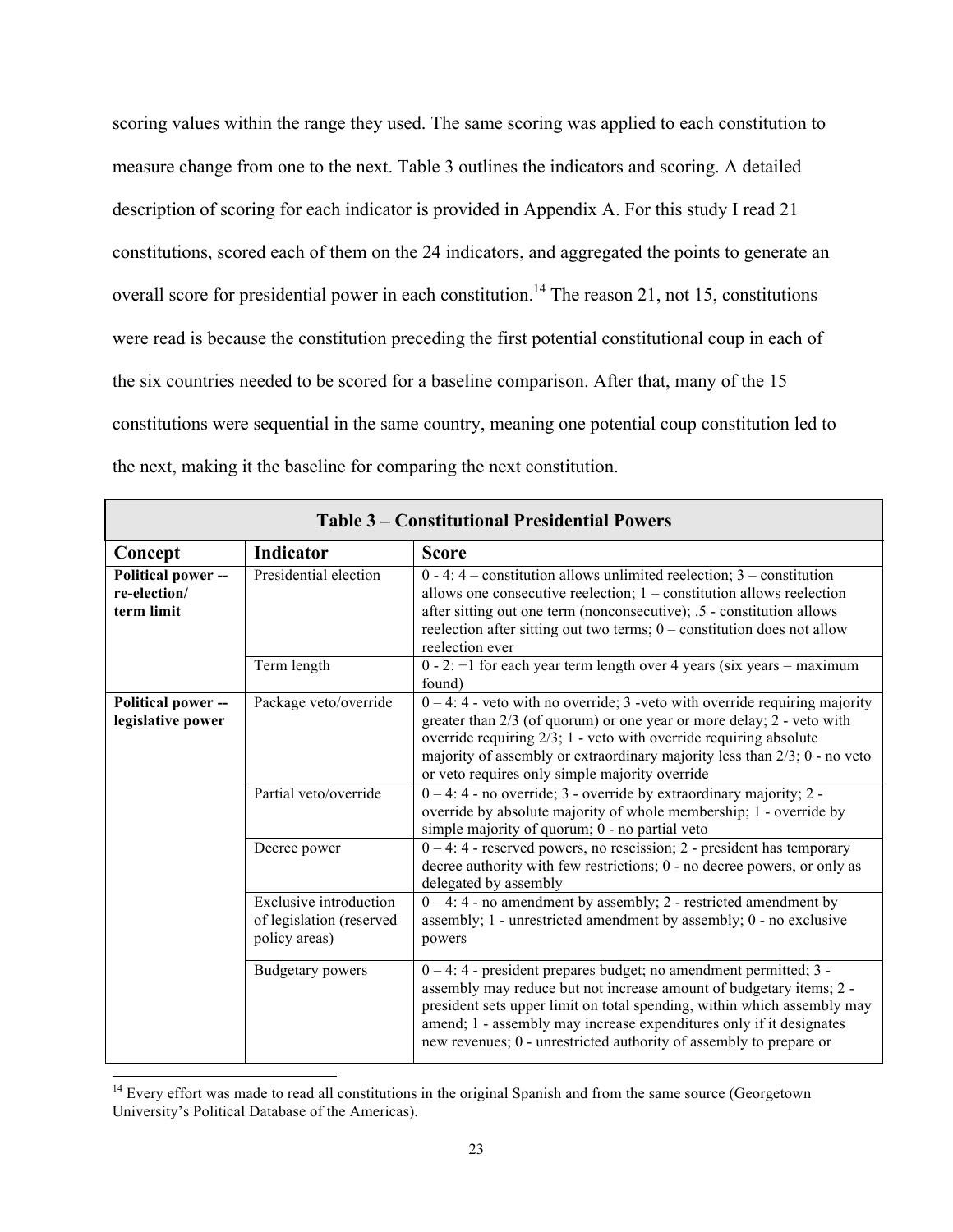|                          |                                      | amend budget                                                                                                                                                    |
|--------------------------|--------------------------------------|-----------------------------------------------------------------------------------------------------------------------------------------------------------------|
|                          |                                      |                                                                                                                                                                 |
|                          |                                      |                                                                                                                                                                 |
|                          |                                      |                                                                                                                                                                 |
|                          | Proposal of referenda                | $0 - 4$ : 4 - unrestricted; 2 - restricted; 0 - no presidential authority to                                                                                    |
|                          |                                      | propose referenda                                                                                                                                               |
| <b>Political power -</b> | Cabinet formation                    | $0 - 4$ : 4 - president names cabinet without need for confirmation or                                                                                          |
| non-legislative          |                                      | investiture; 3 - president names cabinet ministers subject to<br>confirmation or investiture by assembly; 1 - president names premier,                          |
|                          |                                      | subject to investiture, who then names other ministers; 0 - president                                                                                           |
|                          |                                      | cannot name ministries except upon recommendation of assembly                                                                                                   |
|                          | Cabinet dismissal                    | $0 - 4$ : 4 - president dismisses cabinet ministers at will; 2 - restricted                                                                                     |
|                          |                                      | powers of dismissal; 1 - president may dismiss only upon acceptance by<br>assembly of alternative minister or cabinet; 0 - cabinet or ministers may             |
|                          |                                      | be censured and removed by assembly                                                                                                                             |
|                          | Censure                              | $0 - 4$ : 4 - assembly may not censure and remove cabinet or ministers; 2                                                                                       |
|                          |                                      | - assembly may censure, but president may respond by dissolving<br>assembly; 1 - "constructive" vote of no confidence (assembly majority                        |
|                          |                                      | must present alternative cabinet); 0 - unrestricted censure                                                                                                     |
|                          | Dissolution of assembly              | $0 - 4$ : 4 - unrestricted; 3 - restricted by frequency or point within term; 2                                                                                 |
|                          |                                      | - requires new presidential election; 1 - restricted, only as response to                                                                                       |
|                          | Number of ministries                 | censure; 0 - no provision<br>0-4:4 - president decides, unrestricted; 2 - president decides,                                                                    |
|                          |                                      | restricted; 0 - congress or law decides                                                                                                                         |
|                          | Emergency powers                     | $0 - 4$ : 4 - president declares, unrestricted, no review; 3 - president<br>declares, unrestricted, but with review; 1 - restricted; 0 - no emergency<br>powers |
|                          | Constitutional                       | $0 - 4$ : 4 - president proposes any time with no amendment and simple                                                                                          |
|                          | amendment                            | majority vote in referendum; 3 - president proposes with amendment; 2<br>- president and others propose; 0 - no presidential authority to amend                 |
|                          |                                      | constitution                                                                                                                                                    |
| <b>Economic power</b>    | Nationalization of                   | $0 - 2$ : (comparative/qualitative assessment) $2 - new$ constitution expands                                                                                   |
|                          | industry                             | state domain/control over major industry; 0 - new constitution provides<br>the same or less state control over industry management                              |
|                          | Control of central bank              | 0 - 4: 4 - president appoints central bank president without need for                                                                                           |
|                          |                                      | confirmation; 2 - president appoints with confirmation; 0 - no                                                                                                  |
|                          | Finance measures                     | presidential authority to appoint<br>0 - 2: 2 - president sets interest rate and exchange rate unrestricted; 1 -                                                |
|                          |                                      | president sets but restricted; 0 - no presidential authority                                                                                                    |
|                          | Private sector control               | $0 - 2$ (comparative/qualitative assessment): $2 - new$ constitution allows                                                                                     |
|                          |                                      | state greater control over private property; 0 - baseline judged upon<br>minimal state rights over private property                                             |
| Judicial power --        | Appointment of high                  | 0 - 4: 4 - president appoints; 2 - president nominates and assembly                                                                                             |
| judicial<br>independence | court judges<br>Decision over number | confirms; 0 - assembly nominates and confirms or judges are elected<br>0 - 2: 2 - president decides and appoints; 1 - president decides and                     |
| (scored for each         | of justices                          | nominates but assembly appoints; 0 - law decides or no provision                                                                                                |
| high court)              | Length of judicial                   | $0 - 3$ : $3 - $ set term and president appoints at will; 2 - set term and                                                                                      |
|                          | appointment                          | president appoints with assembly confirmation; 1 - life term, president                                                                                         |
|                          |                                      | nominates and assembly confirms; 0 - life or set term and assembly<br>nominates and confirms                                                                    |
|                          |                                      |                                                                                                                                                                 |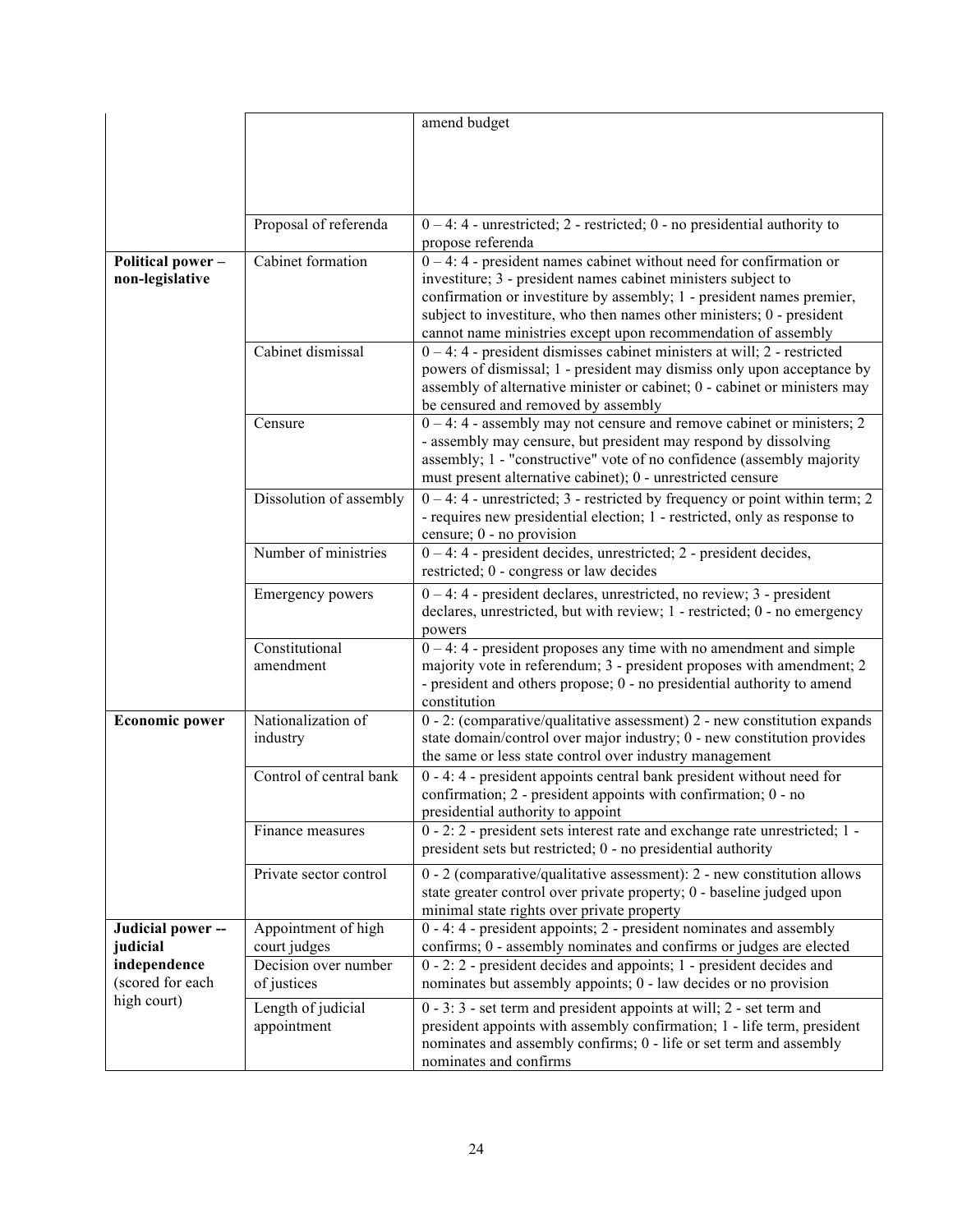| Removal of judges                                                                | $0 - 3$ : 3 - president can remove without restriction; 2 - president can<br>remove with assembly review/approval; president or assembly can<br>remove with assembly review/approval; 0 - no presidential authority to<br>remove                  |  |
|----------------------------------------------------------------------------------|---------------------------------------------------------------------------------------------------------------------------------------------------------------------------------------------------------------------------------------------------|--|
| Judicial review<br>(potential for whether)<br>power of courts over<br>president) | $0 - 2$ : 2 - review of laws and decrees only in particular cases or<br>controversy and applies only to that case; 0 - laws and decrees can be<br>overturned by court at proposal of citizens, political parties, etc. and<br>applies universally |  |

Prior to scoring the constitutions, I set draft benchmarks so as not to bias the findings. My reasoning was that any change in executive power from one constitution to the next would be interesting, but it seemed useful to set a range to compare variation among constitutions. I set the threshold of 10% increase or more in presidential power to qualify as a coup. Whereas  $5 - 10\%$ change qualifies as meaningful, but not a coup, a  $10 - 20\%$  increase qualifies as a coup. Anything higher than 20% increase would be considered very significant in terms of change to the institution of executive power (perhaps a hard vs. soft coup). Selecting the threshold score of 10% may seem somewhat arbitrary because there is scant literature that attempts to quantify presidential power beyond control vis-à-vis the legislature, but it is a significant number because it represents at least two points difference in the score from one constitution to the next. Each point represents an important presidential power that could potentially add major power (such as dissolution of the assembly or consecutive reelection).

# **V. Findings**

Prior to this study we did not have an accurate understanding of what changes were being implemented in Latin America's new constitutions with regard to executive power. Media reports focused on novel aspects such as socio-economic rights, indigenous autonomy, and presidential reelection, but did not provide an empirical acount of executive power. My results show that a majority of constitutional replacements since 1900 during Latin American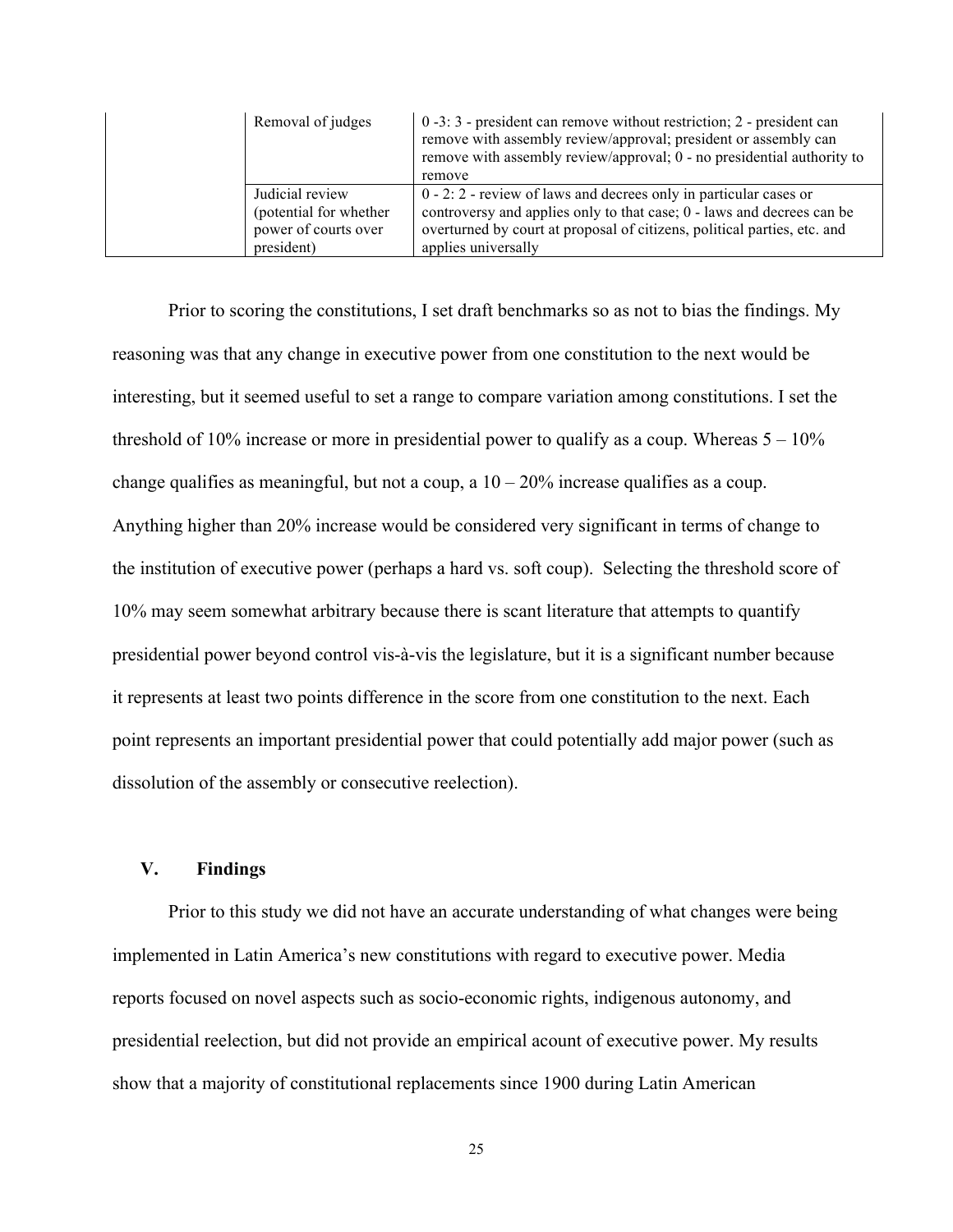democracies granted greater executive constitutional powers. Ten of 15 new constitutions scored higher, four went down, and one stayed the same. Over 50% of the new constitutions – eight out of 15 – contained a ten percent or greater increase in executive power, qualifying them under my definition of constitutional coup.<sup>15</sup> Again, a ten percent or higher increase means at the very least there were two points change from one constitution to the next, which could result in a significant new measure for the president.

Table 4 provides the scores and percent-changes in executive power for all 15 cases, keeping in mind the first constitution for each country is the baseline and then the subsequent constitution is the baseline for the next, if there is one. The greatest outlier was Uruguay's 1934 constitution, which scored a 239% increase from the 1918 version. The next highest was Venezuela's 1999 constitution, which scored 121% higher in presidential power than the 1961 constitution. Third was Bolivia's 2009 constitution with a 28% increase in presidential power over the 1967 version. These scores were significantly higher than anticipated when a  $10-20\%$ range was set prior to measurement. Three constitutional coups occurred in Ecuador alone, with the 1996 constitution scoring 14% higher than the 1993 constitution, the 1998 constitution 11% higher than the 1997 version, and the 2008 constitution with yet another 10% increase in executive power. It appears Ecuador's constitutions experienced a gradual, cumulative increase in presidential power, whereas change in the other countries was more abrupt. Based on these observations, it is not surprising that Ecuador's current 2008 constitution has the highest overall point value of all constitutions examined, with an aggregate score of 46 points out of a possible 82. This could be partly explained by the number and proximity of its constitutional replacements – each time the constitution did not change as drastically, but provisions were

<sup>&</sup>lt;sup>15</sup> Percentage of change was calculated by taking the difference in scores between the first and second constitutions and dividing the difference by the score of the first constitution.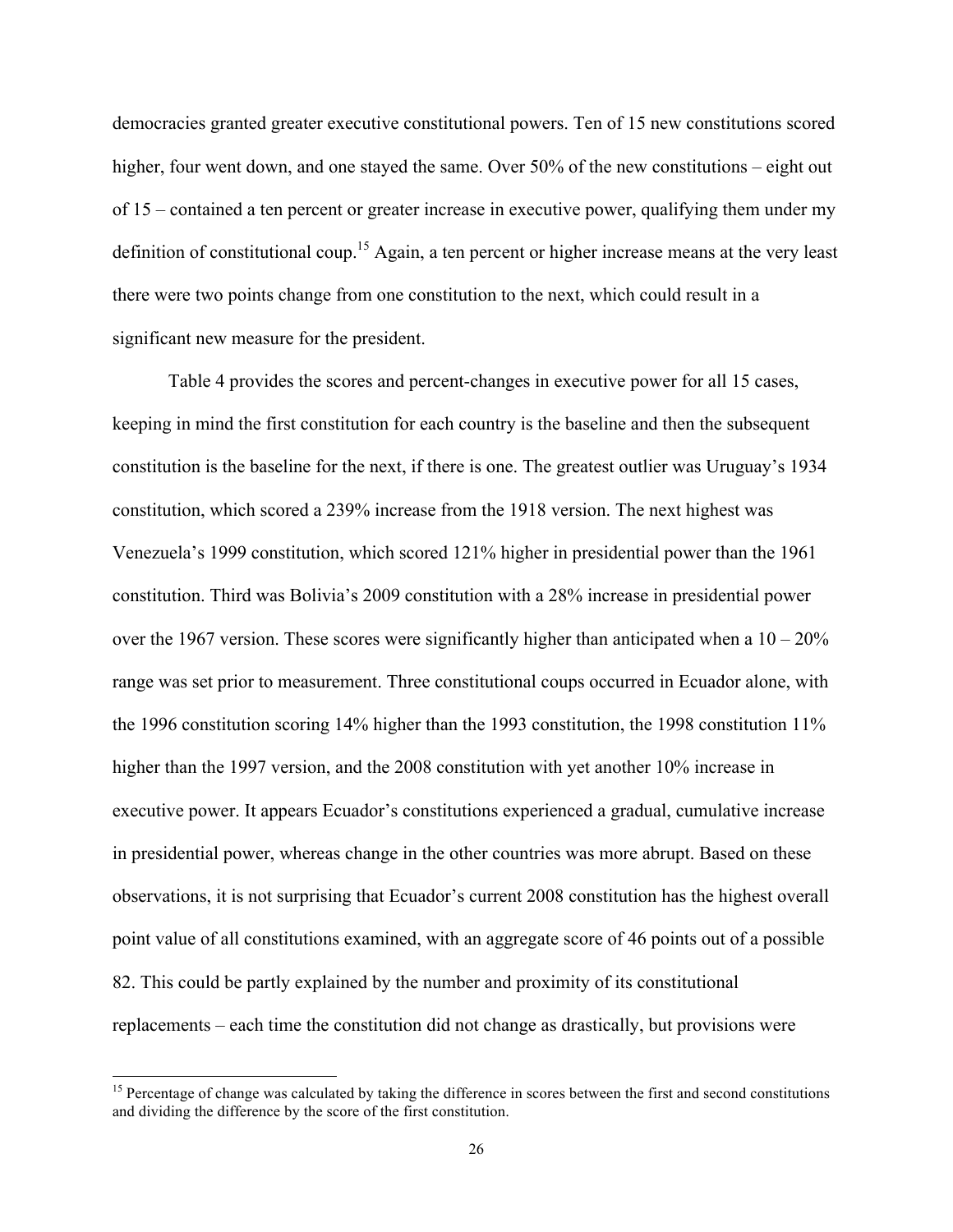added and changed, each with potential significance (discussed below). In contrast, Bolivia and Venezuela replaced older constitutions, so a higher number of significant changes occurred all at once. Again, each increment of change represents a potentially critical component of executive power, which is why the 10% threshold was chosen.

| <b>Table 4 – Constitution Scores on Executive Power</b> |                       |              |                  |  |  |  |  |  |
|---------------------------------------------------------|-----------------------|--------------|------------------|--|--|--|--|--|
| Country                                                 | Year*                 | <b>Score</b> | Percent change** |  |  |  |  |  |
| Bolivia                                                 | 1967 (+ amendments)   | 25           | <b>Baseline</b>  |  |  |  |  |  |
|                                                         | 2009                  | 32           | $+28%$           |  |  |  |  |  |
| Colombia                                                | $1886$ (+ amendments) | 23           | <b>Baseline</b>  |  |  |  |  |  |
|                                                         | 1991                  | 22           | (4%)             |  |  |  |  |  |
| Dominican Rep.                                          | 1966                  | 26.5         | <b>Baseline</b>  |  |  |  |  |  |
|                                                         | 1994                  | 26           | (2%)             |  |  |  |  |  |
|                                                         | 2002                  | 26.5         | $+2\%$           |  |  |  |  |  |
|                                                         | 2010                  | 37.5         | $+42%$           |  |  |  |  |  |
| Ecuador                                                 | 1984                  | 35           | <b>Baseline</b>  |  |  |  |  |  |
|                                                         | 1993                  | 35           | $0\%$            |  |  |  |  |  |
|                                                         | 1996                  | 40           | $+14%$           |  |  |  |  |  |
|                                                         | 1997                  | 38           | (5%)             |  |  |  |  |  |
|                                                         | 1998                  | 42           | $+11%$           |  |  |  |  |  |
|                                                         | 2008                  | 46           | $+10%$           |  |  |  |  |  |
| Uruguay                                                 | 1918                  | 9            | <b>Baseline</b>  |  |  |  |  |  |
|                                                         | 1934                  | 30.5         | $+239%$          |  |  |  |  |  |
|                                                         | 1938                  | 31.5         | $+3\%$           |  |  |  |  |  |
|                                                         | 1952                  | 22.5         | (29%)            |  |  |  |  |  |
|                                                         | 1966                  | 34.5         | $+53%$           |  |  |  |  |  |
| Venezuela                                               | 1961                  | 19.5         | <b>Baseline</b>  |  |  |  |  |  |
|                                                         | 1999                  | 43           | $+121%$          |  |  |  |  |  |

\*The first constitution for each country is the baseline, then for each subsequent one the previous constitution is the benchmark.

\*\*Difference between previous and next score divided by the previous score.

Clearly all constitutional coups are not alike. There are interesting point differences within the areas that require disaggregating and exploring. Changes from Ecuador's 1998 to 2008 constitutions, with regard to executive power, were subtle in a formal sense, but have the potential to play out in a powerful manner. The new constitution only scored one point higher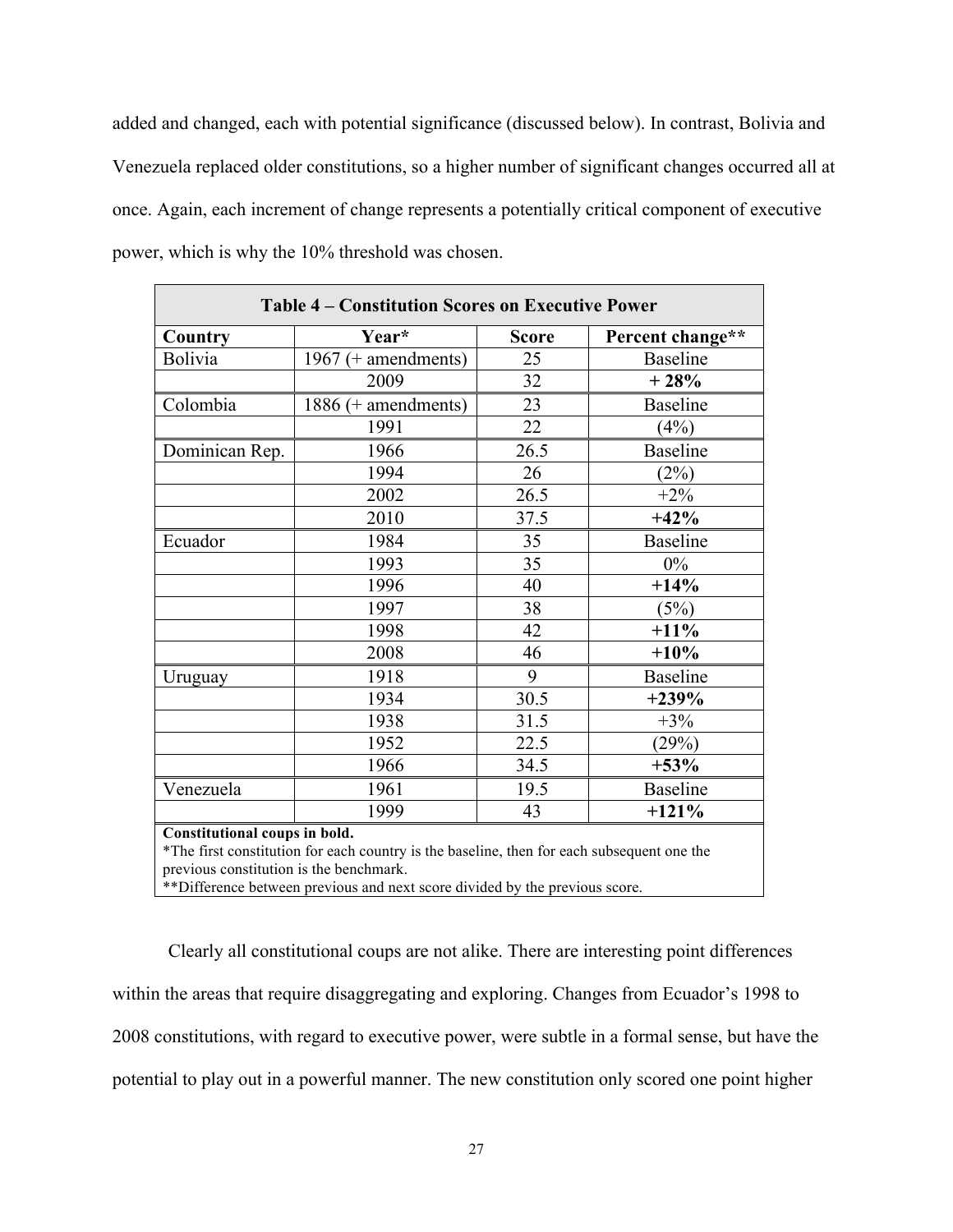with regard to the judiciary, but many changes were made. The 2008 charter sets term limits for Supreme Court judges, does not allow for their re-appointment, adds presidential input to the appointment process (through a confusing committee structure), and increases the number of judges to a whopping 21.

A similar situation occurred in Venezuela. Executive power over the judiciary did not appear to increase significantly in a formal sense, but the constitution-changing president benefited from being able to select the new judges during a period of the president's popularity – immediately following election. This is not reflected in the score, but would be captured in an analysis of subsequent exercise of powers. In Bolivia, the new constitution calls for popularly elected Supreme Court judges, rather than appointment by congress, as was previously the case. While this scored equal points on the executive power scale, the president could in fact benefit from such elections. The judges are now elected during the same period that led to the president's rise to power by majority vote. It seems unlikely that a judge in complete opposition to the president would be elected in the same time period that the president came to power. Therefore the score on executive power over the judiciary in Bolivia could be lower than it should be.

One small point change with a major potential for executive impact was addition of the president's power to dissolve congress. In three of the constitutional coups – Uruguay 1966, Ecuador 2008, and Venezuela 1999 – the power to dissolve the assembly was granted. Even if the president does not exercise this power, the threat of its use could have meaningful impact, tempering the assembly's behavior to avoid dissolution.

The change to allow consecutive reelection for the president was common across almost all new constitutions. In the baseline constitutions of Bolivia 1967 and Venezuela 1961, for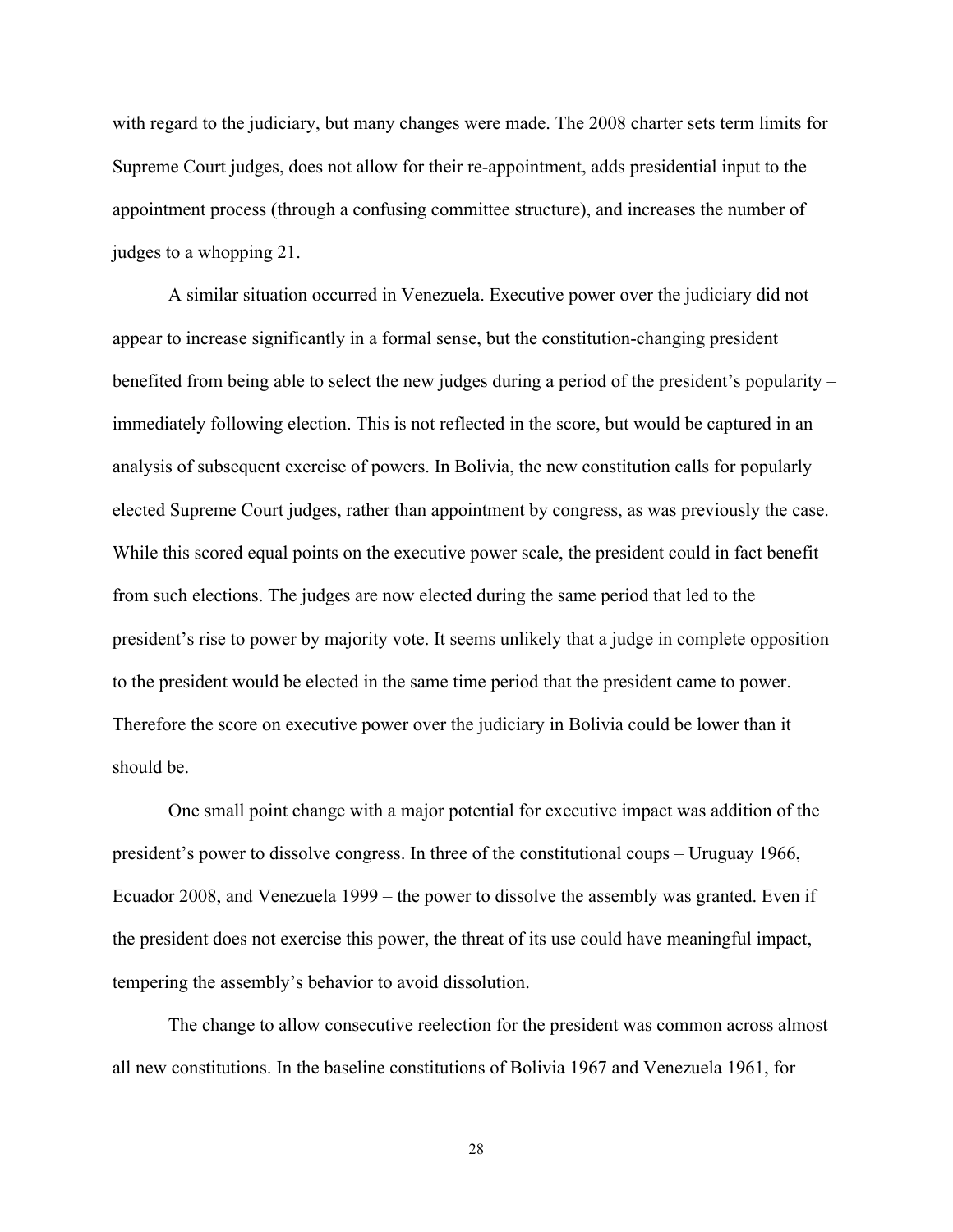example, presidents could only run for office again after sitting out one term (in Bolivia) and after sitting out ten years (in Venezuela). This is a significant hindrance for executive power, particularly if there is a viable opposition. The new Bolivian constitution allows for one consecutive reelection for a five-year term, allowing a potential 10 years in office, and the new Venezuelan constitution states the president can be reelected for an additional six year term, allowing at least a possible 12 years in office. This is a significant increase from only one fiveyear term permitted in the previous Venezuelan charter. These measures represent a profound step toward empowering the office of the president by lengthening the term. Interestingly, the Venezuelan president later exercised his powers of referendum to amend the constitution and gained unlimited reelection.

Generally the constitutions that qualified as constitutional coups added provisions for government control over the economy and included new industries that became under state control. This was particularly evident in Bolivia, Ecuador, and Venezuela. To learn whether and how presidents implemented those economic powers is another area for subsequent investigation.

The findings discussed above are relevant not only for understanding change within countries, but are meaningful on a cross-national comparative analysis as well.<sup>16</sup> This is because the same indicators were used to compare constitutions in each country. Among contemporary constitutional replacements, Venezuela had the greatest *percentage* increase in presidential power – a 121% jump from 1961 to 1999. Yet its final *point* score of 43 (out of a total possible aggregate score of 82 points) is similar to contemporary constitutions in the other countries: 32 points in Bolivia, 37.5 in the Dominican Republic, and 46 in Ecuador (see Table 4). The average point score for the constitutions currently in place in the six countries studied is 35.8. Colombia

<sup>&</sup>lt;sup>16</sup> Caution should be exercised when making cross-national comparisons because overall, aggregate scores could include different indicators: the constitution in one country might specify certain provisions, but leave others for subsequent implementation.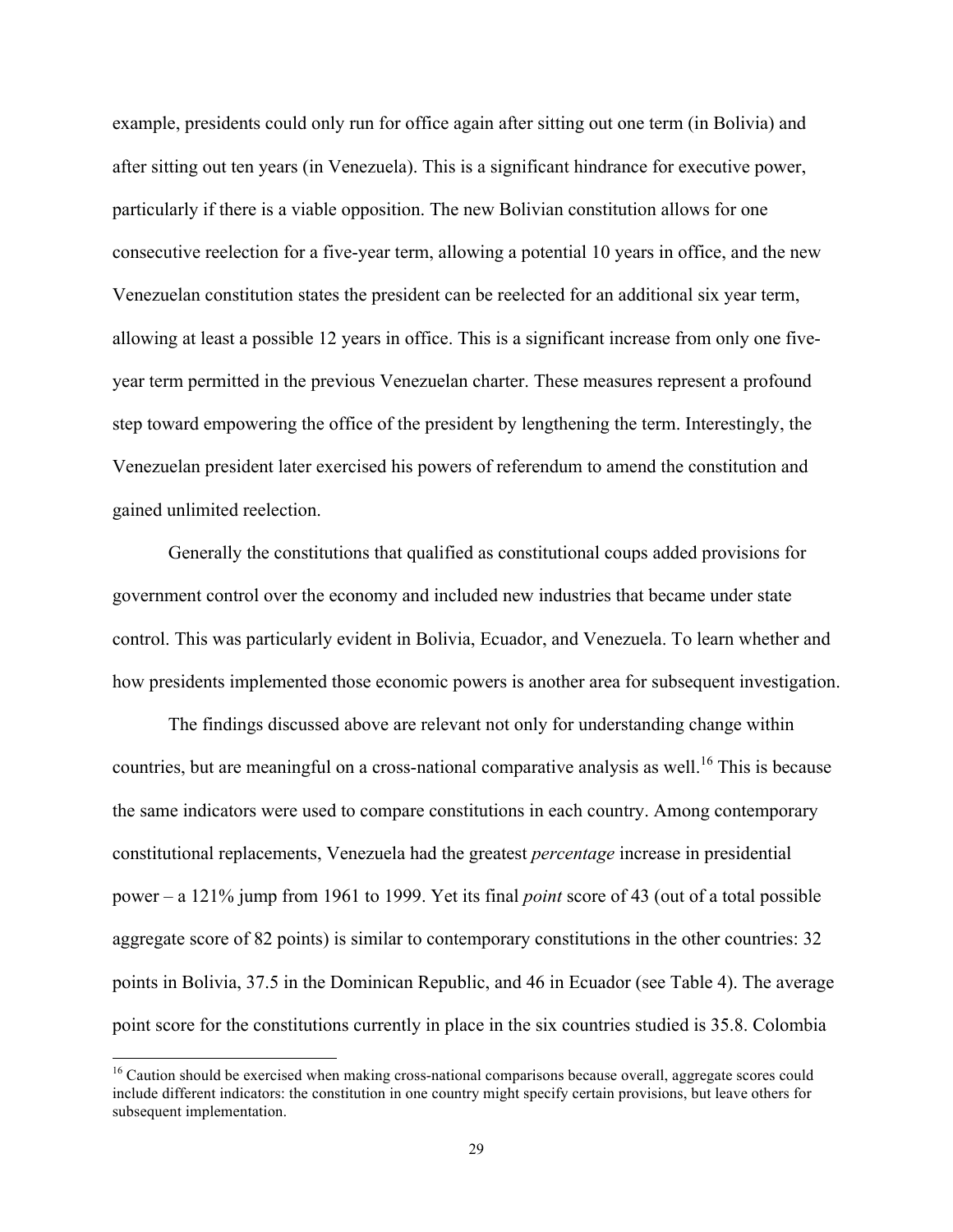is the only country in the study that did not experience a constitutional coup. Its contemporary constitution stands out with the lowest overall score, at 22 points. Despite a major overhaul in 1991, the level of executive power in Colombia's current constitution is four percent lower than the 1886 constitution, which scored 23 points. It is worth investigating whether respect for the Colombian constitution and constrained executive power there attributes to the relative institutional and political stability in that country's modern history.

Another interesting observation is the chronology of constitutional coups. With the sole exception of Colombia, the other five countries in this study are currently governed by constitutions that implemented increased executive power over the previous version. Six of the eight coups occurred after 1996. Uruguay is the outlier with two coups in 1934 and 1966, but Uruguay is unusual in Latin America for its early adoption and retention of democracy. The findings imply that constitutional coups are a recent phenomenon occurring in third wave democracies. In addition, there appears to be a sub-regional trend: with the exception of the Dominican Republic, a Caribbean island country, all of the contemporary constitutional coups occurred in the Andes.

Finally, it is worth noting one obvious commonality across all constitutions studied – increased length. Chart 1, below, shows the length of each constitution in number of articles.<sup>17</sup> Perhaps this trend partly explains the remarkable increase of presidential power in Uruguay's 1966 and Venezuela's 1999 constitutions – the earlier versions simply did not contain details on many measures or left several issues open for interpretation or subsequent exercise. This could bias the findings somewhat because previous presidents may have exercised powers regardless of whether they were permitted constitutionally. In addition, many of the newer constitutions added

 $17$  It would be more accurate to measure number of words than articles, because articles vary in length, but the data are missing for many older constitutions.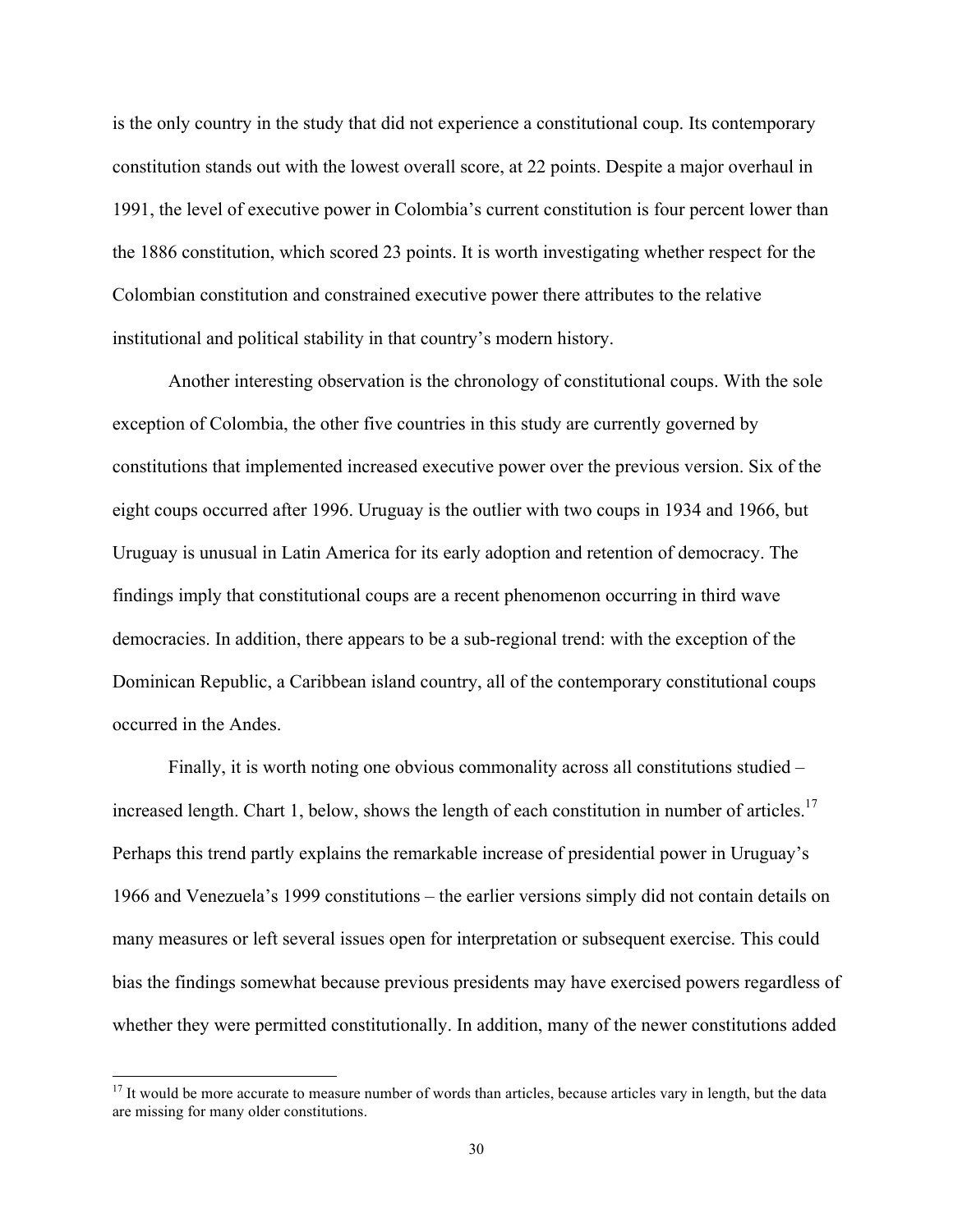socio-economic rights, such as education, healthcare, environmental protections, and autonomy for specific groups. This calls for further study, but does not relate directly to executive power, which I measure. While these new rights could be viewed as decreasing presidential power by empowering society, they could also be viewed as a concession made by the presidents to gain popular approval for an executive power-enhancing constitution.



**Chart 1 – Number of Articles per Constitution**

Discovery of constitutional coups demonstrates the need for a better understanding of institutional change in third wave democracies more broadly. Certainly more attention should be paid to the impact of constitutional replacements going forward. Moreover, it is likely that the Andean region is neither the first place – nor the last – to experience constitutional coups. With this in mind, the next section seeks to identify why constitutional coups occur.

#### **VI. Accounting for Constitutional Coups**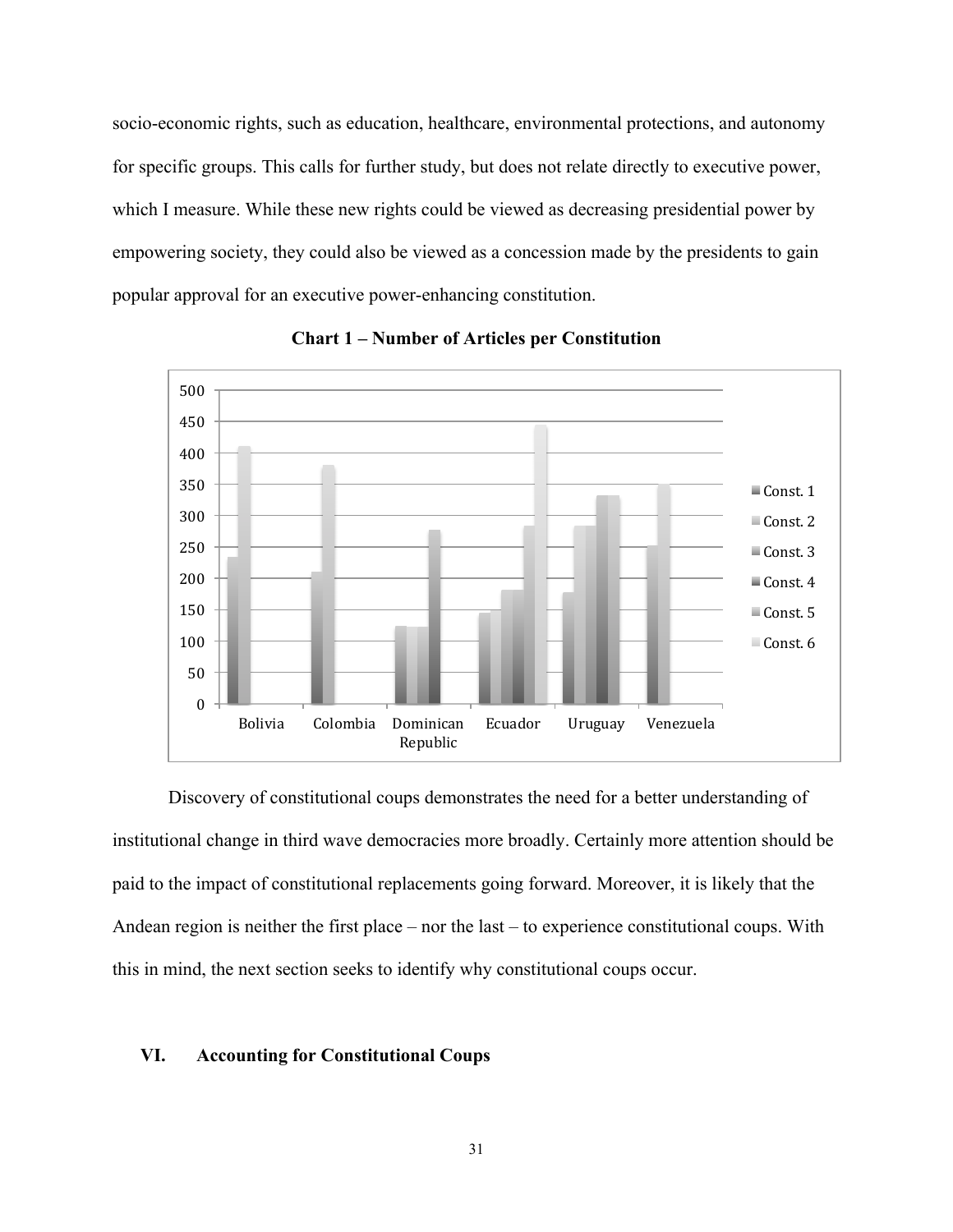This section explores factors that could account for constitutional coups. Perhaps the current phenomenon in the Andes and the Dominican Republic<sup>18</sup> represents a backsliding of democratic consolidation, possibly as a response to overall frustration with the challenges of representative democracy, a reaction to political and economic crises, or a trend toward a new style of government. Conventional wisdom would suggest that extreme conditions, such as severe political, economic, and social conflict, could help explain why democrats would replace the constitution with one that enhances presidential capacity. In addition, the literature suggests a wave of constitution writing could signal a political trend with shared outcomes across countries. Recently, many left-leaning, so-called populist presidents rewrote constitutions, perhaps because they enjoyed majority support and could use direct democracy mechanisms such as referenda to propose and gain approval for new constitutions. Three possible explanations are researched to see if the expected conditions facilitated constitutional coups.

The first obvious explanation considers macro-structural factors. The literature suggests some leaders write new constitutions as a significant and symbolic step to address major political and economic upheaval. To test this, I comprise a measure including two types of indicators: economic crisis (an index comprised of drop in GDP, rise in inflation, and rise in unemployment); and socio-political crisis (and index comprised of downgrade in regime-type from democratic to semidemocratic, incidence of civil violence, and previous incompletion of presidential term). I compare coup to non-coup cases, expecting more crisis to be associated with the cases resulting in increased executive power.

In addition to macro-structural factors, a second factor that could account for constitutional coups involves the executive himself or herself. Recent constitutional

 $18$  The Uruguay cases are largely overlooked in this section because they represent an entirely different era and much of the necessary economic, political, and electoral data are missing.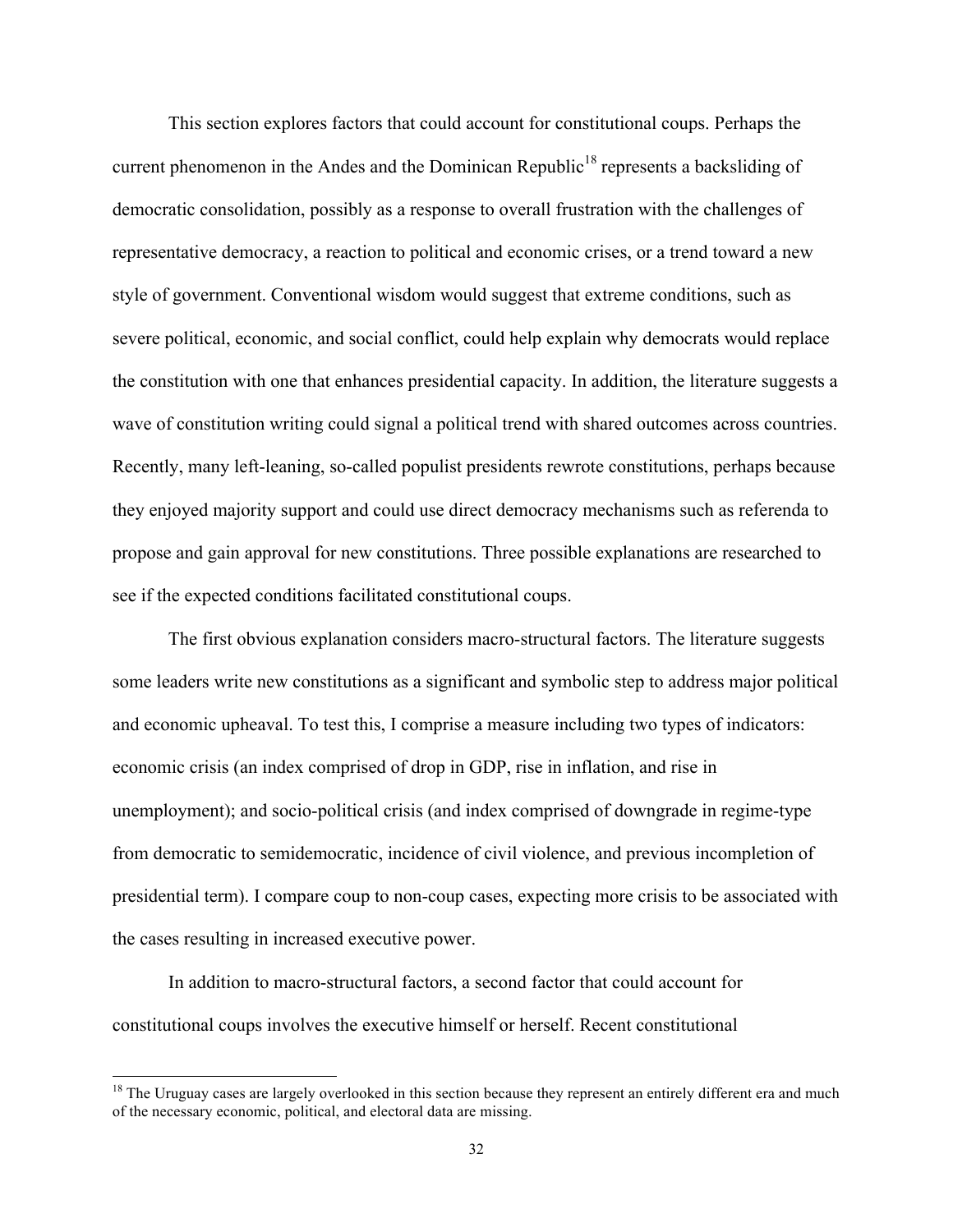replacements in Latin America appear to have been led by so-called populist presidents. Weyland (2001) defined populism as "a political strategy through which a personalistic leader seeks or exercises government power based on direct, unmediated, uninstitutionalized support from large numbers of mostly unorganized followers" (14). Perhaps this style of government is more conducive to enhancing executive power. Much attention has surrounded current charismatic, "outsider" leaders in the region who tend to employ provocative rhetoric, often claim to represent the masses, and employ referenda and plebiscites that establish decisions through majority rule. There are few empirical measures for a presidential style, but at the very least such leaders require a strong electoral mandate to support their rhetoric and win direct democracy measures. I look at the percentage attained in the election prior to rewriting the constitution to see if the president enjoyed a particularly strong mandate.<sup>19</sup>

Third, cultural factors could help explain constitutional coups. Societal tendencies, such as working around established laws or a cultural acceptance of skirting the rules could facilitate leaders who seek to throw out the old constitution because it does not work for them, is too hard to follow, or does not permit their desired components (such as reelection). This measure is comprised of Transparency International's corruption perception index, because corruption indicates a disregard for the rule of law, a survey question regarding tolerance of police acting outside the law, and a count of the number of previous constitutions in that country, indicating a tendency to dispose of the existing rules. I expect constitutional coups to be associated with higher corruption, tolerance of skirting the law, and many previous constitutional replacements.

Evidence for these initial explanations is provided in the following sections. See Appendix B for detailed data.

!!!!!!!!!!!!!!!!!!!!!!!!!!!!!!!!!!!!!!!!!!!!!!!!!!!!!!!!!!!!

### *Economic/Political Crises*

<sup>&</sup>lt;sup>19</sup> Future analysis could include whether and how many referenda were used and a measure of presidential rhetoric.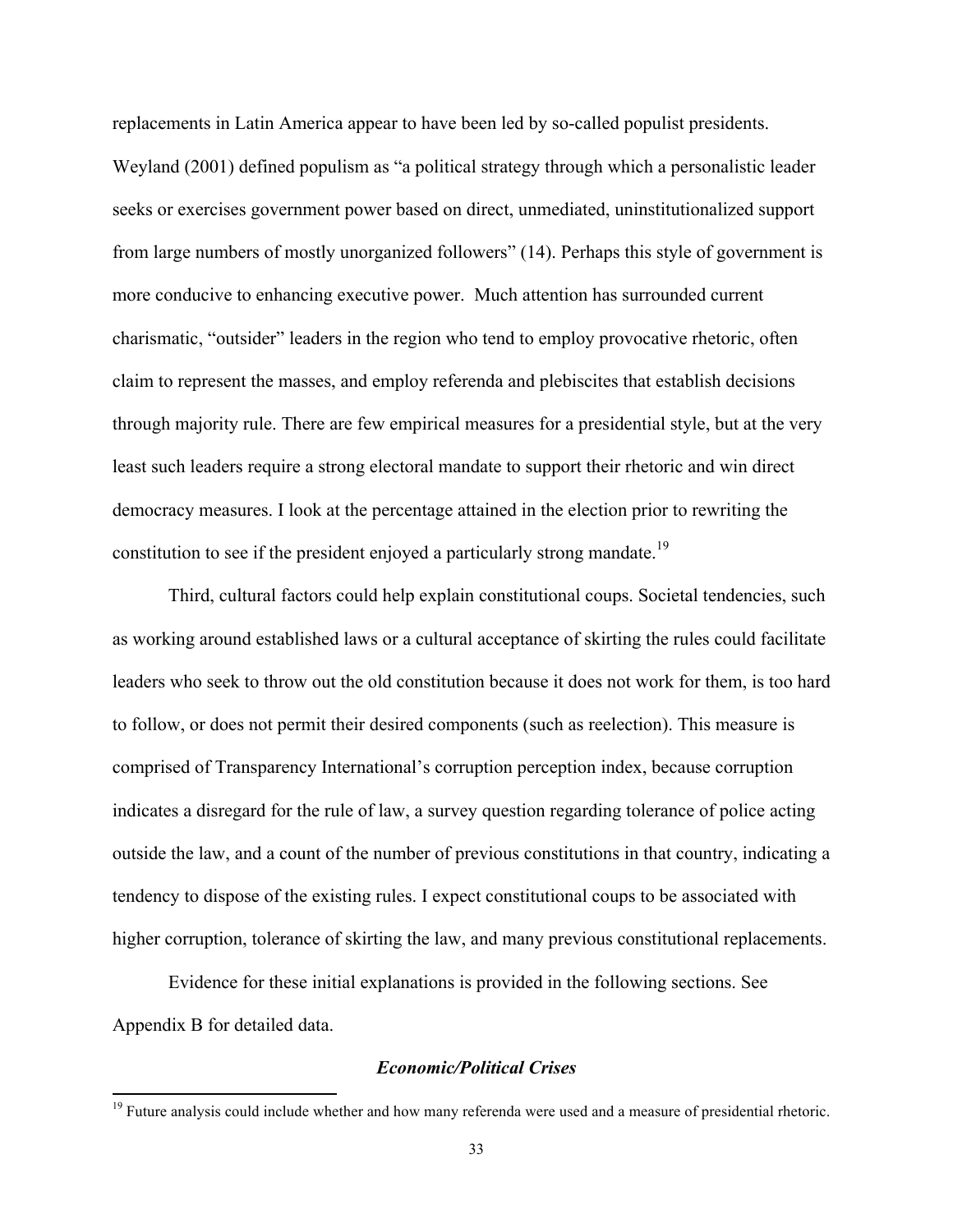An obvious yet underexplored theory for why constitutions were replaced during an existing regime is internal crisis. Political scientists have long looked to macro-structural factors to explain regime change and quality of regimes, such as democracy (Dahl 1998, Przeworski 2005). McWhinney suggests constitutional change might be explained as a "vain exercise in trying to resolve, by legal means and formulae, essentially non-constitutional problems of an ethnic-cultural, social, or economic character" (1981, xi). I test this approach by measuring if economic deterioration and political crisis preceded constitutional replacements. Table 5 shows the economic conditions for the three years leading up to 15 constitutional replacements. The total score is comprised of an aggregation of three measures: 1. If there was a drop in GDP from *t* minus 2 to *t* minus 1 (two years before to one year before the new constitution) and from *t*  minus 3 to *t* minus 2 (three years before to two years); 2. If there was an increase in inflation during the same years; and 3. If there was an increase in unemployment for those years. If there was a GDP drop during both times, it scored a two, if it went up one time and dropped the other, it scored a one, and if it went up both years it scored a zero (indicating no economic crisis on that measure). The same logic was used for rise in inflation and rise in unemployment, and the three combined for an aggregate measure of economic crisis, with a total possible score of six (a higher score meaning worse economic conditions). The shaded boxes differentiate constitutional coups. Economic indicators are not available for the first three constitutional replacements that occurred during democracy in Uruguay (1934, 1938, and 1952).

| Table 5 – Economic Crisis Measures<br>(Shaded lines indicate constitutional coups) |           |            |            |                 |           |       |                |           |      |              |
|------------------------------------------------------------------------------------|-----------|------------|------------|-----------------|-----------|-------|----------------|-----------|------|--------------|
| Country                                                                            |           | GDP%change | <b>GDP</b> | Inflation % chg |           | Infl. | Unmplmt % chg. |           | Unp. | <b>TOTAL</b> |
|                                                                                    | $t3 - t2$ | $t2 - t1$  | dn?        | $t3 - t2$       | $t2 - t1$ | up?   | $t3 - t2$      | $t2 - t1$ | up?  | <b>SCORE</b> |
| <b>BOL</b> '09                                                                     | $-1.7%$   | $4.3\%$    |            | 102%            | 60.9%     | 2     | n/a            | n/a       |      | $3 (+?)$ **  |
| 91<br>COL <sup>4</sup>                                                             | $.4\%$    | $4.0\%$    | 0          | $-8\%$          | 12.4%     |       | $-11.9\%$      | 14.6%     |      |              |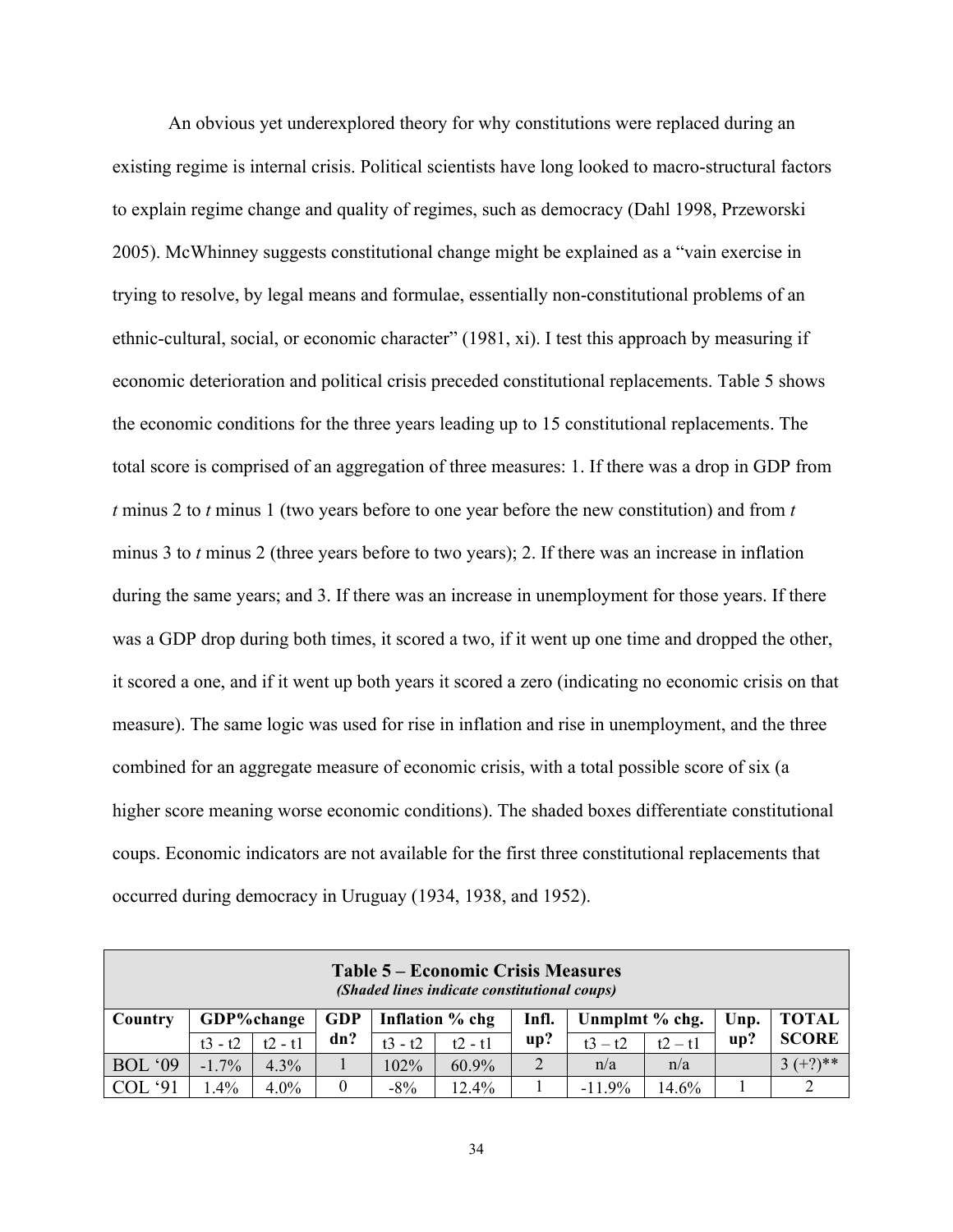| DR '94         | 8.3%     | $5.2\%$                                | $\boldsymbol{0}$ | $-91%$  | 23.3%    |                  | $4.0\%$  | $-3.9\%$ |          |          |
|----------------|----------|----------------------------------------|------------------|---------|----------|------------------|----------|----------|----------|----------|
| DR '02         | $4.0\%$  | $0.2\%$                                | $\boldsymbol{0}$ | 18%     | 15.6%    | $\overline{2}$   | 2.9%     | 9.9%     | 2        |          |
| DR '10         | 3.8%     | $2.0\%$                                | $\boldsymbol{0}$ | 74%     | $-86.8%$ |                  | n/a      | n/a      |          | $2 (+?)$ |
| <b>ECU</b> '93 | 2.9%     | $-0.7\%$                               |                  | 1%      | 11.3%    | 2                | $-4.9%$  | 53.4%    |          | 4        |
| <b>ECU</b> '96 | 2.6%     | $-0.1\%$                               |                  | $-39%$  | $-16.4%$ | $\boldsymbol{0}$ | $-14.5%$ | $-2.8%$  | $\theta$ |          |
| <b>ECU '97</b> | $-0.1\%$ | $0.7\%$                                |                  | $-16%$  | 6.6%     |                  | $-2.8%$  | 50.7%    |          |          |
| <b>ECU '98</b> | $0.7\%$  | 2.4%                                   | $\theta$         | 7%      | 25.4%    | 2                | 50.7%    | $-11.5%$ |          |          |
| <b>ECU</b> '08 | 4.7%     | $1.0\%$                                | $\boldsymbol{0}$ | 25%     | $-23.3%$ |                  | $-1.3%$  | 53.4%    |          | 2        |
| UR '66         | 1.3%     | $0.0\%$                                | $\theta$         | 100%    | 35.7%    | 2                | n/a      | n/a      |          | $2 (+?)$ |
| <b>VEN '99</b> | 4.3%     | $-1.6\%$                               |                  | $-50\%$ | $-28.4%$ | $\overline{0}$   | $-14.5%$ | 3.8%     |          |          |
| $\mathbf{r}$   |          | $\mathbf{1}$ $\mathbf{1}$ $\mathbf{1}$ |                  |         |          |                  |          |          |          |          |

\* Source: http://data.worldbank.org/

!!!!!!!!!!!!!!!!!!!!!!!!!!!!!!!!!!!!!!!!!!!!!!!!!!!!!!!!!!!!

\*\*The scores for Bolivia 2009, Dominican Republic 2010, and Uruguay 1966 could potentially be higher, but the data on unemployment is incomplete.

The economic evidence is inconsistent. There do not appear to have been more severe economic crises preceding executive-enhancing constitutions than the non-enhancing replacements. Each country had at least some incident of economic trouble leading up to all constitutional replacements (a score of one or higher). At all but one time (Ecuador 1996) there was a combined score of two or higher. These measures are admittedly blunt, since they are taken on an annual basis and at a national level. While GDP increased instead of decreased in some countries leading up to constitutional coups, perhaps economic conditions for the lower classes did not improve, hence inciting unrest. And it is possible that economic crises occur when the constitution was *not* replaced and therefore tell us little about the likelihood of constitutional replacement, whether executive-enhancing or not.<sup>20</sup>

The findings contradict common assumptions for why a constitution would be replaced with one that resulted in greater executive power. One might expect that a more severe economic crisis would be conducive to power grab by the president, with the justification being extreme problems call for strong measures. The economic crisis score was actually higher in the Dominican Republic (2002) and Ecuador (1993) leading up to constitutions that did not enhance

 $20$  This study looks at cases outside of regime change, although it would be worth finding what percent of regime change occurs due to economic crises.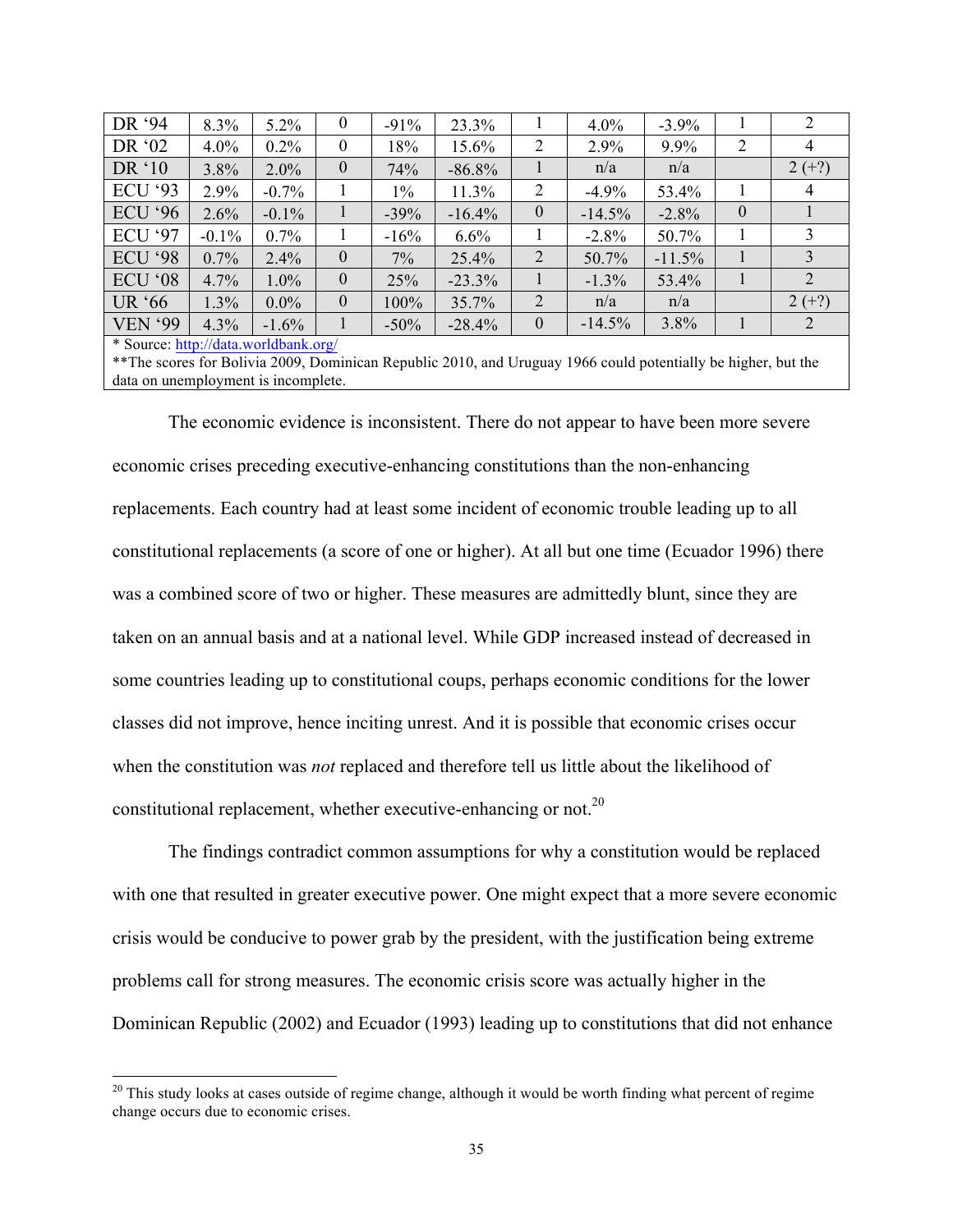executive power than it was leading up to constitutional replacements that enhanced presidential power in those countries. This suggests it would be useful to look further at the economic situation over a longer span of years, to compare economic conditions during years without any constitutional replacement.

Measures of political crisis are trickier to come by. First I look for any decline in the MBP regime-type rating in the two years leading up to the constitutional replacement to indicate a crisis of democracy. Only one country, Colombia, experienced a downgrading from 'democratic' to 'semidemocratic' leading up to the new constitution (ratings were not available for the most recent years: Dominican Republic 2010 and Bolivia 2009). Surprisingly, this was the constitution that did not enhance executive power. Next I check for major episodes of political violence using Polity's measure for "intrastate episodes of civil violence" with a magnitude of 0-10 (Center for Systemic Peace 1946-2008). Seven of the twelve cases show some violence in the two years preceding the constitutional replacement, but it does not appear to be worse in the cases where the new constitution enhanced executive power. Lastly, I checked if the preceding presidency had been terminated prior to the end of the elected term, indicating some crisis leading to the ouster or removal of the executive. Each of the three indicators score one point, with a total possible score of three points (a higher score indicating worse political crisis). Results are shown in Table 6.

| <b>Table 6 – Political Crisis Measures</b><br>(Shaded lines indicate constitutional coups) |                       |                                              |                                  |                              |  |  |
|--------------------------------------------------------------------------------------------|-----------------------|----------------------------------------------|----------------------------------|------------------------------|--|--|
| Country                                                                                    | Regime-type<br>change | <b>Political Violence</b><br>$(t-1 / t-2)^*$ | <b>Terminated</b><br>presidency? | <b>TOTAL</b><br><b>SCORE</b> |  |  |
| <b>BOL</b> '09'                                                                            |                       | 0/0                                          | Yes                              |                              |  |  |
| COL '91                                                                                    |                       | 3/3                                          | No                               |                              |  |  |
| DR '94                                                                                     |                       | 0/0                                          | No                               |                              |  |  |
| DR '02                                                                                     |                       | 0/0                                          |                                  |                              |  |  |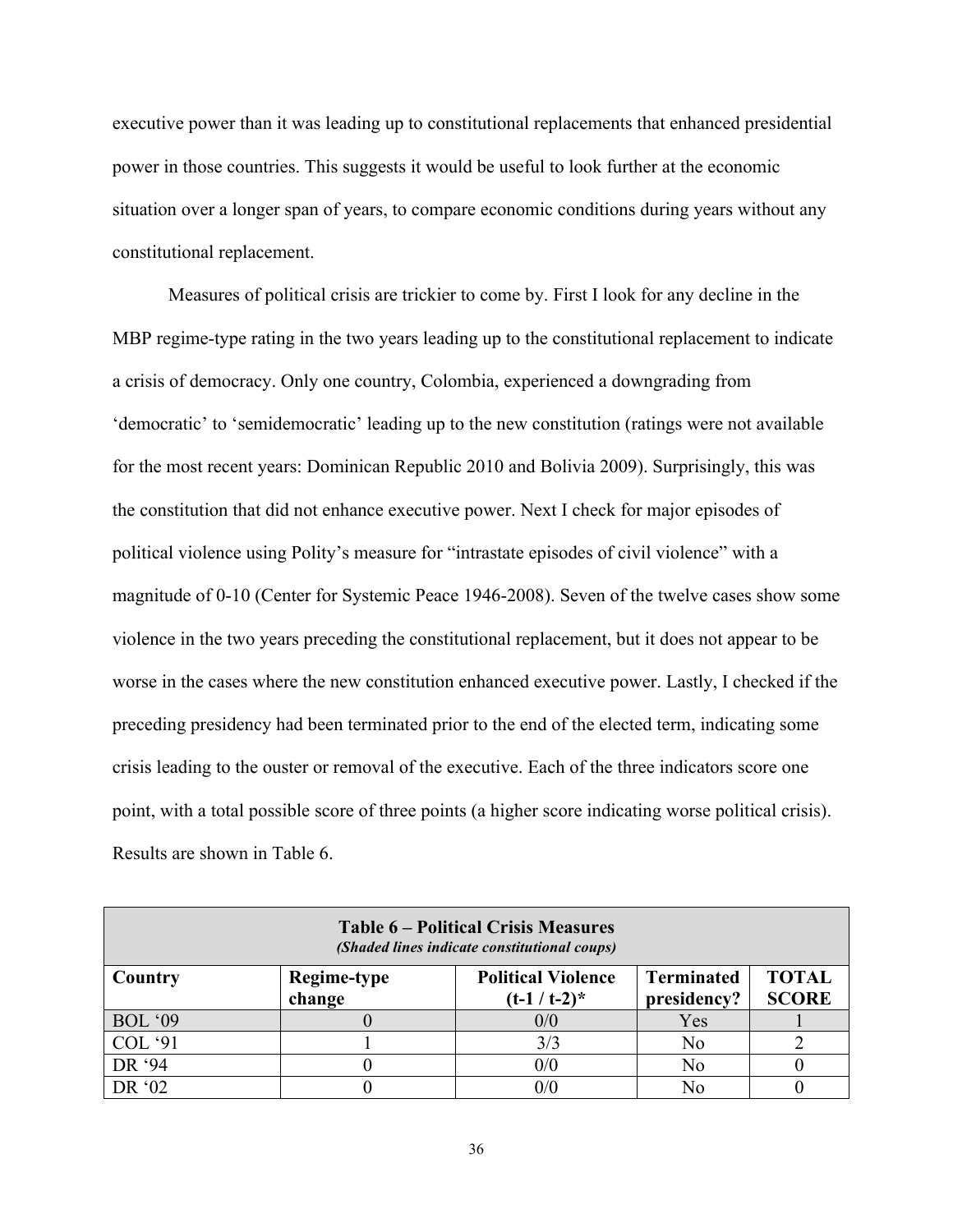| DR '10                                        |  | na/0 | N <sub>o</sub> |  |  |
|-----------------------------------------------|--|------|----------------|--|--|
| <b>ECU</b> '93                                |  | 7/7  | N <sub>o</sub> |  |  |
| <b>ECU</b> '96                                |  | 7/7  | N <sub>0</sub> |  |  |
| <b>ECU</b> '97                                |  | 7/7  | Yes            |  |  |
| <b>ECU</b> '98                                |  | 7/7  | Yes            |  |  |
| ECU '08                                       |  | 4/4  | Yes            |  |  |
| <b>UR '66</b>                                 |  | 0/0  | Yes            |  |  |
| <b>VEN '99</b>                                |  | 4/4  | No             |  |  |
| *http://www.systemicpeace.org/inscr/inscr.htm |  |      |                |  |  |

As with economic measures, the political crisis indicators are rather blunt for explaining type of constitutional replacement. Some countries experienced none of the political crisis measures leading up to the new constitution, while others did. There were some political disturbances leading up to most of the constitutional coups, yet there was likewise conflict in Colombia when a non-executive enhancing constitution was written. Again, Colombia was the only country that experienced a downgrade in MBP's ratings from 'democratic' to 'semidemocratic' leading up to the new constitution, one that did not qualify as a coup. Interestingly, Venezuela (1999) experienced a downgrade from 'democratic' to 'semidemocratic' *after* implementation of the new constitution – something to consider in subsequent study of the effects of constitutional coups.

All but one constitutional coup experienced at least one or two of the political crisis measures leading up to the event, suggesting there is a higher correlation of political turmoil than economic crisis preceding the replacements. This analysis requires a more qualitative research. Case-study could reveal the context of political and social climates leading up to constitutional replacement. In addition, a longer-term view of each country would help provide greater perspective. Regardless, there does not appear to be the anticipated correlation of political and economic crisis preceding a constitutional coup. While this would seem to be the most logical explanation, clearly other factors are at play.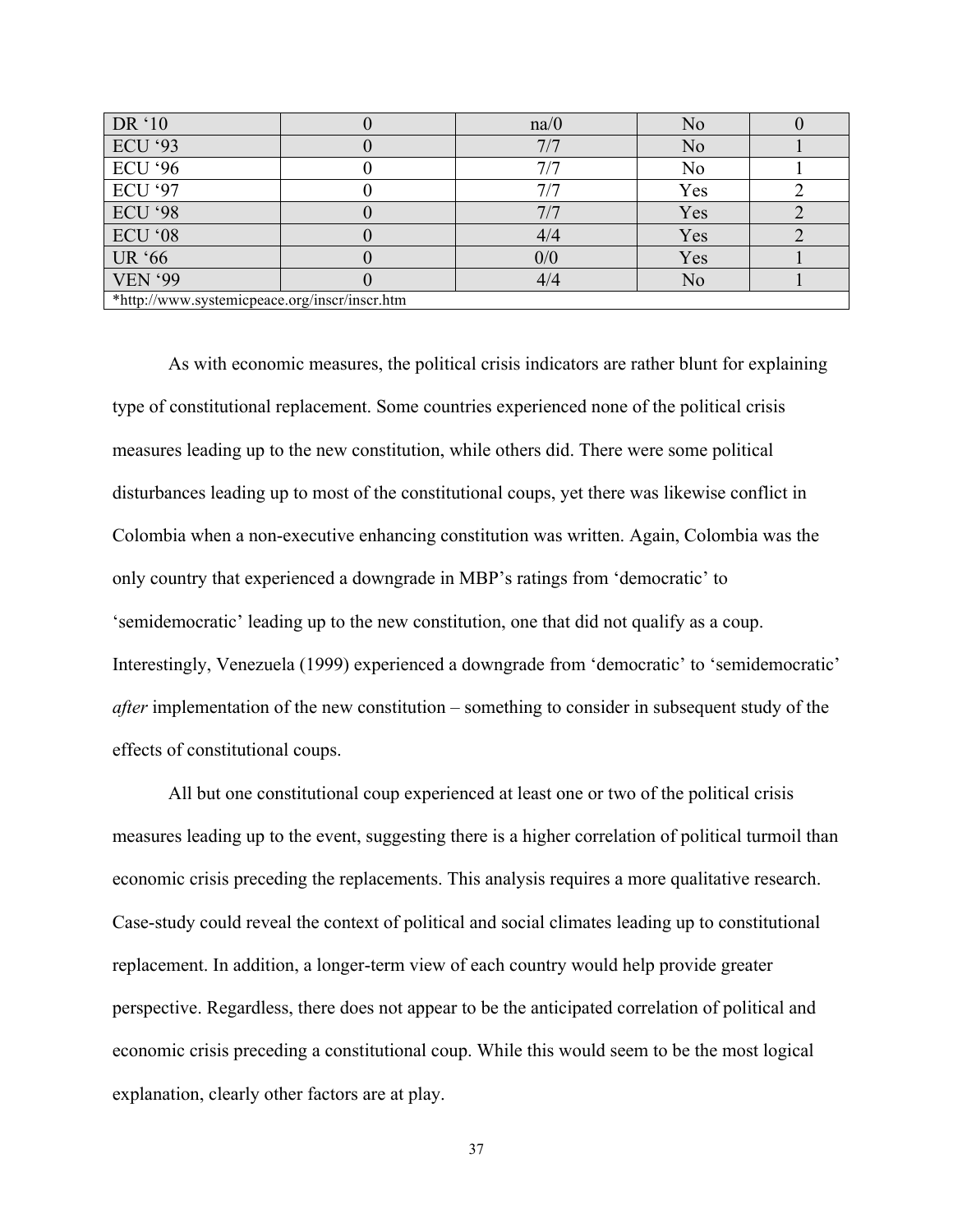### *Populist Style of Government*

One correlation among constitutional coups stands out. Countries where the new constitutions enhanced executive power were led by presidents elected immediately preceding the coup and with the highest electoral percentages. In Bolivia 2009, Dominican Republic 2010, Ecuador 1996, Ecuador 2008, and Venezuela 1999, the presidents each enjoyed well over 50% electoral mandate. In contrast, the non-coup constitutions were written by presidents that received less than 50% of the vote (shown in Table 8). This lends support to a potential explanation that leaders with majority support can achieve constitutional change that provides greater executive power. More measures for populist style of government are not readily available, but could be developed to further explore this theory.

| Table 8 – Presidential Mandate<br>(Shaded lines indicate constitutional coups) |        |  |  |  |  |
|--------------------------------------------------------------------------------|--------|--|--|--|--|
| Country/Const                                                                  | % Vote |  |  |  |  |
| <b>BOL</b> '09                                                                 | 53.74  |  |  |  |  |
| <b>COL</b> '91                                                                 | 47.81  |  |  |  |  |
| DR '94                                                                         | 423    |  |  |  |  |
| DR '02                                                                         | 49.87  |  |  |  |  |
| DR '10                                                                         | 53.83  |  |  |  |  |
| <b>ECU '93</b>                                                                 | 57.8   |  |  |  |  |
| ECU '96*                                                                       | 57.8   |  |  |  |  |
| <b>ECU</b> '97                                                                 | 54.3   |  |  |  |  |
| <b>ECU</b> '98                                                                 | n/a    |  |  |  |  |
| ECU '08                                                                        | 56.67  |  |  |  |  |
| UR '66                                                                         | n/a    |  |  |  |  |
| <b>VEN '99</b>                                                                 | 56.2   |  |  |  |  |
| *Same president                                                                |        |  |  |  |  |

### *Weak rule of law*

Political culture can be a powerful tool in explaining regime type and performance

(Almond and Verba 1963, Inglehart and Welzel 2005, Putnam 1993). In addition, studies show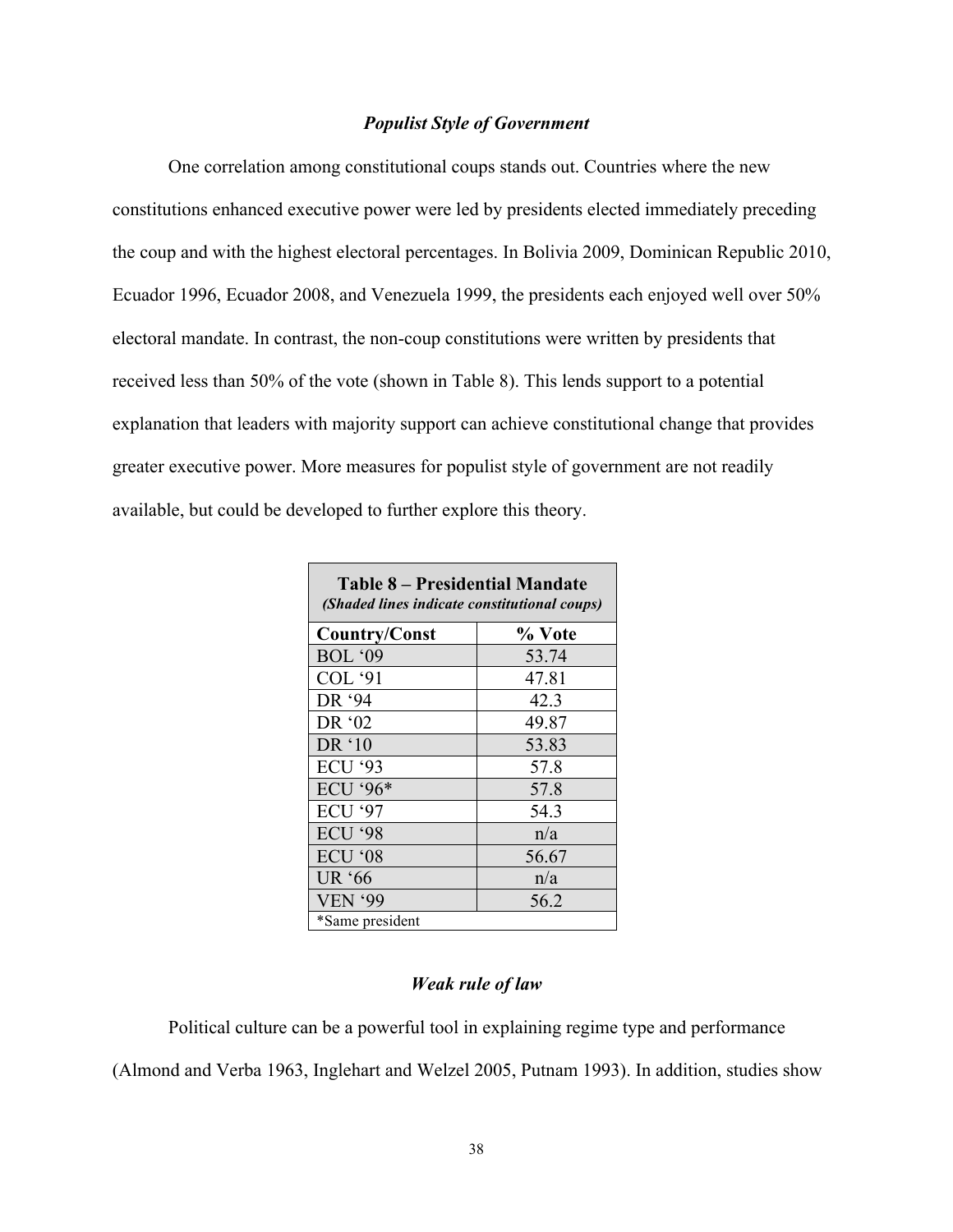that citizens' values go a long way in explaining government support and legitimacy (Booth and Seligson 2009). I test next whether individual traits, as opposed to macro-structural factors, have an influence on the type of constitutional change that occurs in the region. Because comprehensive, micro-level research was conducted only relatively recently in the region, some of the data are missing and comparisons can only be made in certain cases. The first measure is perceptions of the rule of law. One could argue a culture that perceives it to be easier to go around the law than to adhere to existing rules, could be associated with a greater tendency to replace the constitution and grant power to one person that will get things done. To measure this I look at Transparency International's Corruption Perceptions Index (CPI), which measures citizens' assessment of their country's performance in adhering to the law, as well as a survey question regarding rule of law, and the country's history of constitutional replacement.

Rule of law scored very low in every country studied at all times data were available (see Table 7). On a scale from 10 (very clean) to 0 (very corrupt), the countries all scored between 2.1 and 3.44. Not exactly a stellar record. This was true for countries that enhanced executive power in the new constitutions (shaded rows) as well as those that did not. Clearly rule of law is poor during the years of each of constitutional replacement, but cannot alone account for increased executive power in the new charters. In addition, citizens appear willing to circumvent the law in order to address crime. A survey question asks if, in catching criminals, police must always respect the law or if there are occasions when it is OK to act on the margin (The Americas Barometer by the Latin American Public Opinion Project). While a majority preferred that police respect the rule of law, results were sometimes barely more than 50%. Uruguay was surprising with over 48 percent expressing tolerance of police acting on the margin. Ecuador's acceptance of skirting the law has increased in recent years.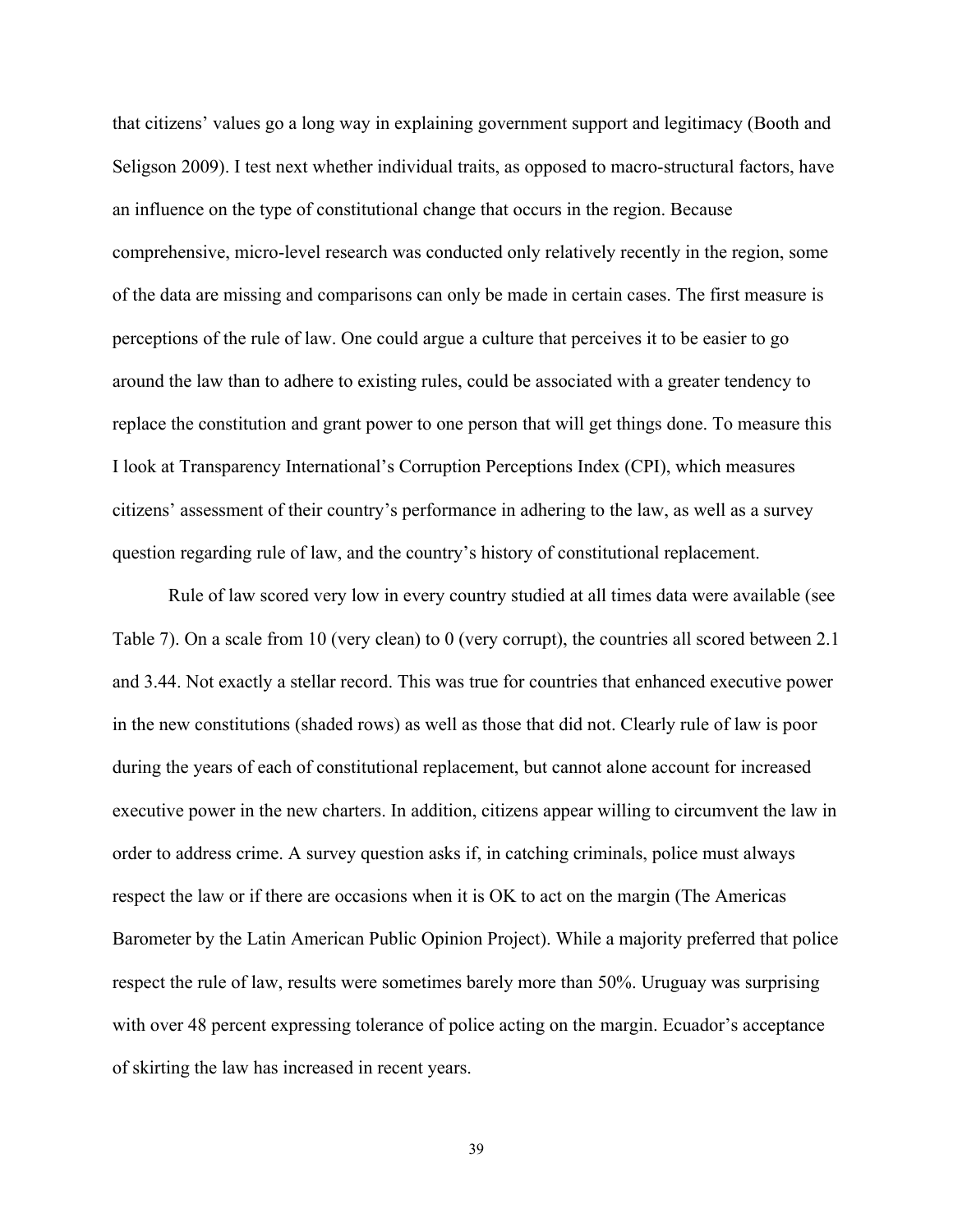| Table 7 – Rule of Law<br>(Shaded lines indicate constitutional coup) |                  |                   |                    |               |  |  |
|----------------------------------------------------------------------|------------------|-------------------|--------------------|---------------|--|--|
| <b>Country/Const</b>                                                 | <b>CPI</b> Score | Must respect law/ | <b>Survey year</b> | # of          |  |  |
| year                                                                 |                  | act on margin OK  |                    | <b>Consts</b> |  |  |
| <b>BOL</b> '09                                                       | 3                | 61.93/38.07       | 2008               | 17            |  |  |
| <b>COL</b> '91                                                       | 3.44             | 69.72/30.28       | 2004               | 8             |  |  |
| DR '94                                                               | n/a              | n/a               |                    | 31            |  |  |
| DR '02                                                               | 3.1              | n/a               |                    |               |  |  |
| DR '10                                                               | 3                | n/a               |                    |               |  |  |
| <b>ECU</b> '93                                                       | n/a              | n/a               |                    | 22            |  |  |
| <b>ECU</b> '96                                                       | n/a              | n/a               |                    |               |  |  |
| <b>ECU '97</b>                                                       | 3.19             | n/a               |                    |               |  |  |
| <b>ECU '98</b>                                                       | n/a              | 61.19/38.81       | 2001               |               |  |  |
| ECU '08                                                              | 2.1              | 54.84/45.16       | 2008               |               |  |  |
| <b>UR</b> '66                                                        | n/a              | 51.89/48.11       | 2007               | 6             |  |  |
| <b>VEN '99</b>                                                       | 2.3              | 68.60/31.40       | 2007               | 24            |  |  |

Finally, a tally of the number of past constitutions in each country reveals a tendency to replace the constitution. There was a high correlation among countries where constitutional coups occurred and a particularly high number of past constitutions. This could signal a lack of respect for existing rules. The constitutional coup countries not only had the highest number of constitutions among the six studied, but also have a high number compared to other countries in the region (Newman 2008). This speaks to the path dependent explanation mentioned earlier, implying that once a constitution has been changed several times, there is less resistance to changing the rules yet again. Overall, however, the cultural factors measured do not fully account for constitutional coups.

In sum, with the exception of populist style of government, these findings are unintuitive and do not support the expected explanations for constitutional coups. Contradictory to conventional wisdom, macro-structural factors, such as political and economic crisis, do not account for why constitutional coups occur. Also surprising, weak rule of law does not correlate with constitutional coups more than with non-coup replacements. Only presidential mandate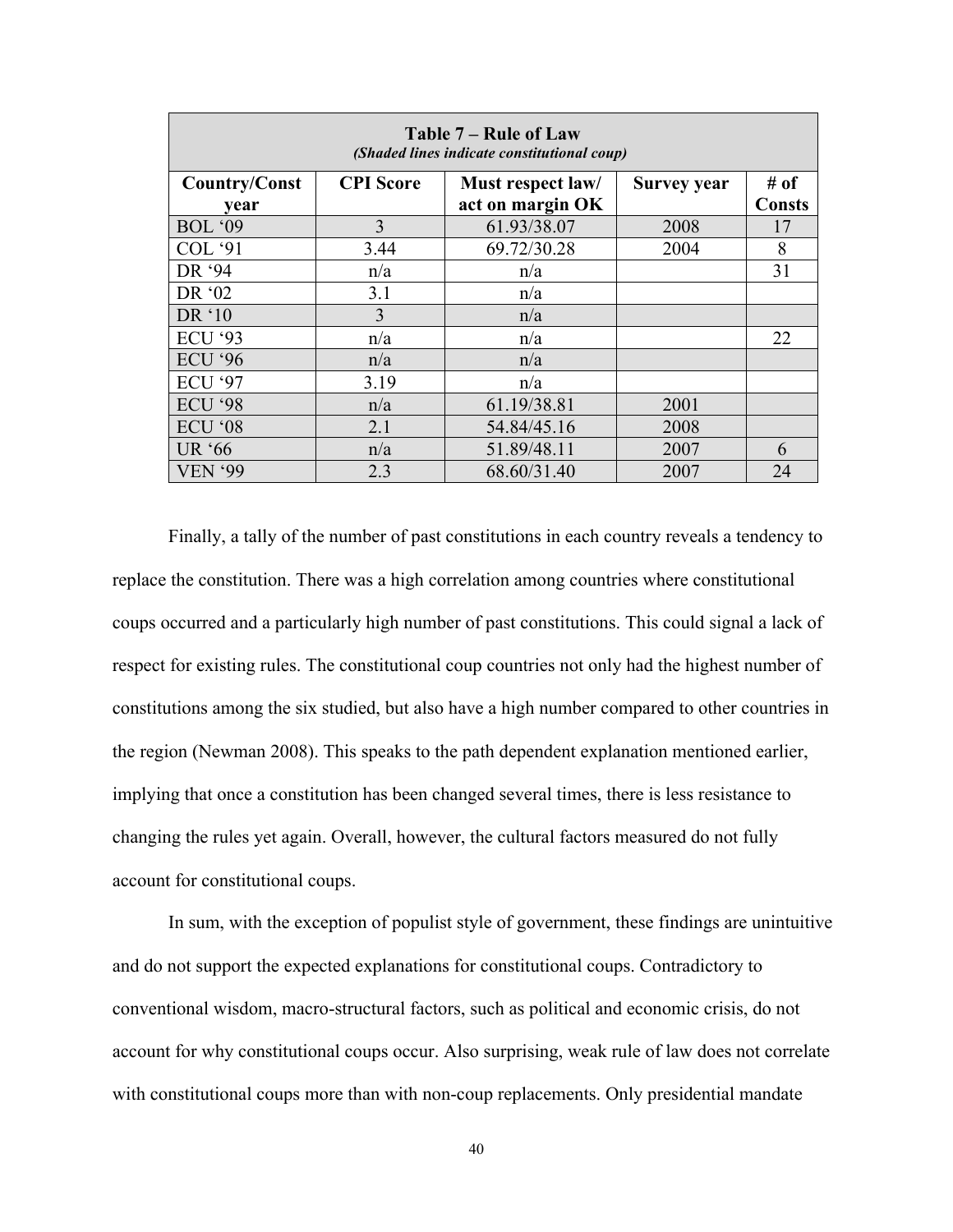provides some consistent indication of conditions leading-up to a constitutional coup. These findings could point to a more deep-seated tendency toward strong rulers in the region. In-depth qualitative analysis could provide better insight on the extreme cases – Bolivia, Ecuador, and Venezuela – perhaps by contrasting them to Colombia. These four countries present an ideal laboratory for comparative analysis because of their proximity in year of constitutional replacement as well as many shared cultural characteristics (such as geography, languages, heritage, etc.). In addition, the extreme countries have the most number of constitutions historically. It is possible that constant constitutional replacement is path dependent, leading toward incrementally stronger executives *and* a likelier chance of the constitution being replaced yet again in the future – not a propitious sign for institutional stability.

#### **VII. Conclusion**

This study advances our knowledge about an institution that is repeatedly cited for creating instability in the region – presidentialism. Despite concern in the literature about the effects of executive power, details about institutional change affected through constitutional replacement in Latin American democracies were previously unknown. One would not have expected that constitutions written during democracy, with citizen input in constituent assemblies, led by popularly elected presidents, would significantly strengthen the power held by one person. The fact that several democratic countries replaced their constitutions and increased presidential control by over 10%, and often much more, warrants closer attention. First, in the cases studied, the timing of the constitutional replacement is unexpected because they do not serve to establish a new regime nor do they mark the birth of a new state. Second, the extant reasoning for these constitutional replacements, namely severe political and economic crises,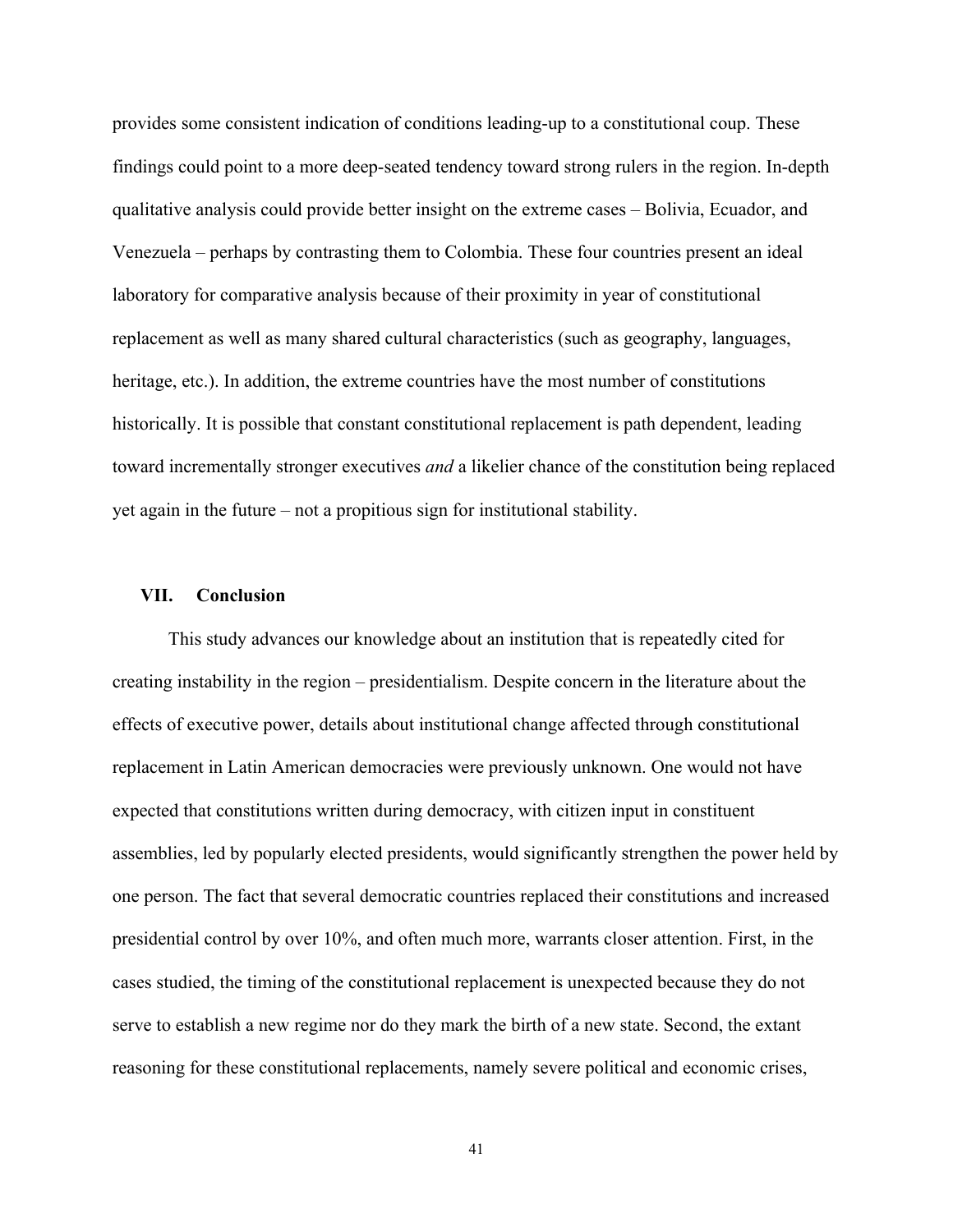does not correlate with reality. One factor that appears consistently among constitutional coups is the president leading the process remained in power. When looking at electoral mandate, higher among constitutional coup cases, this suggests that presidents will take advantage of changing the constitution to add provisions that strengthen their power. At a time when many countries struggle to leave authoritarianism behind and make democracy last, concentrating power in the executive has significant normative implications for democratic consolidation.

One concern regarding an empowered presidency is that popular discontent, as well as support, will be focused on that one office, rather than dispersed among government players such as political parties, members of congress, the judiciary, etc. Recent events demonstrate how crises play out at the top – jeopardizing the institution of the presidency and effecting overall government stability. Real coups (and coup-like events), such as the October 2010 police uprising/kidnapping of President Correa in Ecuador, the 2002 coup that briefly ousted President Chavez in Venezuela, and the 2009 ousting of President Zelaya in Honduras, could be more common in countries with constitutions that grant higher executive power. The first two incidents occurred after presidents enacted constitutions granting them more power, the third happened while a president sought to change the constitution (in part to gain reelection). If we believe past studies regarding the weaknesses of presidential democracies, this trend toward enhanced executive power could lead to further instability in already troubled countries.

Another concern regards how presidential power will be exercised. In Venezuela, for example, President Chavez has taken advantage of direct democracy measures, decree powers, and unlimited reelection to strengthen and lengthen his rule. In Ecuador, Correa is following suit with a controversial referendum to amend the constitution, partly to increase the executive role in appointing judges. In Bolivia, Ecuador, and Venezuela, government treatment of media freedom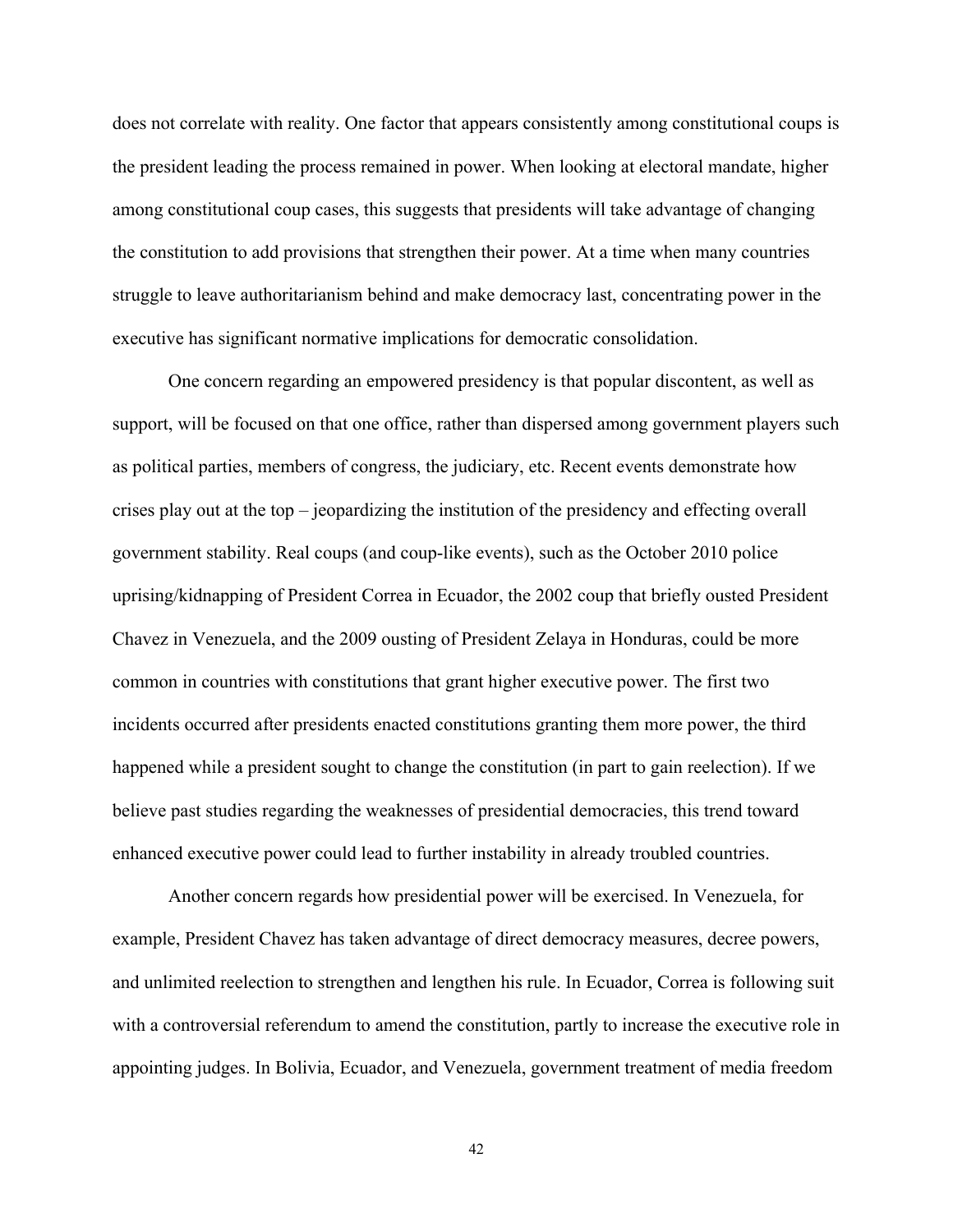has come under question during the new presidents' terms. Meanwhile, in all three countries the opposition and the judiciary struggle to perform an effective role in providing democratic checks and balances as well as ensure alternation in power.

In addition to normative implications, there are multiple administrative impediments to effective governance after leaders replace constitutions. New constitutions are complicated to implement, creating an immediate period of political and legal confusion. The judicial process was effectively on hold in Bolivia for two years while laws supporting the new constitution were enacted (LAWR 5/28/09). This is particularly troubling in countries where the political process and the rule of law are already under stress. Replacing constitutions also has potential long-term implications for institutional history. It is likely more challenging to establish the rule of law when the rules of the game keep changing.<sup>21</sup> A review of countries with the most constitutions reveals they tend to be the most unstable and corrupt (Newman 2008). Further uncertainty could arise as presidents struggle to manage new powers and responsibilities proscribed in the constitution, such as taking over certain industries and providing promised socio-economic benefits. If the government's efforts are deemed unsuccessful, citizen dissatisfaction will likely focus on overthrowing the person at the top. Finally, once the current presidents leave office, what are the chances new governments will want to keep the same constitution? A potentially vicious cycle ensues.

Four considerations regarding future study are worth noting. First, this methodology measures only specific, formal powers that are entrenched in the constitution, not subsequent *exercise* of the powers. Presidents will not necessarily use the powers granted in the constitution, which provides rich material for subsequent research. Nonetheless, the examining the text itself

 $21$  While these countries largely practice civil law, they depend somewhat on precedent in case rulings. There is likely confusion after implementing a new constitution as to whether past case law may be considered.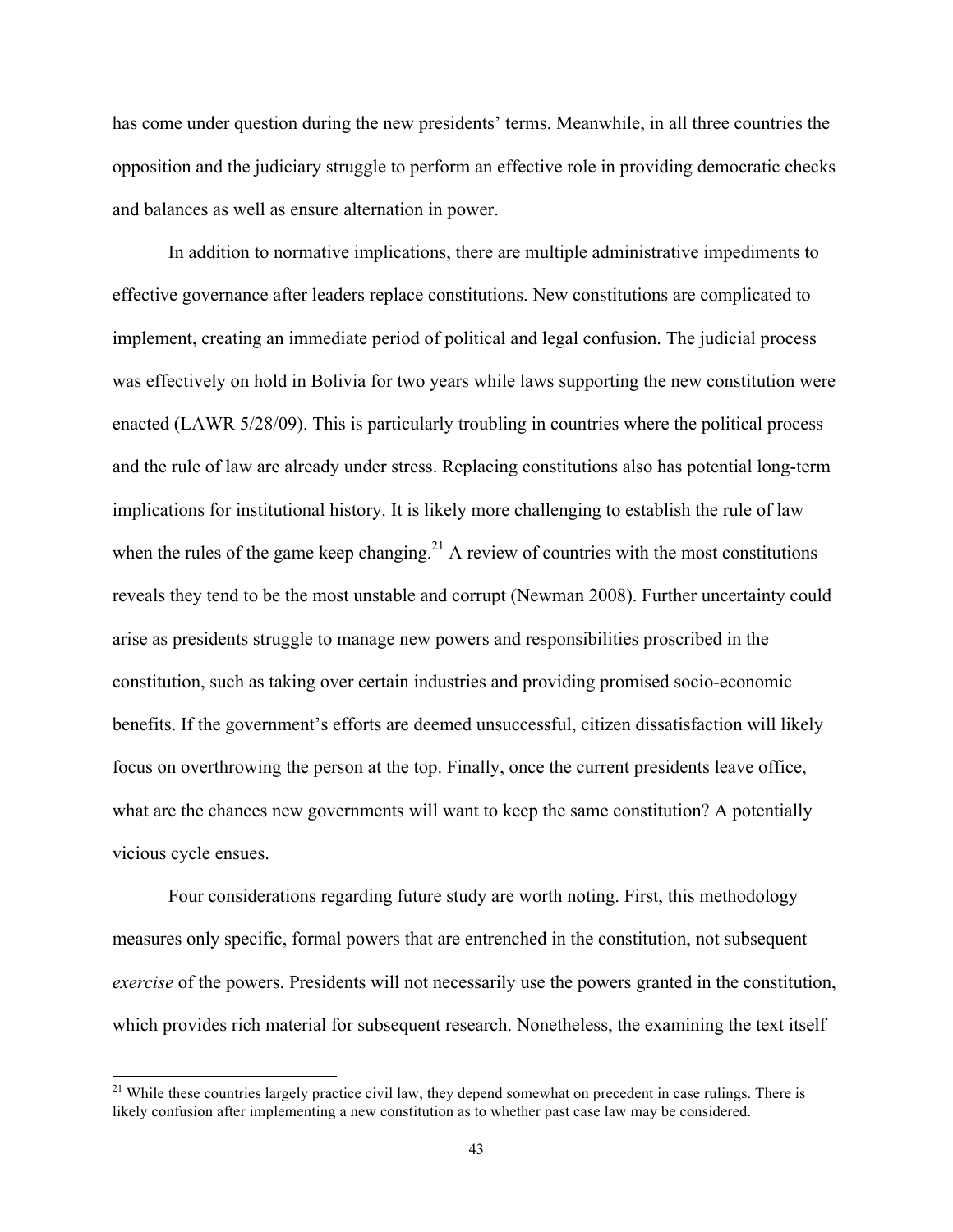was critical for measuring potential or at least constitutionally sanctioned power. First of all, even if the powers end up having perceived negative implications, if they are in the constitution, they are usually regarded as sanctioned. Second, controversial government actions will be judged as legitimate or not based on what is written in the constitution. Third, simply stating that the power is available in the constitution enables the president to threaten to use it, which could have an impact regardless of whether the president actually exercises the power. Fourth, every constitution stressed the importance of constitutional provisions, proclaiming the supremacy of its content over all other documents and stating that all subsequent law, decrees, etc. must comply with the constitution. Finally, powers are formally enshrined in the constitution are much more difficult to change than ordinary legislation. Therefore, the content matters.

A second consideration is that I do not address subsequent interpretation and implementing legislation that follows writing a constitution. Indeed, many declarations are made in a general sense in the constitution, but require subsequent legislation or judicial rulings to implement. In a sense, constitutional coups can be considered a two-step process. This paper looks at the first step – adoption of the constitution with formal articles that either enhance or diminish potential executive power. The second step, of interpreting and implementing organic laws, is an area for subsequent study. Once we have established what powers are provided formally in the constitution, it will be interesting to observe to what extent that power was exercised or interpreted by the judiciary. Two recent examples demonstrate particular relevance regarding executive term in office. Following enactment of Colombia's 1999 constitution, the court subsequently ruled that its wording could be interpreted as allowing presidential reelection. In Venezuela, a subsequent referendum approved a constitutional amendment allowing unlimited presidential reelection. These are but two examples of how subsequent interpretation matters.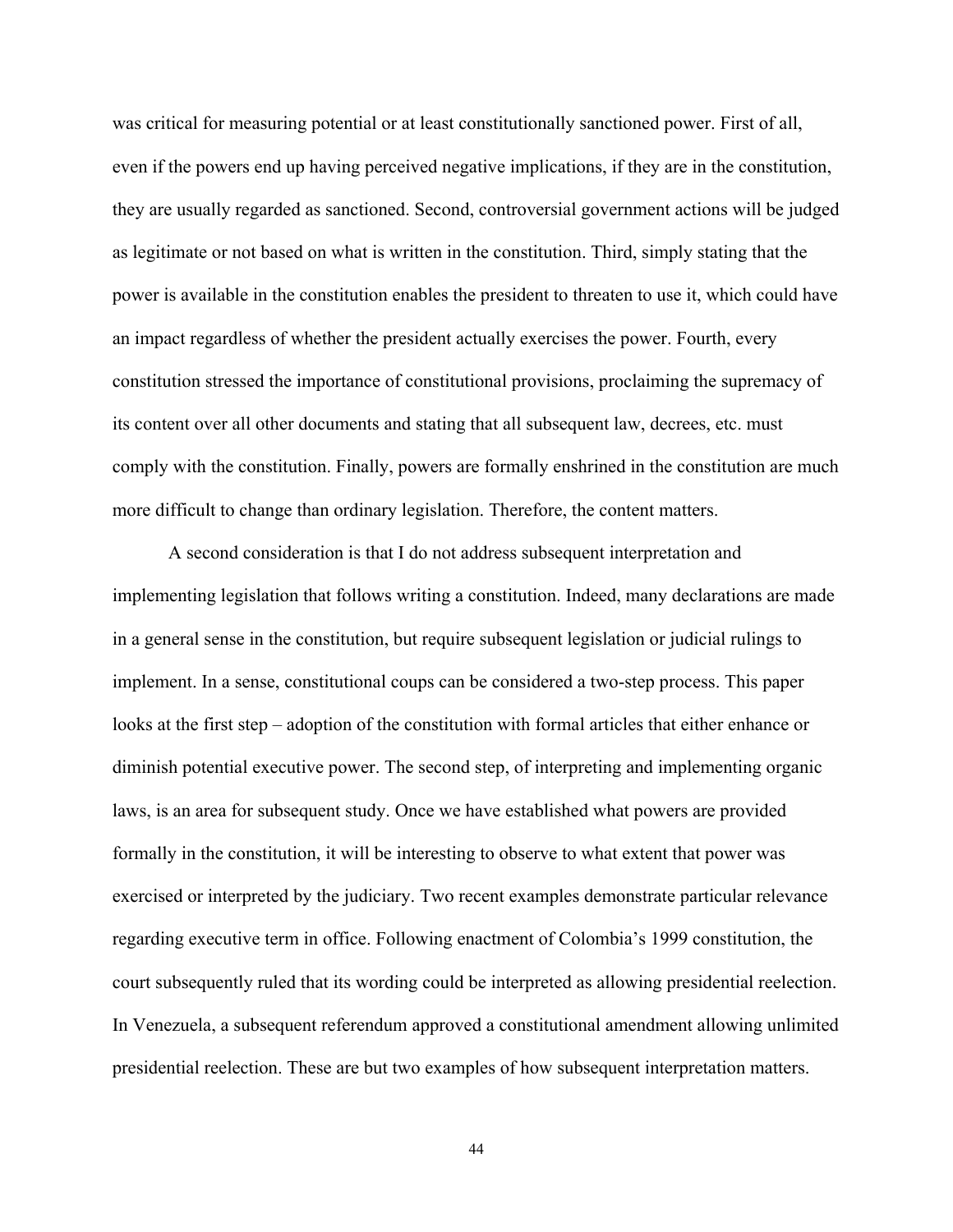Third, the scoring does not account for the significant issue of military power, obviously of great importance historically in Latin America. Generally, in democratic presidential systems the executive is considered to be the chief of the military branch. Details regarding important power relationships, such as contracting and military budget, are typically not included in the constitution. Research into the relationship warrants attention, but would likely not focus on the constitution, rather subsequent implementation. This work addresses non-military power; measuring the president's power vis-à-vis the military and its generals is beyond the current scope. $22$ 

Fourth, this methodology assumes a zero-sum approach to power, meaning that constitutional provisions granting presidential authority diminish authority of another sector and vice versa. This, too, is important for future studies on the impact of constitutional coups. Does increasing executive power affect democratic checks and balances by placing more power in the hands of the president and diminishing the role of the assembly, political parties, judiciary, civic groups, etc.?

A thoughtful examination of constitutional replacements, the changes from one to the next, and their implications could help identify issues that might block the path toward political stability in the Andes and beyond. These findings raise serious questions about institutional reforms in emerging democracies. Divining details of constitutional change could reveal subtle shifts that unexpectedly digress toward more authoritarian government.

 $^{22}$  However, after reading 21 constitutions in their entirety, I detected little obvious variation in the provision of executive power over the military.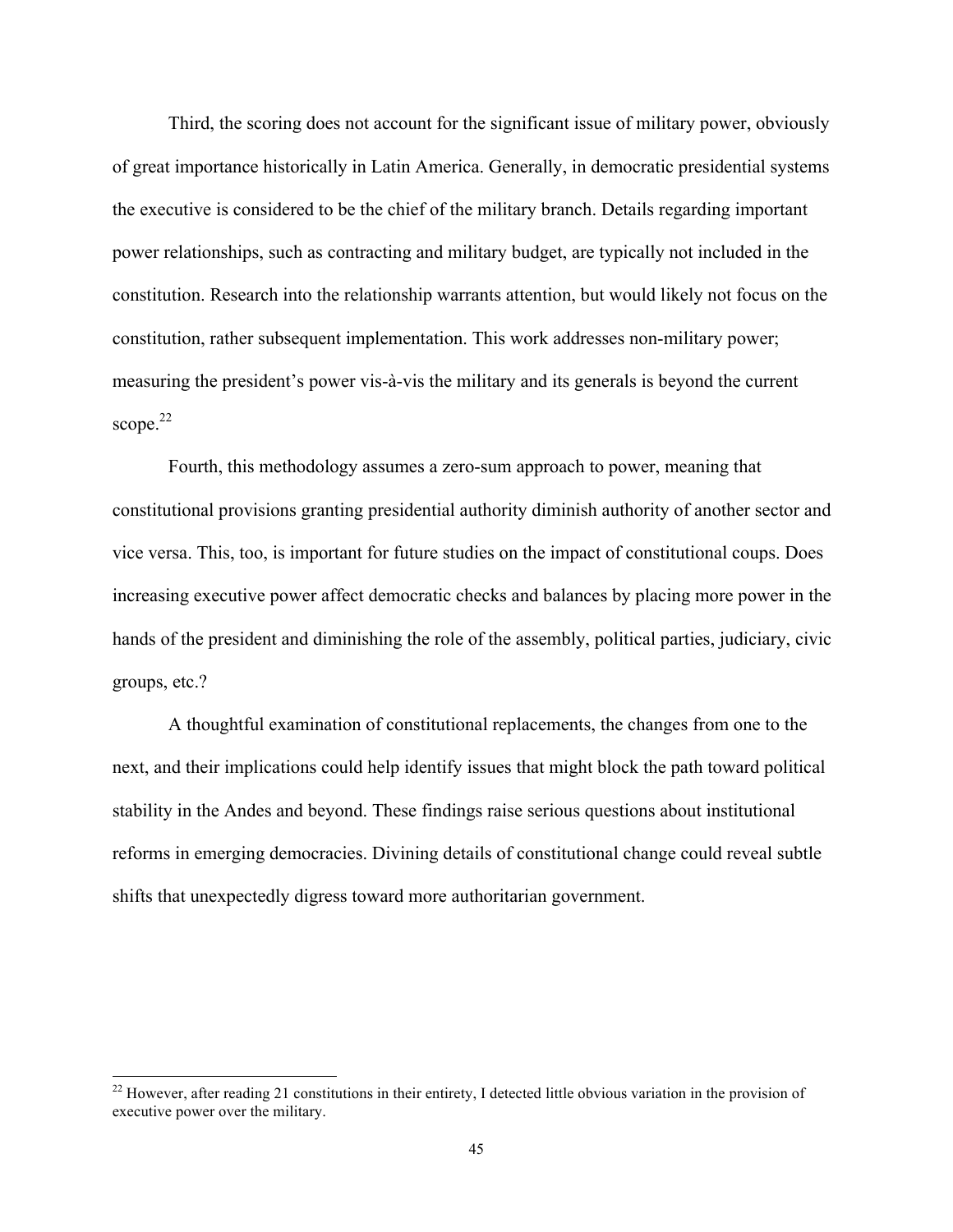#### **APPENDIX A**

# **This section describes the scoring for each of the indicators used to measure constitutional presidential powers, provided in Table 3.**

### *Political Power*

To measure political power, I assess constitutional provisions that designate control over the state in legislative and non-legislative arenas, adopted largely from Shugart and Carey (1992). In addition, I consider presidential term length and presidential reelection as important indicators of executive power.

First is the length of the *presidential term*, because it concretely defines the potential duration of executive power. A new constitution that allows for a longer executive term essentially gives the president power for more time. One point is added for each additional year in the presidential term over four years (four was a common baseline in most countries). Second is *reelection*, because it is a significant, legitimate method for executives to maintain power in an electoral democracy. Consecutive reelection scores higher than if the president must sit out a term, because sitting out could significantly reduce power and the likelihood the president will be reelected, especially if there is a viable opposition. It is important to note that this scoring method could reflect less power than actually awarded to the president for the first constitutional period, because even if the new constitution does not allow presidential reelection, new elections are usually held under the new constitution. Most constitutions did not state whether the sitting president is eligible to run, but in an overview of contemporary cases, the sitting president did indeed run for immediate election under the new constitution. Therefore, in those cases, the president gained power even if the score was not higher due to presidential election being granted in the constitution.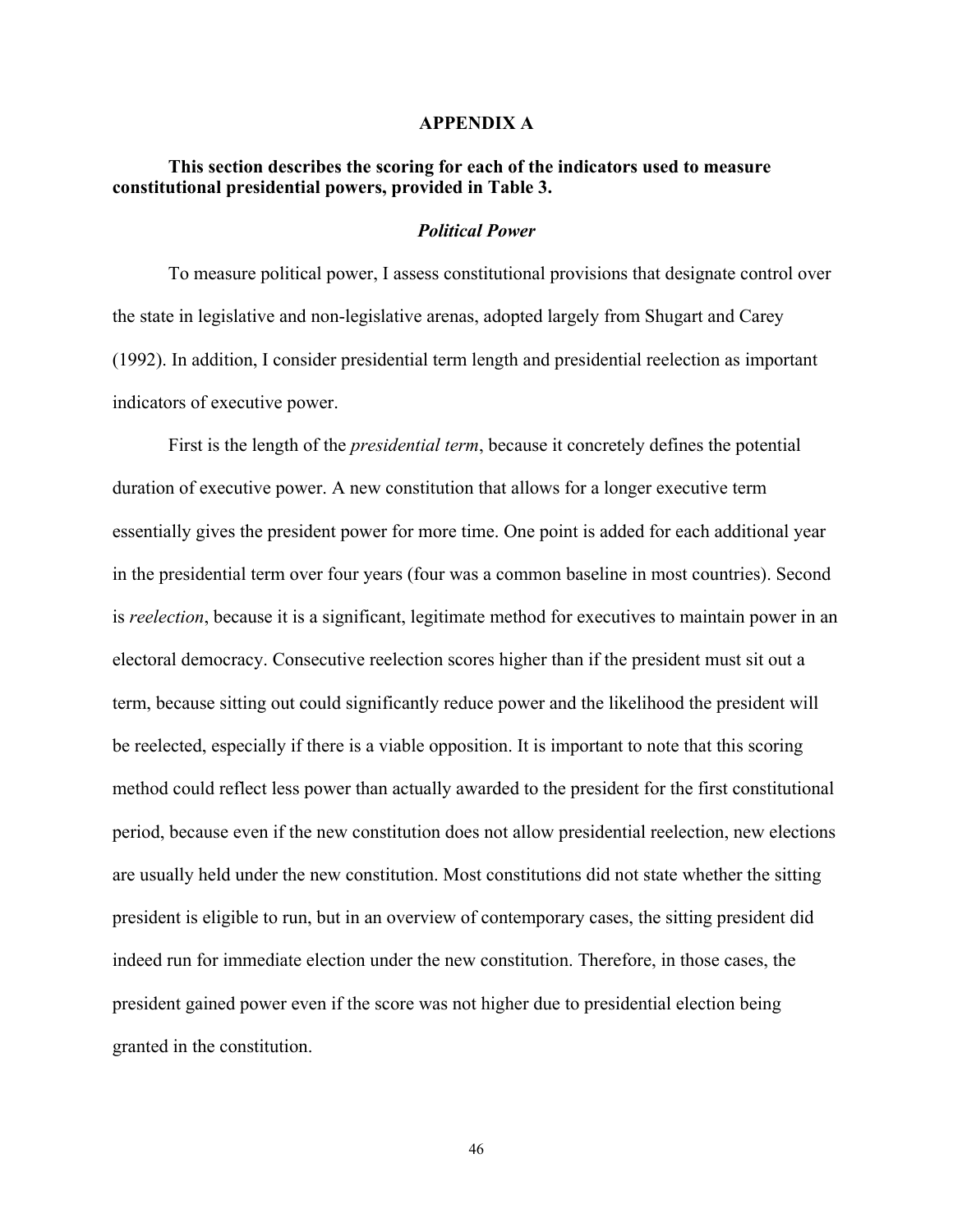Next, Shugart and Carey's indicators measure constitutional provisions that specify separation of powers between the executive and legislative branches, and how cabinet officials are appointed and dismissed from office (106). Their legislative measures include six indicators of executive power (150). All six indicators gauge the balance of power between president and the assembly regarding the ability to create and adapt the laws of the country. The first is the *package veto and override*: whether the executive is allowed to veto legislation and whether the assembly has the power to override the executive veto with a majority or a two-thirds vote. A full veto without assembly recourse scores highest on executive power, with no veto or simple majority override scoring the lowest (full details on scoring from  $0 - 4$  for each of the measures provided in Table 3, above). Second is the *partial veto/override*: similar to the first, but where the executive has power to veto only part of a bill. Third is *decree power*. This includes the executive's non-emergency law-making authority without assembly input. Scoring is lower if assembly must provide approval. Fourth is whether the executive is allowed *exclusive introduction of certain legislation* without threat of amendment by the assembly. Scoring varies based on assembly power to amend. Fifth is *budgetary powers*: considering who has responsibility for preparation of the budget and whether there are limitations. Scoring is lower the more authority the assembly has to change the budget before approval. Sixth is *proposal of referenda*: whether or not there are restrictions on the executive's power to call for a national vote on critical decisions. Scoring is lower based on the assembly's ability to restrict the executive's actions.

To measure non-legislative executive political powers, I adopt four of Shugart and Carey's indicators (1992: 150), listed first, and add three more. *Cabinet formation* refers to whether the president appoints heads of ministries with or without confirmation by the assembly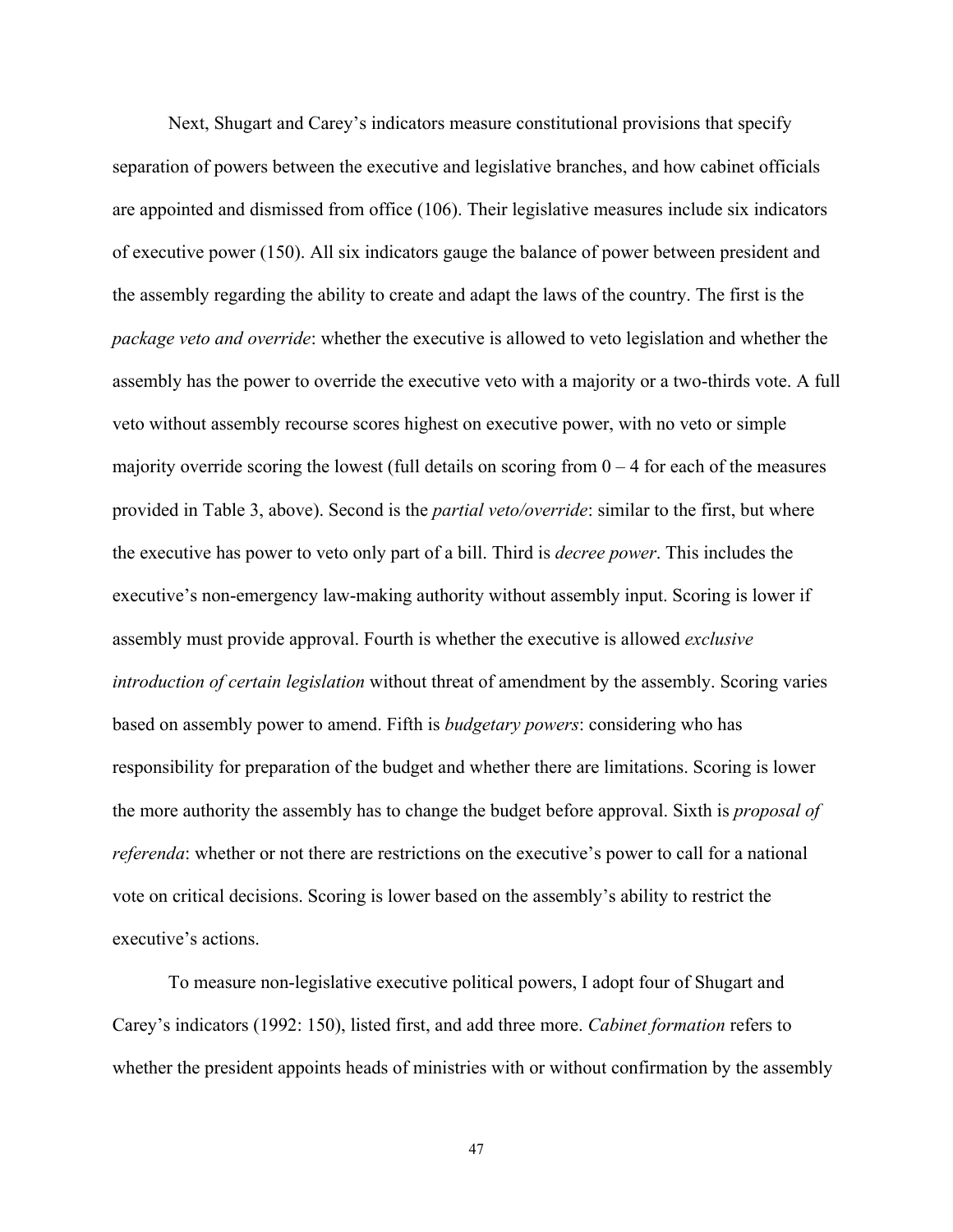(again, scoring justification from  $0 - 4$  points provided in Table 3). A higher score is awarded for less assembly participation. *Cabinet dismissal* refers to whether or not the executive can dismiss ministry heads without restriction or if it too requires assembly approval. Again, a higher score corresponds to greater executive freedom to dismiss ministers. *Censure* refers to whether or not the assembly may remove ministers and with what consequences. A high score is warranted when the assembly cannot censure. Fourth, *dissolution of assembly* refers to whether or not the executive can dismiss the entire assembly and whether and how such action is restricted. Obviously, provision of this power scores high, and lower points are assigned when the assembly has some recourse, such as call for a new presidential election corresponding with assembly dissolution. Fifth is *number of ministries*. Some presidents will add ministries in the new constitution, giving them power to appoint more cabinet members. If the president has unrestricted power to create ministries, a higher score is given. Sixth is *emergency powers*. Some constitutions add extraordinary powers, such as state of siege, allowing for greater control over the budget or decree power. This is scored based on the extent of restrictions or subsequent review of the presidents' actions. Seventh is *constitutional amendment*. This looks at whether the new constitution empowers or restricts the president to replace or amend the constitution in the future. The score is lower if other branches share the power.

#### *Non-political Powers*

The remaining two areas of executive power are judicial and economic. These topics are receiving increased attention in the literature as authors examine the global rise of judicial power (Ferejohn 2002) and evaluate the impact of economic reforms on developing countries (Naim 1994; Korzeniewicz and Smith 2000). Despite growing attention, these areas, to my knowledge, have yet to be empirically measured in constitutions in the political science literature, so I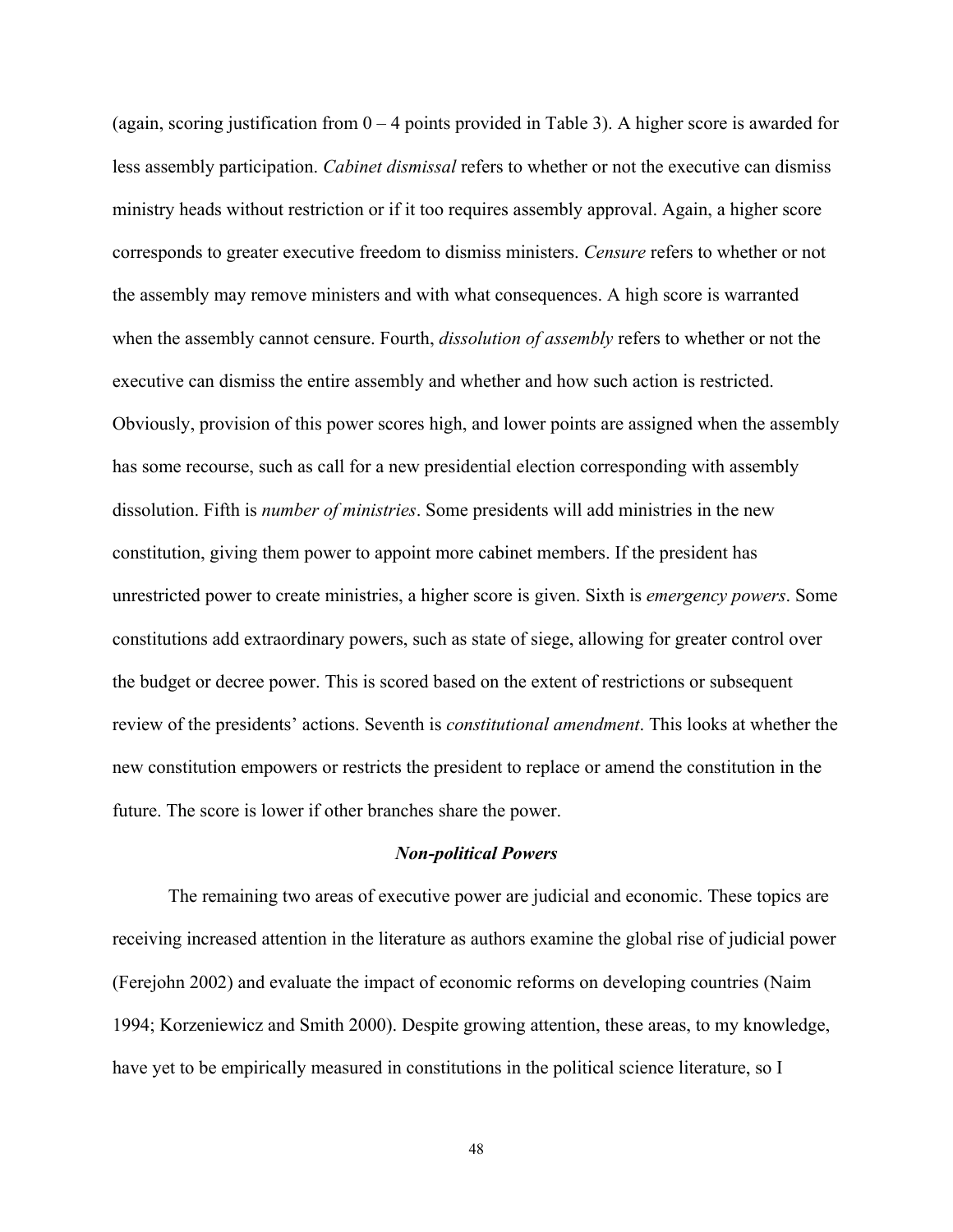develop my own. While there is abundant literature focused on presidents, parties, and assemblies, research on executive power vis-à-vis the judiciary is only recently emerging and it focuses largely on social justice and judicial politics (Kapiszewski and Taylor 2008). In addition, there is substantial attention on judicial independence from the perspective of courts and their independence from executive. I am essentially flipping the approach to look at executive control over the judiciary. Likewise, specific measures for executive power over the economy are lacking. The remainder of the section explains how these measures were devised.

#### *Economic Power*

I measure executive economic power by evaluating four areas where constitutional provisions could grant the executive control over a large percentage of GDP.<sup>23</sup> One is *nationalization of industry* – whether constitutional provisions were added or enhanced that permit the president to change control or ownership of major industries. Nationalizing an industry gives the state – hence the executive – more power over the economic sector. The scoring on this measure was less concrete and required a qualitative assessment of the level of state power over major industry from one constitution to the next. If the new constitution changed significant sectors of the economy from private to state domain for ownership, regulation, and control, it scored a two. The second area addresses provisions designating executive *control over the central bank*. Appointment powers or oversight ability could greatly affect the bank's independence. The president appointing the head of the central bank without confirmation scores higher than if the assembly confirms or appoints the central bank head itself. Third, I look at guidelines for controlling important *finance measures* not usually included in the

 $^{23}$  Note: this scoring is relative, meaning I compare it from one constitution to the next, which differs from absolute scoring on previous indicators, where an indicator was measured by itself – simply whether or not it existed in the constitution.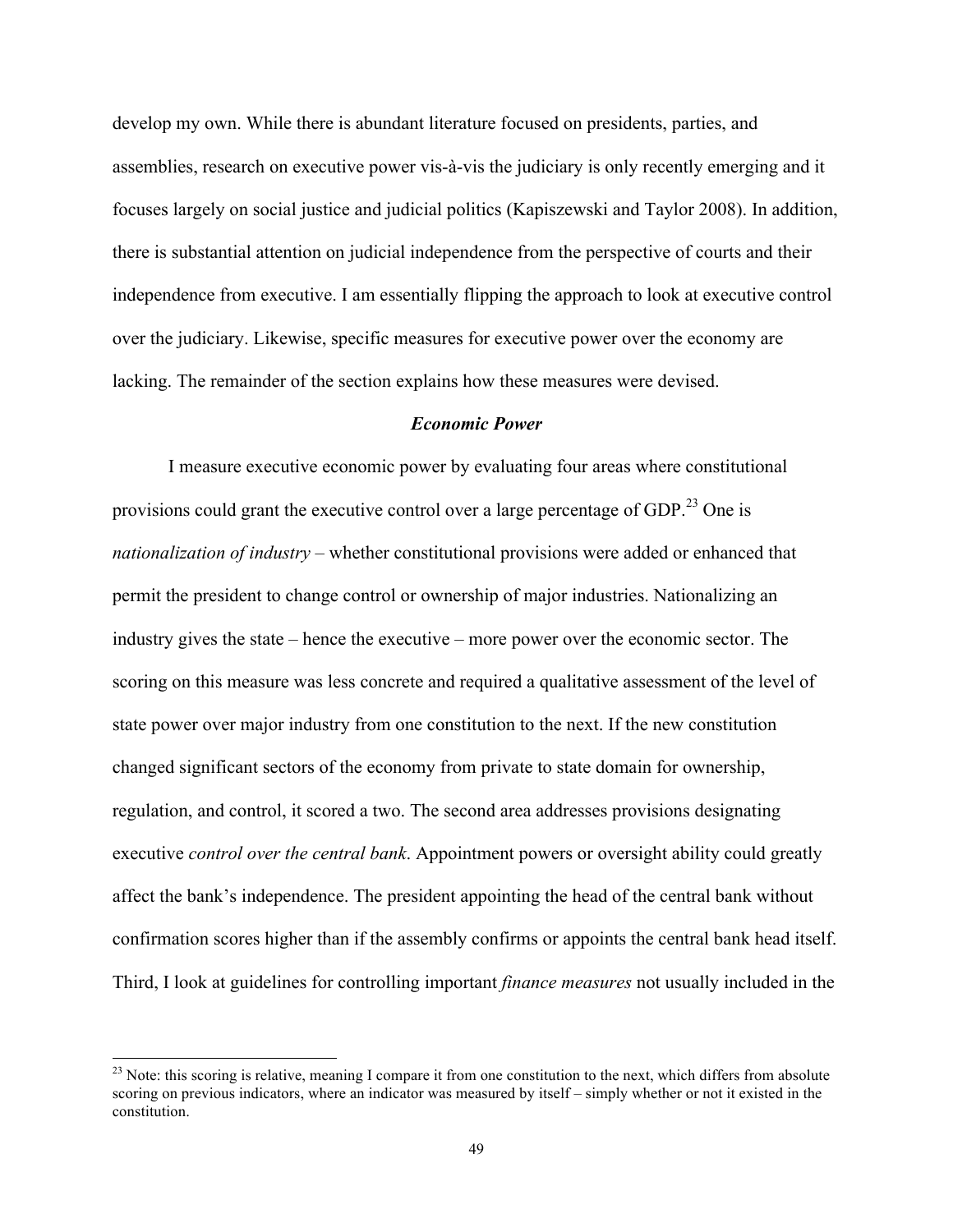budget such as interest rates and exchange rates.<sup>24</sup> These measures are unofficially designated by the "Washington Consensus" as best controlled by market forces (Williamson 1990). Shifting control of these measures to presidential purview could signal an attempt to gain tighter executive control of the economy. Two points are assigned when the president alone sets these measures, one if the president sets but is restricted by the assembly, and zero if there is no presidential authority. Finally, the fourth area – *private sector control* – addresses provisions that provide tighter state control over private property. This, too, was scored as a qualitative measure, evaluating whether the new constitution increased conditions under which the state could access private property or eased regulations for the state to expropriate property. Such measures would significantly enable the president to control economic activity.

### *Judicial Power*

Finally, I seek to gauge the executive's power over judges and courts. I do this by looking at constitutionally-designated checks and balances, which can be separated into judicial independence and constitutional review (La Porta et al. 2003). There is no consensus on the exact definition or potential measures for judicial independence, but the concept generally refers to whether judges are free from external pressures and whether they are impartial (Landsberg 2007). Many indicators for judicial accountability to the executive are adopted from Kapiszewski (2007). I consider only what Feld and Voigt (2003) refer to as *de jure* measures of judicial independence, meaning those that are established in legal documents, such as the constitution. I focus primarily on the supreme court, because it can overrule lower courts, but I also measure constitutional courts in countries where they exist or were introduced.

 $^{24}$  Again, provisions for control over the standard national budget are addressed in the "political power" category under "legislative power" (whether the budget is controlled by the executive or the legislature and how).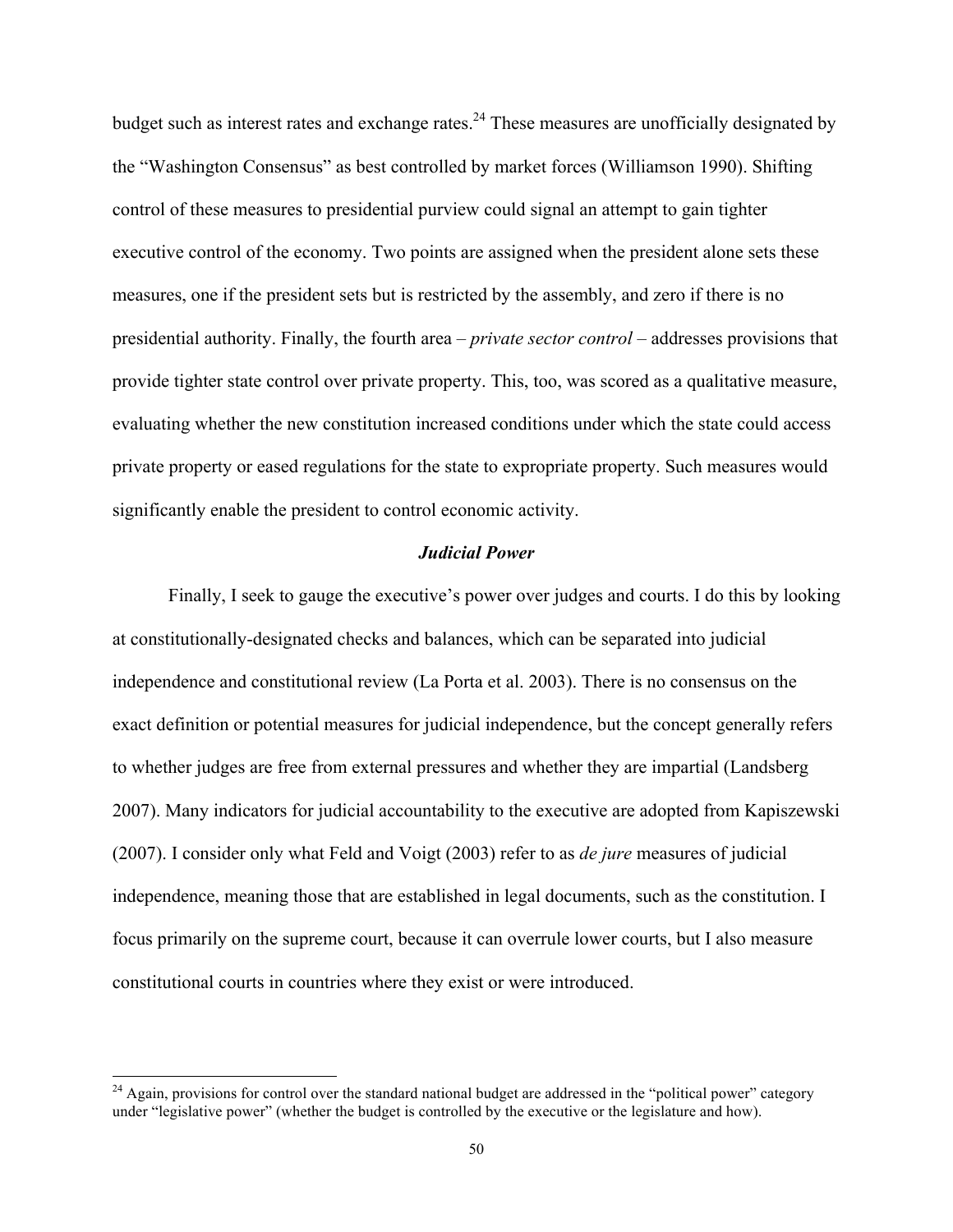I analyze five indicators of executive power over the judiciary<sup>25</sup>. First is *appointment of judges*, meaning who has the power to nominate and confirm high court judges. A higher score is given if the president appoints, lower if assembly confirmation is required or if judges are elected. Second is *decision over number of judges*. This refers to whether the president can control or change the number of high court justices (higher score) or whether it is set in the constitution (lower score). Third is *length of judicial appointments*. We might hypothesize that the longer a judge is in office, the more institutionalized and less susceptible to political leanings of incoming and outgoing administrations they become. If the president has the power to appoint judges for a short term, this provides the executive greater immediate power over the judiciary. Fourth, *removal of judges* refers to the president's power to dismiss judges. A lower score is given if the assembly must confirm removal or if there is no presidential authority to remove judges. Last is *constitutional review*. This refers to whether the court has the authority to review and judge the constitutionality of legislation and if so, what legislation can be reviewed. This could give the judiciary power to overrule the executive and/or the legislature. Since executive power vis-à-vis the legislature is already covered under political power, above, this section only looks at the relationship between the executive and the judiciary. If the judiciary has the power to review and overturn any law, the score is zero because the president's laws could thus be reviewed; if the judiciary's oversight is limited to only certain controversial issues, the president is more immune to of having his or her legislation overturned, hence a higher score.

<sup>&</sup>lt;sup>25</sup> Data were collected for the following additional indicators, but cut from the measurement due to insufficient detail (measures simply were not outlined in the constitutions) or later deemed of insufficient relevance to executive power: requirements for becoming a high court judge; control over the court's budget; control over judges' salaries; addition of an executive-appointed court; judicial power to impeach president; jurisdiction of the court versus the justice department; whether adoption of new constitution requires appointing new judges.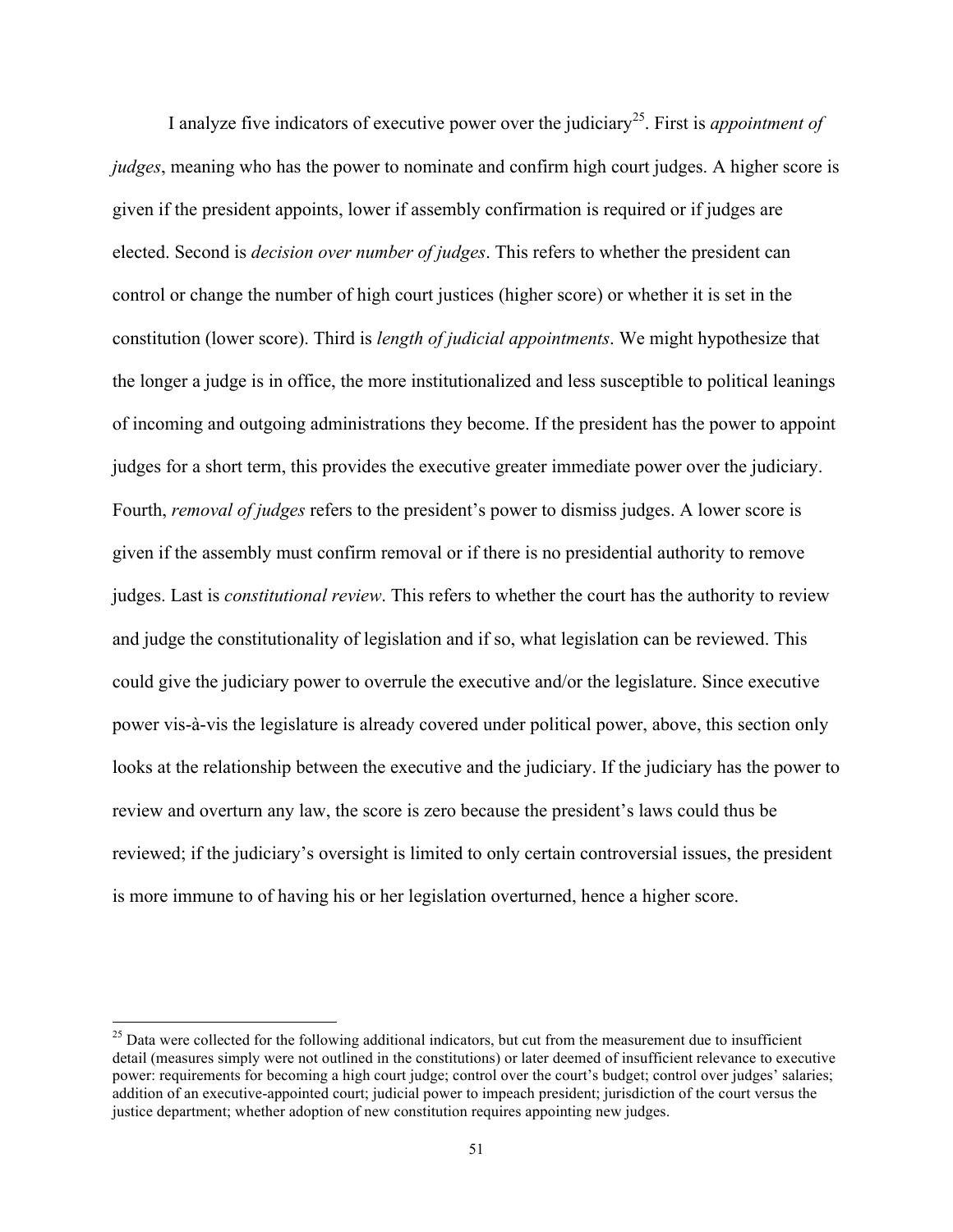### **APPENDIX B**

*Please contact the author at katjan@uci.edu for a spreadsheet containing all data, which could not be formatted to fit this publication. In addition, spreadsheets are available containing the text of every constitutional provision pertaining to the executive power indicators measured.*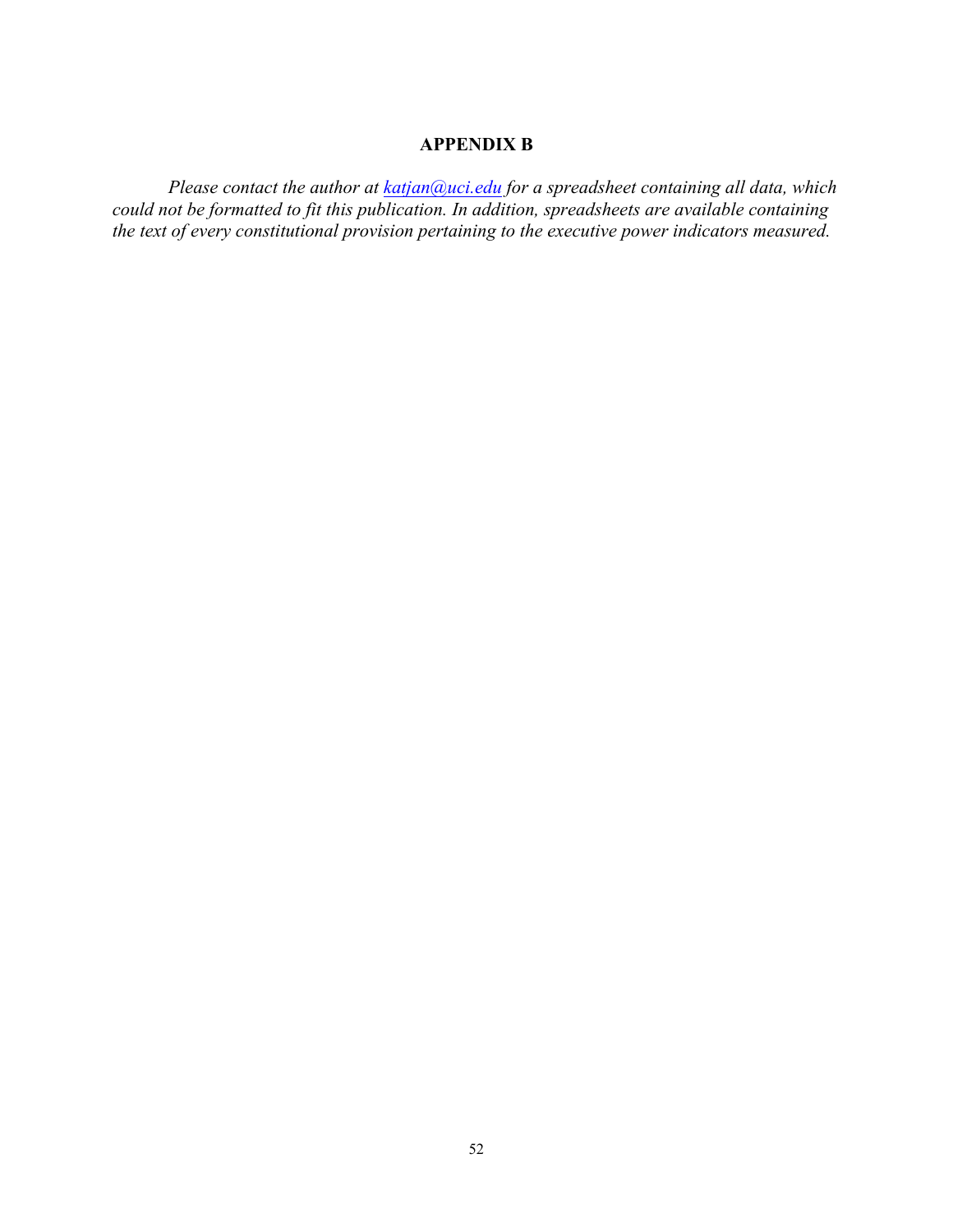### **References**

- Ackerman, Bruce. 1997. "The Rise of World Constitutionalism." *Virginia Law Review* 83: 771- 797.
- Almond, Gabriel and Sidney Verba. 1963. *The Civic Culture*. Princeton: Princeton University Press.

Arendt, Hannah. 1965. *On Revolution*. New York: Viking.

Bogdanor, Vernon, ed. 1988. *Constitutions in Democratic Politics*. Aldershot: Gower.

- Booth, John A. and Mitchell A. Seligson. 2009. *The Legitimacy Puzzle in Latin America*. Cambridge: Cambridge University Press.
- Center for Systemic Peace, *Major Episodes of Political Violence, 1946-2008*. http://www.systemicpeace.org/inscr/inscr.htm.
- Dahl, Robert. 1988. *On Democracy*. New Haven: Yale University Press.
- De la Torre Villar, Ernesto and Jorge Mario Garcia Laguardia. 1976. *Desarrollo Histórico del Constitucionalismo Hispanoamericano*. Mexico City: UNAM.
- Elkins, Zachary, Tom Ginsburg, and James Melton. 2009. *The Endurance of National Constitutions*. Cambridge: Cambridge University Press.
- Elkins, Zachary, Tom Ginsburg, and James Melton. 2009. Chronology of Constitutional Events, Version 1.0. Comparative Constitutions Project. Last updated: December 1, 2009. http://www.comparativeconstitutionsproject.org/index.htm.
- Elster, Jon. 1995. "Forces and Mechanisms in the Constitution-making Process." *Duke Law Journal* 45(2): 364-396.
- Elster, Jon, Calus Offe, and Ulrich K. Preuss. 1998. *Institutional Design in Post-communist Societies: Rebuilding the Ship at Sea*. Cambridge: Cambridge University Press.
- Feld, Lars P. and Stefan Voigt. 2003. "Economic Growth and Judicial Independence: Crosscountry Evidence using a New Set of Indicators." *European Journal of Political Economy* 19: 497-527.

Feldman, Noah. 2004-2005. "Imposed Constitutionalism." *Connecticut Law Review* 37: 857-889.

Ferejohn, John. 2002. "Judicializing Politics, Politicizing Law." *Law and Contemporary Problems* 65(3): 41-68.

Freedom House. 2008. Democracy Score Rankings. www.freedomhouse.org.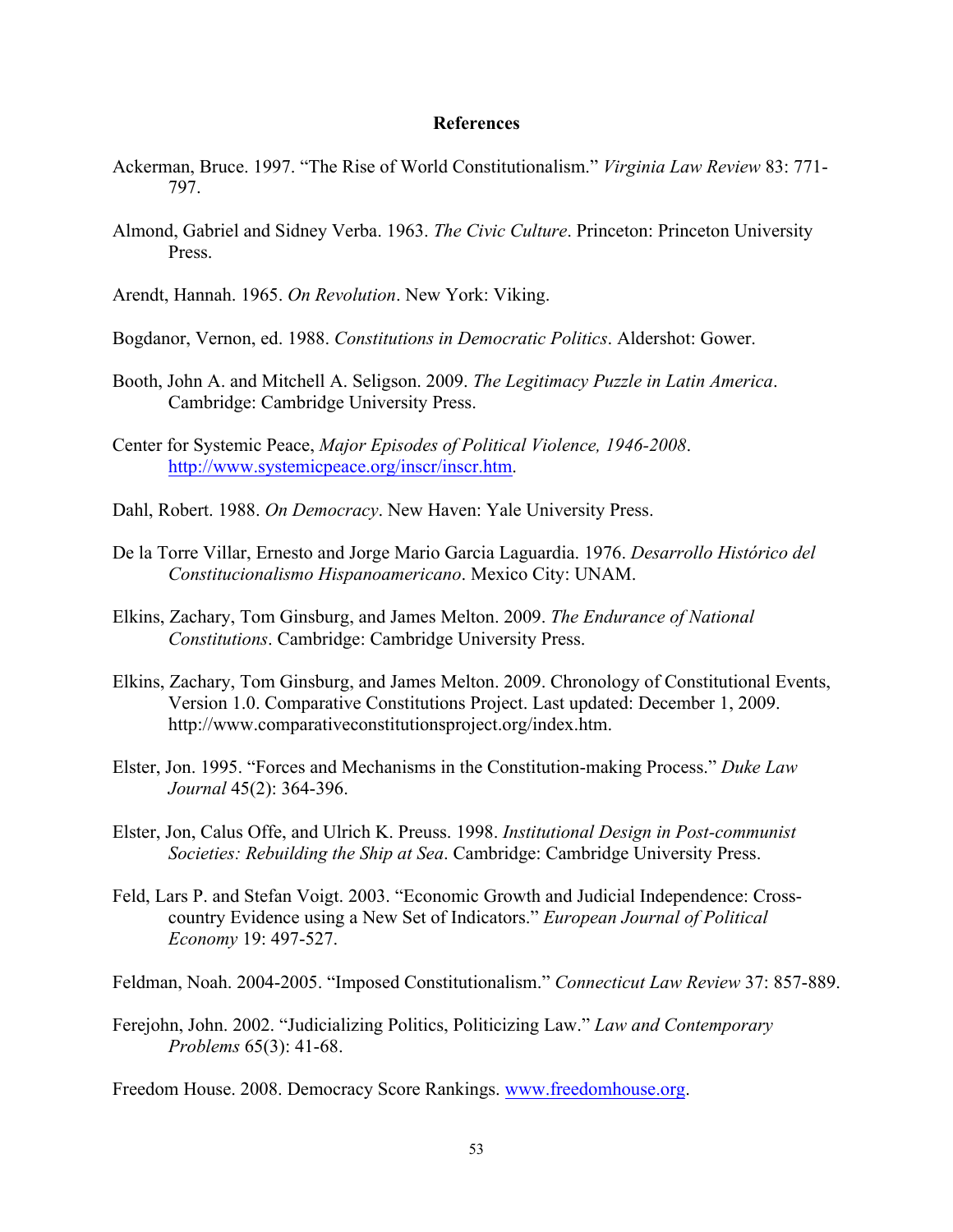- Ginsburg, Tom. 2003. *Judicial Review in New Democracies: Constitutional Courts in Asian Cases*. Cambridge: Cambridge University Press.
- Ginsburg, Tom, Zachary Elkins, and James Melton. 2007. "The Lifespan of Written Constitutions." Presented at the American Political Science Association Meeting, Chicago.
- Go, Julian. 2003. "A Globalizing Constitutionalism?: Views From the Postcolony, 1945-2000." *International Sociology* 18 (March): 71-95.
- Hirschl, Ran. 2000. "The Political Origins of Judicial Empowerment through Constitutionalization: Lessons from Four Constitutional Revolutions." *Law and Social Inquiry* 25: 91-149.
- Hirschl, Ran. 2004. *Towards Juristocracy*. Cambridge: Harvard University Press.
- Inglehart, Ronald and Christian Welzel. 2005. *Modernization, Cultural Change, and Democracy*. Cambridge: Cambridge University Press.
- Kapiszewski, Diana. 2007. "Challenging Decisions: High Courts and Economic Governance in Argentina and Brazil." Ph.D. dissertation, Department of Political Science, University of California, Berkeley.
- Kapiszewski, Diana and Matthew M. Taylor. 2008. "Doing Courts Justice? Studying Judicial Politics in Latin America." *Perspectives on Politics* 6(4): 741-767.
- Korzeniewicz, Robert Patricio and William C. Smith. 2000. "Poverty, Inequality, and Growth in Latin America: Searching for the High Road to Globalization." *Latin America Research Review* 35(3): 7-54.
- La Porta, Rafael, et al. "Judicial Checks and Balances." *National Bureau of Economic Research*  Working Paper No. 9775.
- Landsberg, Brian K. 2007. "The Role of Judicial Independence." *Global Business and Development Law Journal* 19: 331.
- Latin America Weekly Report. 28 May 2009. "Bolivia: Constitutional court officially collapses." www.latinnews.com.
- Mainwaring, Scott. 2003. Introduction to *Democratic Accountability in Latin America*, by Scott Mainwaring and Christopher Welna, eds. Oxford: Oxford University Press.
- Mainwaring, Scott and Matthew Soberg Shugart, Eds. 1997. *Presidentialism and Democracy in Latin America*. Cambridge: Cambridge University Press.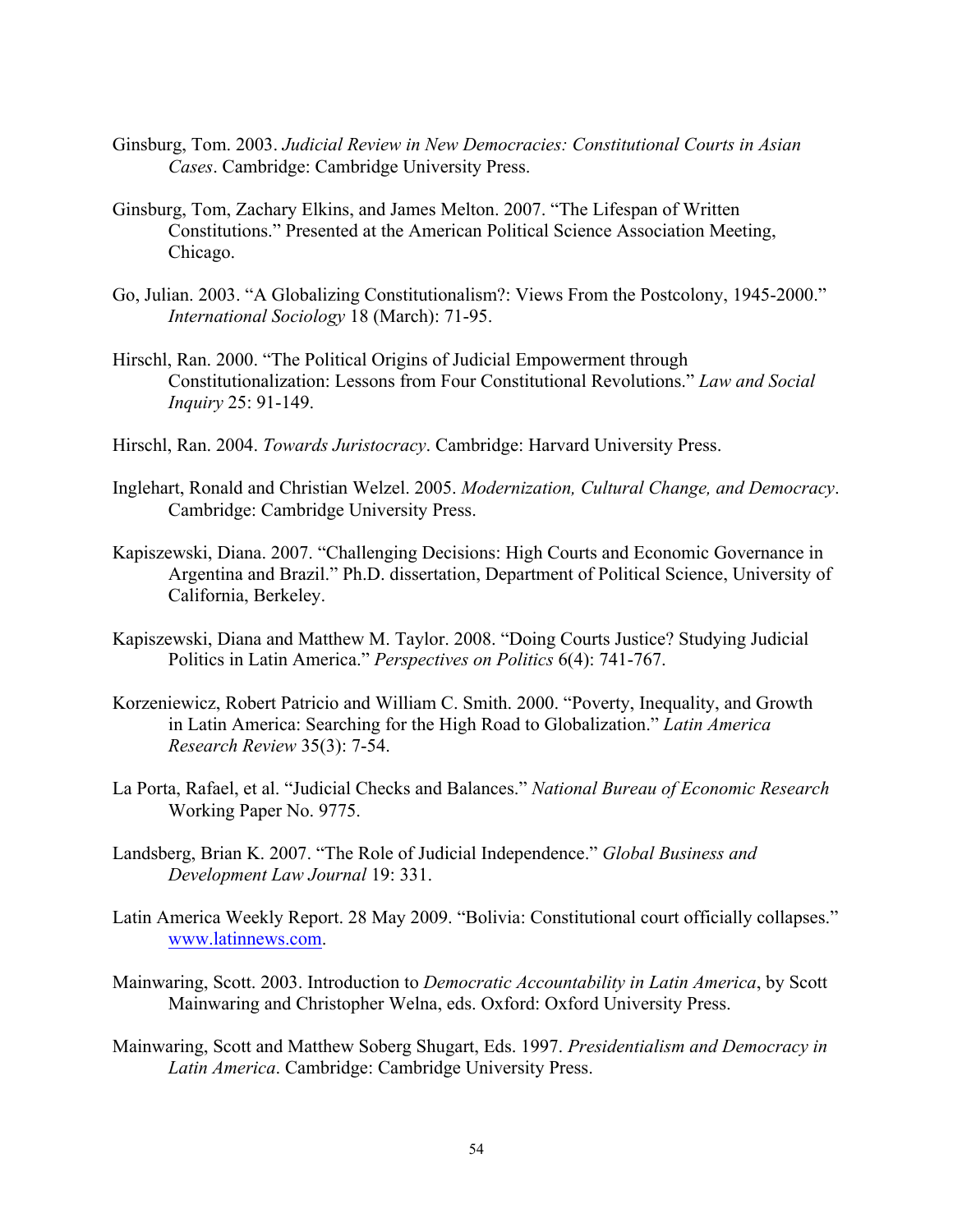- Mainwaring, Scott, Daniel Brinks, and Aníbal Pérez-Liñán. 2007. "Classifying Political Regimes in Latin America, 1945-2004." In Gerardo Munck, ed., *Regimes and Democracy in Latin America: Theories and Methods* (pp. 123-160). Oxford: Oxford University Press.
- McWhinney, Edward. 1981. *Constitution-making: Principles, Process, Practice*. Toronto: University of Toronto Press.
- Naim, Moises. 1994. "Latin America: the Second Stage of Reform." *Journal of Democracy* 5(4): 32-48.
- Negretto, Gabriel. 2008. "The Durability of Constitutions in Changing Environments: A Study on Constitutional Stability in Latin America." Presented at the American Political Science Association, Chicago.
- Newman, Katja. 2008. "Disposable Democracy? Constant Constitutional Change in the Andes." Paper submitted for Election Systems seminar with Rein Taagepera. University of California, Irvine.
- O'Donnell, Guillermo. 1993. "On the State, Democratization and Some Conceptual Problems: A Latin American View With Glances at Some Postcommunist Countries." *World Development* (21)8: 1355-1369.
- O'Donnell, Guillermo. 1994. "Delegative Democracy." *Journal of Democracy* (5)1: 59–60.
- Peters, Guy B. 2005. *Institutional Theory in Political Science*. London: Continuum.
- Pierson, Paul. 2004. *Politics in Time: History, Institutions, and Social Analysis*. Princeton: Princeton University Press.
- Putnam, Robert D. 1993. *Making Democracy Work*. Princeton: Princeton University Press.
- Przeworski, Adam. 1991. *Democracy and the Market: Political and Economic Reforms in Eastern Europe and Latin America*. Cambridge: Cambridge University Press.
- Przeworski, Adam, Michael E. Alvarez, José Antonio Cheibub, and Fernando Limongi. 2000. *Democracy and Development: Political Institution and Well-Being in the World, 1950- 1990*. Cambridge: Cambridge University Press.

Przeworski, Adam. 2005. "Democracy as an Equilibrium." *Public Choice* (123): 253-273.

- Rosenn, Keith S. 1990. "The Success of Constitutionalism in the United States and its Failure in Latin America: An Explanation." *Inter-American Law Review* 22(1): 1-39.
- Rosenn, Keith S. and Kenneth L. Karst. 1975. *Law and Development in Latin America: A Case Book*. Berkeley: University of California Press.

Schedler, Andreas. 1998. "What is Democratic Consolidation." *Journal of Democracy* 9(2): 91-